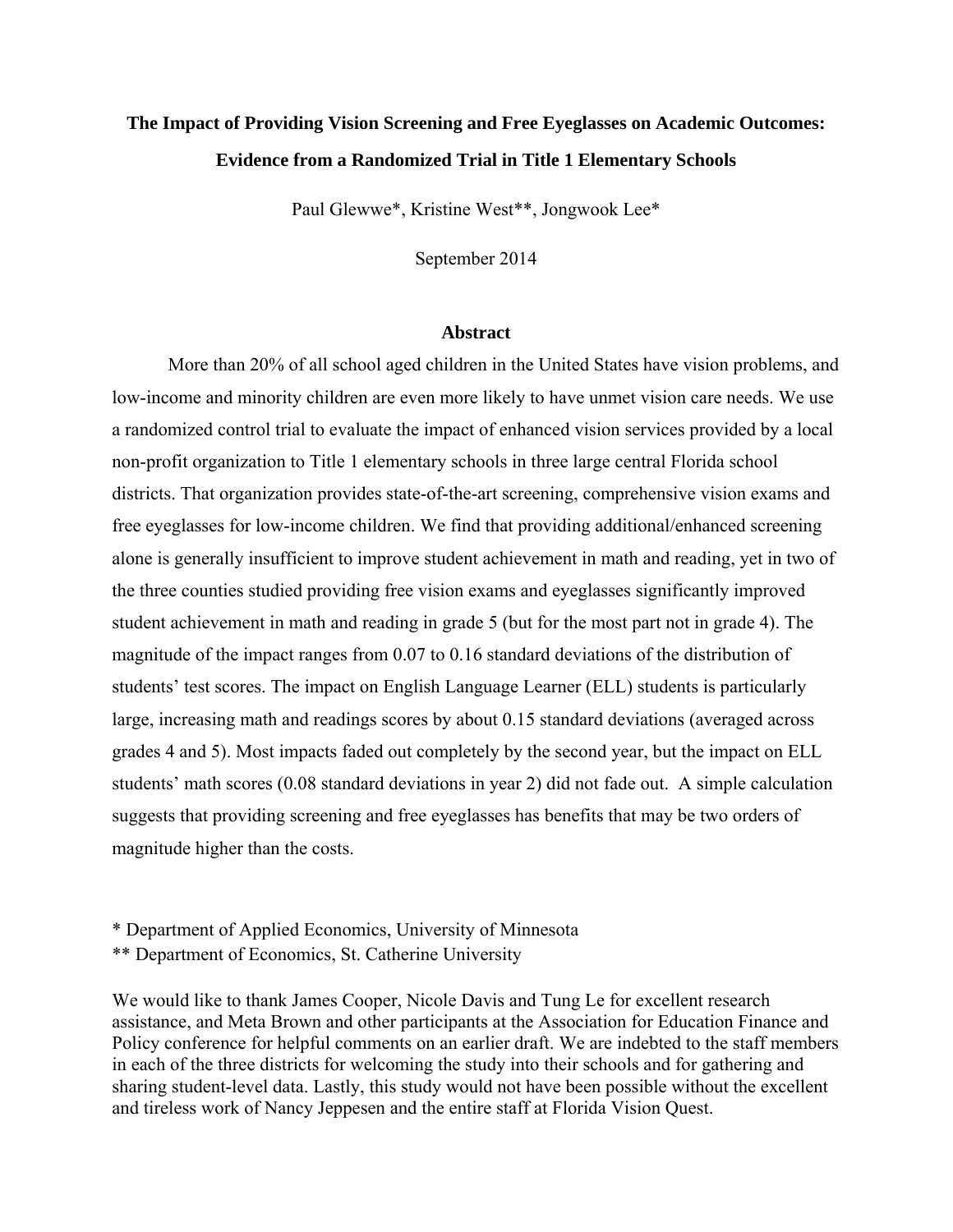### **I. Introduction**

More than 20% of school aged children in the United States have vision problems (Ethan et al. 2010, Basch 2011, Zaba 2011). Low-income and minority children have a greater than average risk of under-diagnosis and under-treatment of vision problems (Ganz et al. 2006, 2007, Basch 2010). For example, Title 1 students are two to three times more likely than non-Title 1 students to have undetected or untreated vision problems (Johnson et al. 2000).<sup>1</sup> Given this situation, it is surprising that there has been little attempt to quantify the impact of vision interventions on student outcomes such as test scores, attendance rates, and discipline incidents. This study attempts to fill this void.

 We evaluate the impact of a randomized control trial in which a non-profit, Florida Vision Quest (FLVQ), offered enhanced vision services to a randomly selected group of Title 1 elementary schools in three large central Florida school districts during the fall of the 2011-12 school-year. FLVQ provides state-of-the-art screening, comprehensive vision exams and free eyeglasses for low-income children in central Florida. Despite a long record of partnership with area school districts, thus far FLVQ's work had been motivated solely by compelling anecdotal evidence; this is the first independent evaluation of FLVQ and the services it offers.<sup>2</sup>

The results of this analysis will be useful to policy makers and practitioners in Florida and elsewhere. There is a long tradition in the United States of public schools providing basic screening for health problems such as hearing and vision impairment. This study investigates whether school districts can improve student outcomes by upgrading their vision screening technologies and/or collaborating with local non-profits such as FLVQ to provide comprehensive

Time 1 is a federally funded program to assist low-income students. The funding is based on the number of students who qualify for a free or reduced-price lunch. "Title 1 schools" are schools where at least 40% of their students are from low-income families. All schools in this study are Title 1 schools and have at least 70% low-income students. 2 For more information on Florida Vision Quest, see its website: http://www.flvq.org/.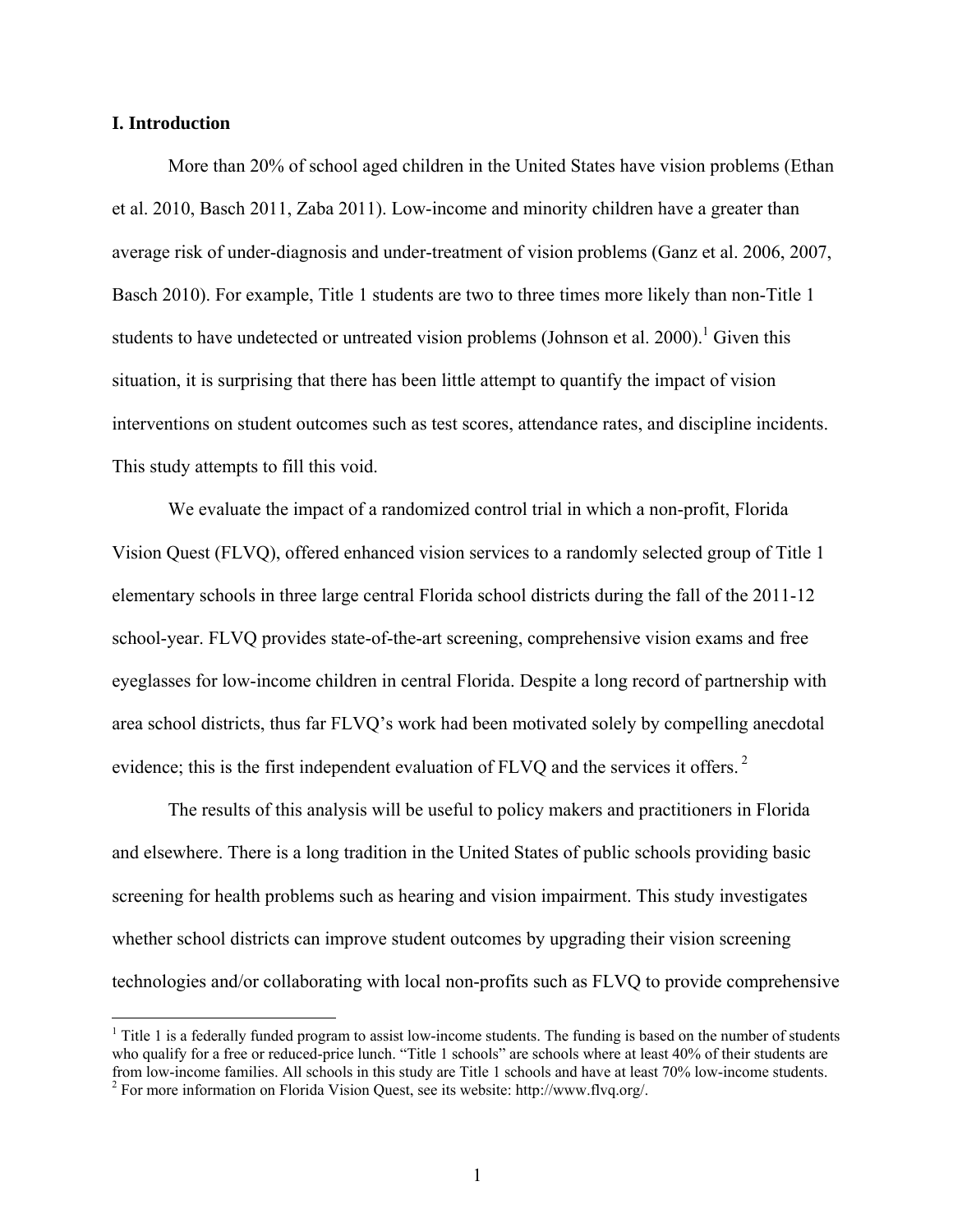vision exams and free eyeglasses. Vision interventions may be a very cost-effective way to improve student outcomes; if districts can identify and treat vision problems early, they may be able to avoid costly remediation in subsequent years.

The economic theory for such an intervention is simple – identifying and treating vision problems should increase students' acquisition of human capital. If students cannot see, they cannot read (be it their textbooks and/or the writing on the board at the front of the classroom), and if they cannot read they have little hope of keeping pace with the demands of school and will likely underperform relative to their full potential. By identifying and treating vision problems at an early age, students will acquire human capital at a faster rate, which will yield both private and social benefits (see Cunha et al. 2006; Heckman et al., 2006, Lange and Topel, 2006, Grossman, 2006, and Lochner, 2011, for reviews of the private and social benefits of education).

 We find that providing additional/enhanced screening alone is generally insufficient to improve student math and reading skills as measured by test scores. However, in two of the three counties studied, the intervention that included provision of free vision exams and eyeglasses significantly improved student achievement in math and reading in grade 5 (but for the most part not in grade 4) as measured by the Florida Comprehensive Achievement Test (FCAT). The magnitude of the impact ranges from 0.07 to 0.16 standard deviations of the distribution of students' test scores. The impact on English Language Learner (ELL) students is in particular large, increasing math and readings scores by about 0.15 standard deviations (averaged across grades 4 and 5). Most impacts faded out completely by the second year, but the impact on ELL students' math scores (0.08 standard deviations in year two) did not fade out.

The rest of this paper is organized as follows. The next section reviews the relevant literature, after which the design and implementation of the experiment are explained. Section IV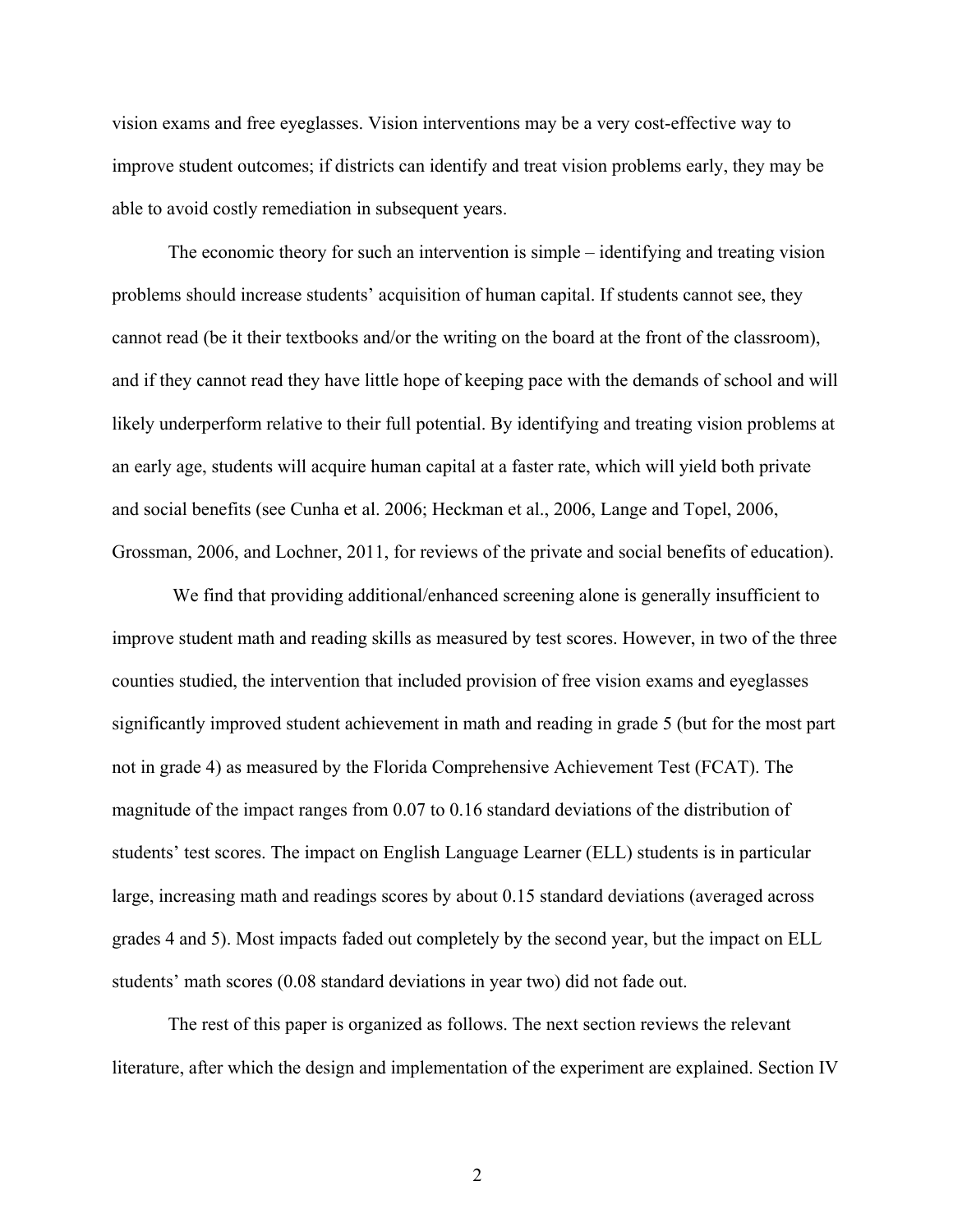describes the data and the estimation method, and the following section presents the results. The final section concludes.

#### **II. Literature Review**

This study investigates whether diagnosing and providing treatment to students with poor vision enables them to acquire human capital at a faster rate than would occur in the absence of diagnosis and/or the offer of treatment. We contribute to three strands of the existing literature.

First, as noted above, there is some evidence on the prevalence of undiagnosed and untreated vision problems among school aged children in the U.S. (Ethan et al 2010, Basch 2011, Zaba 2011). Common refractive errors such as myopia (nearsightedness), hyperopia (farsightedness) and astigmatisms can be corrected with eyeglasses, but many children either do not know that they have problems, do not have glasses, or do not wear their glasses. Research also shows that the rates of undiagnosed and untreated vision problems vary by race and ethnicity (Kleinstein et al 2003) and socio-economic status (Ganz et al 2006, 2007). Yet this evidence is sparse and incomplete. We contribute new data to this literature.

Second, there is some evidence linking vision problems and academic outcomes. This literature is largely correlational in nature. Correlations, unfortunately, cannot yield a clear answer as to whether providing screening and/or treatment to students who need glasses will improve their academic performance. Walline and Johnson Carder (2012) find that U.S. children who receive special education services have significantly higher rates of myopia, hyperopia and astigmatism than the general population. Gomes-Neto et al. (1997) find that primary school aged children in Brazil with vision problems are 10 percentage points more likely to drop out, 18 percentage points more likely to repeat a grade, and score 0.2 to 0.3 standard deviations (of the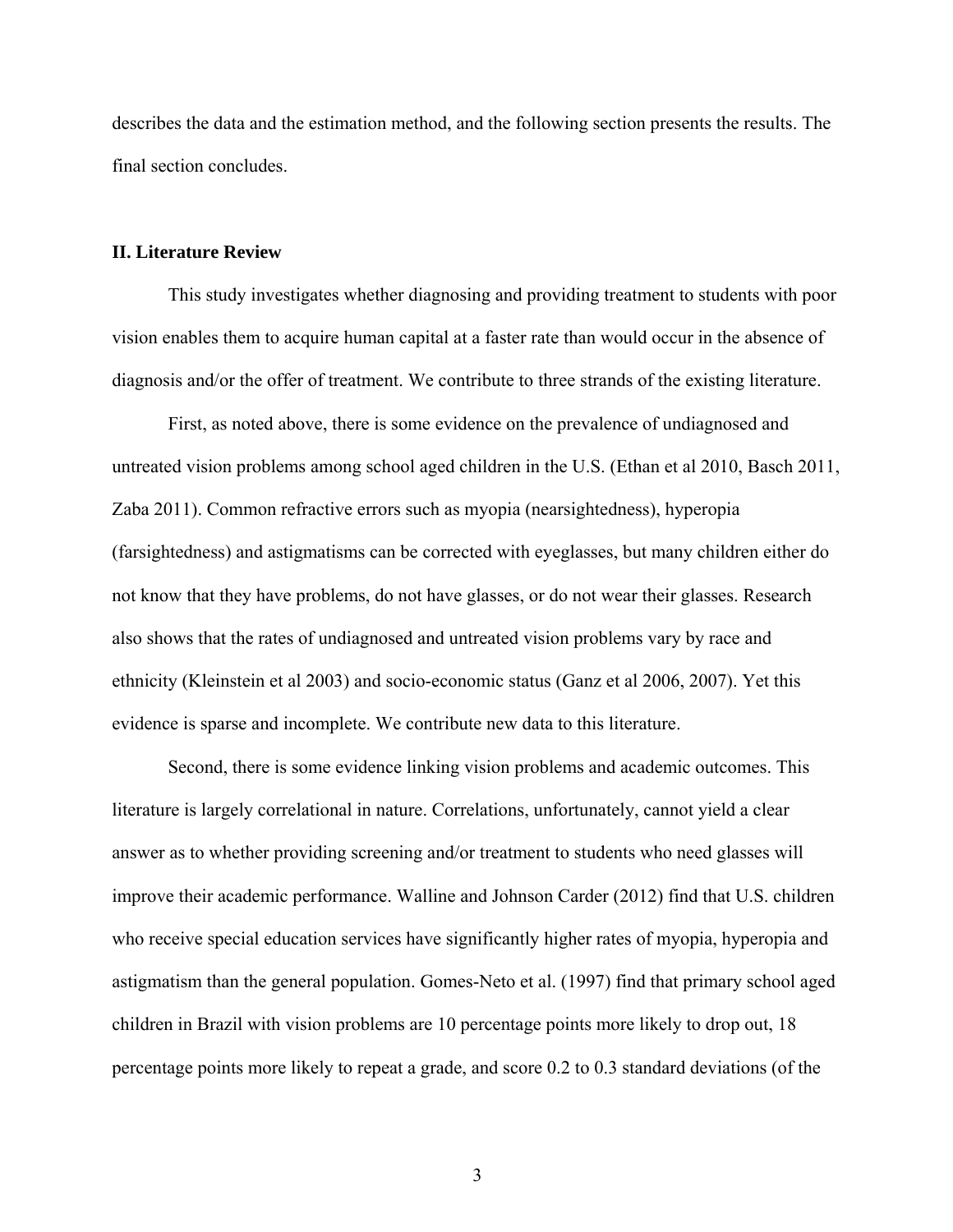distribution of test scores) lower on achievement tests relative to their peers without vision problems. Both of these are examples of studies that compare students with vision problems to those without vision problems. These studies do not necessarily imply that treating vision problems will improve educational outcomes for students with vision problems because those students may be fundamentally different from students without vision problems in some unobserved way. If a third variable is causing both the poor vision and the low academic performance – for example, low birth weight could lead to vision problems and learning disabilities – then correcting the vision impairment may do little to improve academic outcomes.

Even among students whose vision problems are detected, there may be unobservable differences between those who actually go on to wear glasses and those who do not follow up with any treatment. Hannum and Zhang (2012) use a propensity score matching design and find that, for 13-16 year old children in China with vision problems, wearing glasses increases math and literacy scores by 0.26 and 0.34 standard deviations, respectively. They cannot, however, address self-selection into wearing glasses and they find that, among all students, wearing glasses is positively correlated with socio-economic status and overall academic achievement.

Sonne-Schmidt (2011) applies a more rigorous methodology, regression discontinuity, to estimate the impact of eyeglasses on middle school and high school students in the United States. Using data from the National Health Examination Survey of Youth (NHES III, 1966-70), he finds that wearing glasses increases test scores by approximately 0.1 standard deviations (of the distribution of test scores) across all eyeglasses wearers and by as much as 0.3 standard deviations for students with myopia. Yet this methodology focuses on students whose vision problems are not particularly severe, those on the borderline of being diagnosed with a vision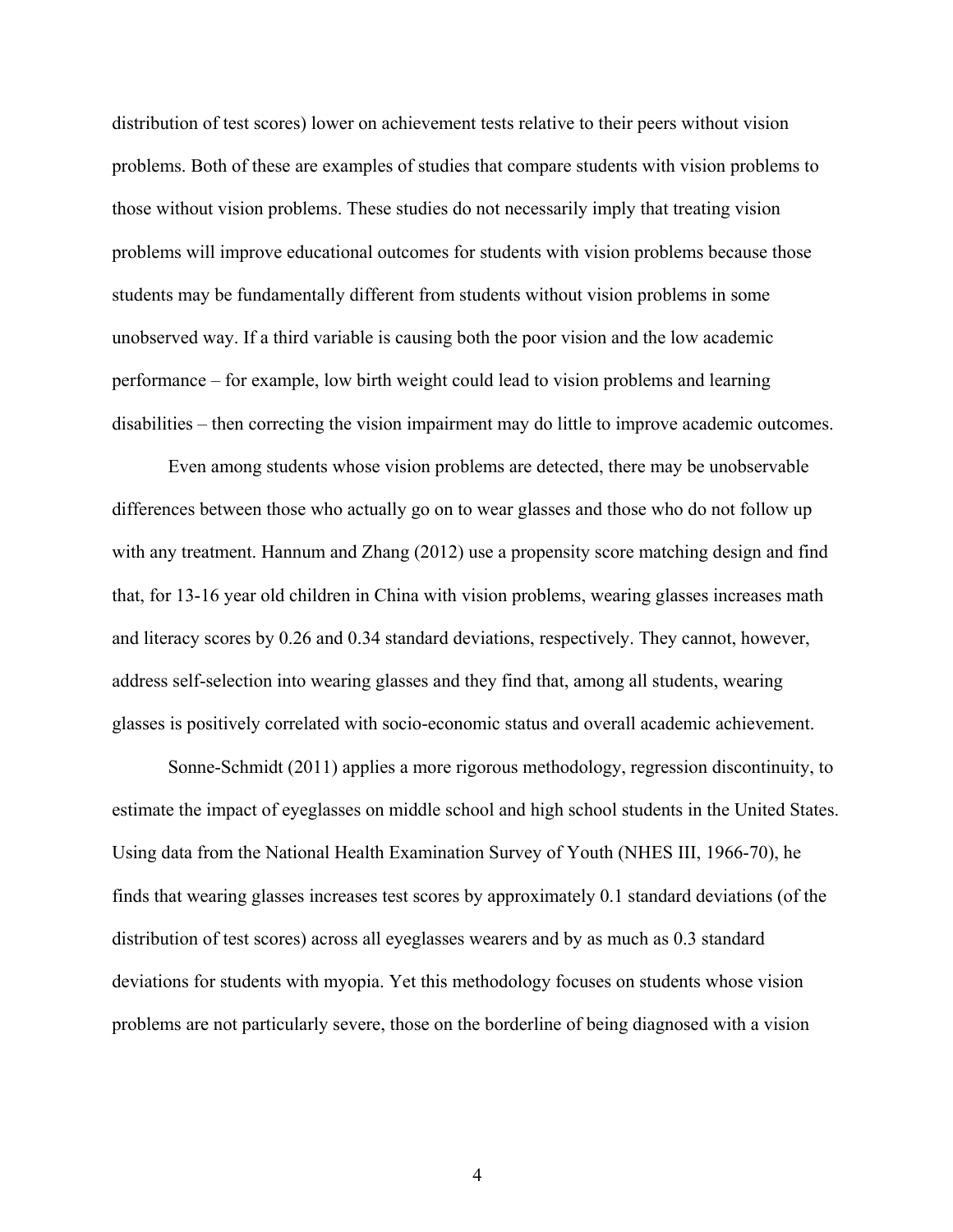problem, for which the impact of providing eyeglasses may be relatively small; this would underestimate the impact of providing eyeglasses to children with more severe vision problems.

It is common for authors of reports that call for better screening and better access to treatment to make impassioned claims without strong evidence that these interventions will improve student outcomes. For example, Zaba (2011) claims that vision interventions will increase both academic outcomes and eventual labor market outcomes, but these assertions are not backed by rigorous research. Instead he simply states: "*Is there any doubt that children must have the vision care and vision skills required in order to perform successfully in school and workplace environments?"* It may seem intuitive that providing vision screenings, eye exams and eyeglasses will improve student outcomes, but startlingly little research supports this claim.

The gold standard for identifying the causal impact of an intervention is a randomized control trial. We know of only one other such study, Glewwe et al. (2014). They conduct a study in Gansu Province, China, in 2004-05 in which students in grades 4-6 in a randomly selected group of townships were provided vision exams and, if needed, eyeglasses. They find that wearing glasses increases average test scores for students with poor vision by 0.15 to 0.22 standard deviations. They also find that not all students accepted the glasses, therefore the impact of being diagnosed with a vision problem is lower. We contribute the first evidence from a randomized control trial conducted in a developed country, the United States.

Perhaps the study closest to ours is Kimel (2006). She documents an intervention in Rockford, Illinois that provided students with two free pairs of glasses if they failed a vision screening. However, she did not assess the ultimate impact on student outcomes. Kimel finds that students who received free eyeglasses were more likely to wear glasses in the months after the intervention than students who were given only the information that they failed the screening.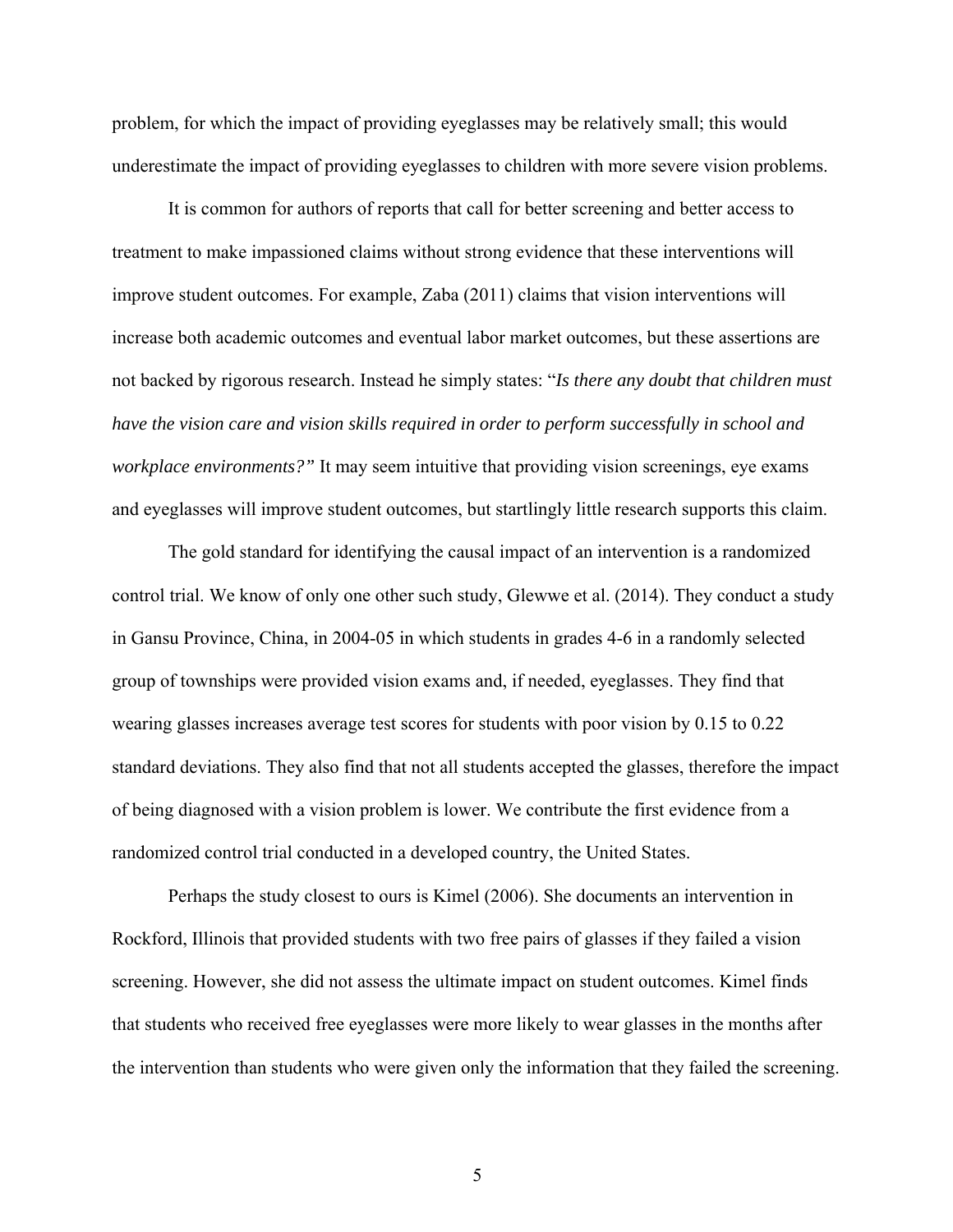Finally, we contribute to a third strand of literature which attempts to identify the most cost-effective ways to raise student achievement. We can do only rough back-of-the-envelope calculations, yet even these improve upon the existing literature because, to date, no one has tried to measure the economic return to providing vision screenings and/or glasses in a developed country.<sup>3</sup> One calculation compares the impact of FLVQ's services to a different use of school district dollars, reducing class sizes, and another is an overall comparison of costs and benefits

### **III. Experimental Design and Implementation**

1

**A. Experimental Design.** To rigorously evaluate the impact of FLVQ's provision of vision exams and eyeglasses, we conducted a randomized control trial targeting  $4<sup>th</sup>$  and  $5<sup>th</sup>$  grade students in Title 1 elementary schools in central Florida. The randomization was done at the school level. Schools were randomly assigned to one of two intervention groups or to a control group. The benefit of the randomized design is that it provides a valid counterfactual. That is, it allows for an estimate of the impact of an intervention by comparing two groups of students who received FLVQ's interventions to another group that provides estimates of what would have happened in the absence of the interventions.

FLVQ uses a state-of-the-art screening tool called the "Spot," which is manufactured by PediaVision.<sup>4</sup> The Spot, essentially an infrared camera, uses auto-refraction and videoretinoscopy technologies to screen for refractive errors, amblyopic precursors and pupil abnormalities. The person doing the screening stands about one meter away from the student and

 $3$  Glewwe et al. (2014) provide such calculations for China. We are aware of only one other attempt to conduct any cost-benefit analysis, but this was not done within the context of an educational intervention. White (2004) focuses on amblyopia (lazy eye) and subsequent blindness, conducting a cost-benefit analysis using QALYs (qualityadjusted life years). This is quite different from our benefit measure. 4

<sup>&</sup>lt;sup>4</sup> For more information on the Spot technology, see the PediaVision website: http://www.spotvisionscreening.com.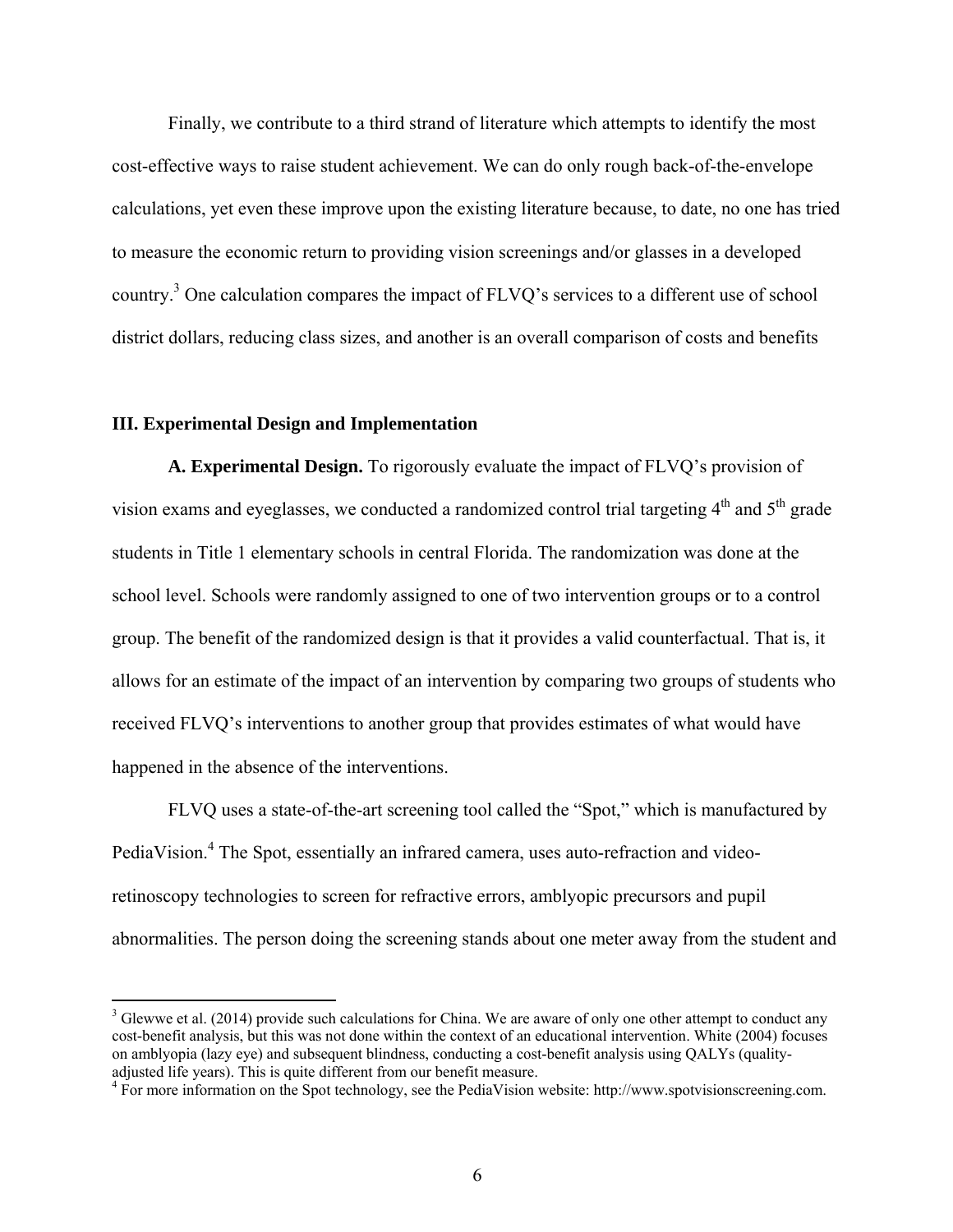takes a digital photograph of the student's eyes. The information acquired yields an automatic assessment of a student's vision. With the Spot, screening is very accurate, and very quick.

Using the Spot, FLVQ screened all  $4<sup>th</sup>$  grade and  $5<sup>th</sup>$  grade students in the intervention schools. No screening was done for  $4<sup>th</sup>$  and  $5<sup>th</sup>$  grade students in the control schools. For the first of the two groups of intervention schools, which we refer to as the "screen-only" schools; this was the only service provided. Students who failed the screening were sent home with a note (in English or Spanish) for parents indicating that they should follow-up with a doctor of their choosing. For the other group of intervention schools, which we call "full-treatment" schools, students who failed the screening were offered comprehensive vision exams aboard the FLVQ mobile vision clinic, which is a bus that has been equipped with all the tools usually available in an optometrist's office, and is staffed with licensed eye care professionals. If the onboard optometrist prescribed glasses, FLVQ provided two pairs of glasses to the student at no charge.

FLVQ did not have sufficient resources to screen all of the Title 1 elementary schools in the three school districts, nor did they have sufficient resources to provide follow-up exams and glasses to all of the schools that were screened. Rather than have FLVQ choose which schools to serve, we persuaded them to randomize the choice, thus using the resource constraint as an opportunity to provide a rigorous evaluation of the two levels of services provided by FLVQ.

There are two main mechanisms through which these interventions may affect student outcomes. First, perhaps there is an "information problem." That is, there may be students (parents) who do not know that they (their children) have vision problems. In Florida, students are routinely screened for vision problems in Kindergarten,  $1<sup>st</sup>$  grade,  $3<sup>rd</sup>$  grade, and  $6<sup>th</sup>$  grade. This intervention targets  $4<sup>th</sup>$  and  $5<sup>th</sup>$  graders, thus adding an extra screening. Also, the Spot may be a more effective screening tool than standard technology. FLVQ claims that the commonly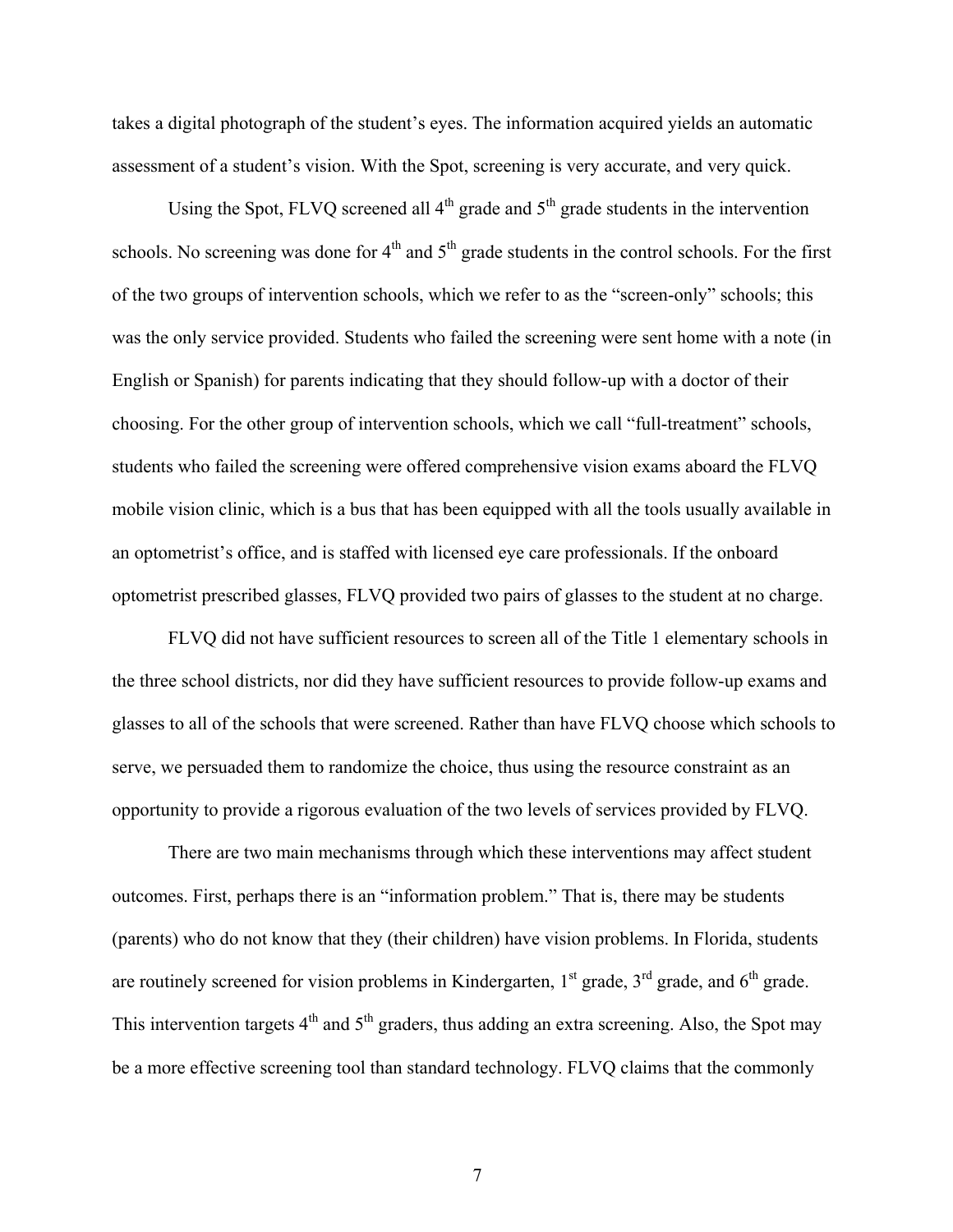used Snellen chart may miss over 60% of vision problems (Indian River Study, 2010). Both the fact that students are screened in grades that schools do not usually screen and the fact that the screening is done with an arguably superior technology should identify students who are missed by the district's standard screenings. If students in the screen-only schools outperform students in the control group, this suggests that simply providing information will increase student learning.

Second, if the main barrier is not identifying vision problems, but rather obtaining glasses, then the screen-only intervention will be insufficient. If the real issue is an "access problem" there will be no difference between students in the screen-only schools and students in the control group. Students (parents) may know about vision problems but lack the resources needed to obtain access to a doctor and/or eyeglasses to remedy those problems. In the fulltreatment schools any student who is identified with vision problems is offered a vision exam and two pairs of eyeglasses, all free of charge. Not only are the exam and eyeglasses free, they are brought to the students at their schools. There is no need for students (parents) to invest any resources other than the time and effort needed to return a permission form, and to use and care for the glasses. The difference, if any, between the screen-only and the full-treatment schools will isolate the importance of providing onsite follow-up exams and free eyeglasses.

**B. Implementation.** Three Florida school districts agreed to participate in the study: we will refer to them as County 1, County 2 and County  $3<sup>5</sup>$  Only the Title 1 elementary schools in each district were eligible to participate. County 1 has 46 elementary schools, of which 37 are Title 1 schools. The respective numbers are 24 and 16 for County 2 and 125 and 65 for County 3.

**Randomization.** In each school district, we ranked the Title 1 schools by their students' academic proficiency. Specifically, we used the average of each school's "points" over the

<sup>&</sup>lt;sup>5</sup> In Florida, each county is a separate school district. At the request of the three districts, we do not use their names.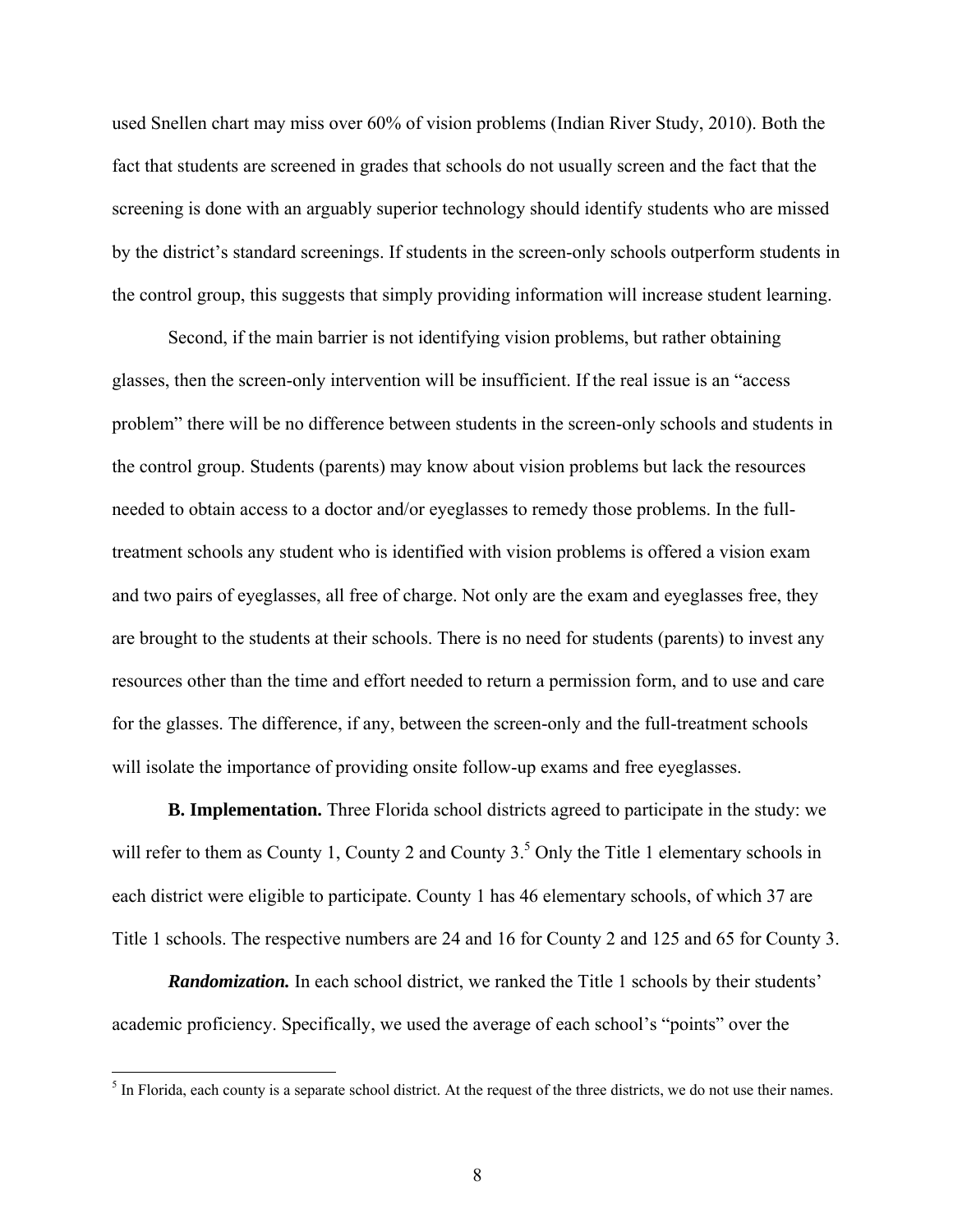preceding three years. The "points" measure, designed by the Florida Department of Education, includes pass rates as well as gains on the state-mandated Florida Comprehensive Achievement Tests (FCATs). The schools were then grouped (stratified) by academic proficiency and the randomization was conducted within these groups (strata). This stratification provides additional assurance that the treatment and control groups will have comparable levels of academic proficiency prior to the intervention.

There were eleven strata in County 1, five in County 2 and seven in County 3. The number of strata was determined by the number of schools that FLVQ estimated their resources would cover. One full treatment school and one screen only school were selected from each strata. The remaining schools serve as the control. Strata ranged in size from three to six schools. Because the strata contain different numbers of schools, and because schools differ in size, the final sample has between 268 and 1,069 students in each strata. The average is 657. Controls (dummy variables) for each strata are included in the analysis.

County 1 had 37 Title 1 elementary schools in 2010-11. We randomly assigned 11 to the screen-only group, 11 to the full-treatment group and 15 to the control group. After doing this, we learned that one school assigned to the full-treatment group was not part of the district but rather a charter school, so it was dropped, leaving ten full-treatment schools. We later learned that FLVQ had a significant presence in 2009-10 at two of the full-treatment schools. These two schools are kept in the analysis but the results are robust to excluding these two schools.

In County 2 there were 16 Title 1 elementary schools in 2010-11. Prior to randomization, we learned that FLVQ had a significant presence at one school in 2009-10, so this school was manually placed in the full-treatment group along with five randomly chosen schools, for a total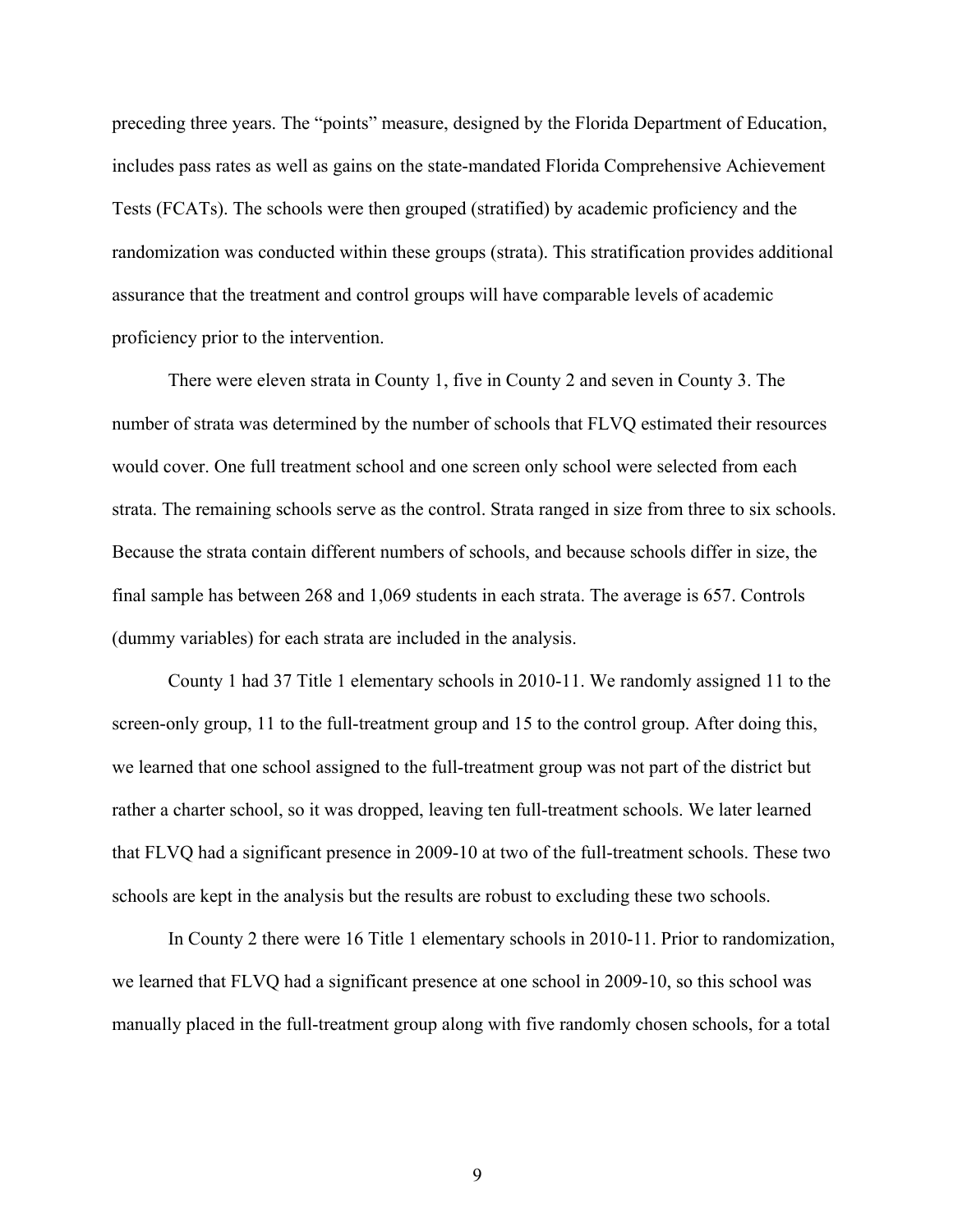of six full-treatment schools.<sup>6</sup> Five schools were assigned to the screen-only group. One school in the screen-only group refused to participate, but the data from this school are included in the study so the screen-only results for County 2 should be interpreted as intent-to-treat (ITT) effects.<sup>7</sup> The remaining five schools were placed in the control group.

County 3 had 65 Title 1 elementary schools in 2010-11. FLVQ had a significant presence in 28 of them over the prior two years, so our analysis uses only the remaining 37. We assigned seven to the screen-only group, seven to the full-treatment group and 23 to the control group. The control group was much larger than the treatment groups because funding constraints limited the number of schools that FLVQ could serve.

 Table 1 provides information on the number of schools and students in the treatment and control groups, by county. We show numbers of students both for the full sample and for the final sample that is used for the regression analysis. Students were excluded from the final sample only if data were missing for one or more variables used in the regression analysis. The variable that was missing most frequently was the 2011 FCAT score (i.e. pre-intervention test scores) which primarily reflects students moving between districts. Student mobility also led to incomplete matching of names on any two lists of students compiled at different times for the same school.

Balance tests are presented in Table 2; they provide evidence that the randomization was successful. Students in full-treatment, screen-only, and control schools appear similar on all observable characteristics. The only differences that are statistically significant are that screen-

<sup>&</sup>lt;sup>6</sup> The logic for placing this school in the full-treatment group is that it would provide a compromised control because students and parents at the school already knew of FLVQ and the services it offers. Another option would be to drop this school from the study. Results are robust to dropping this school from the sample. 7

ITT is the most appropriate estimate for policy makers who may want to replicate this intervention. Offering the treatment is the intervention. Part of offering the treatment is the possibility that some schools may decline.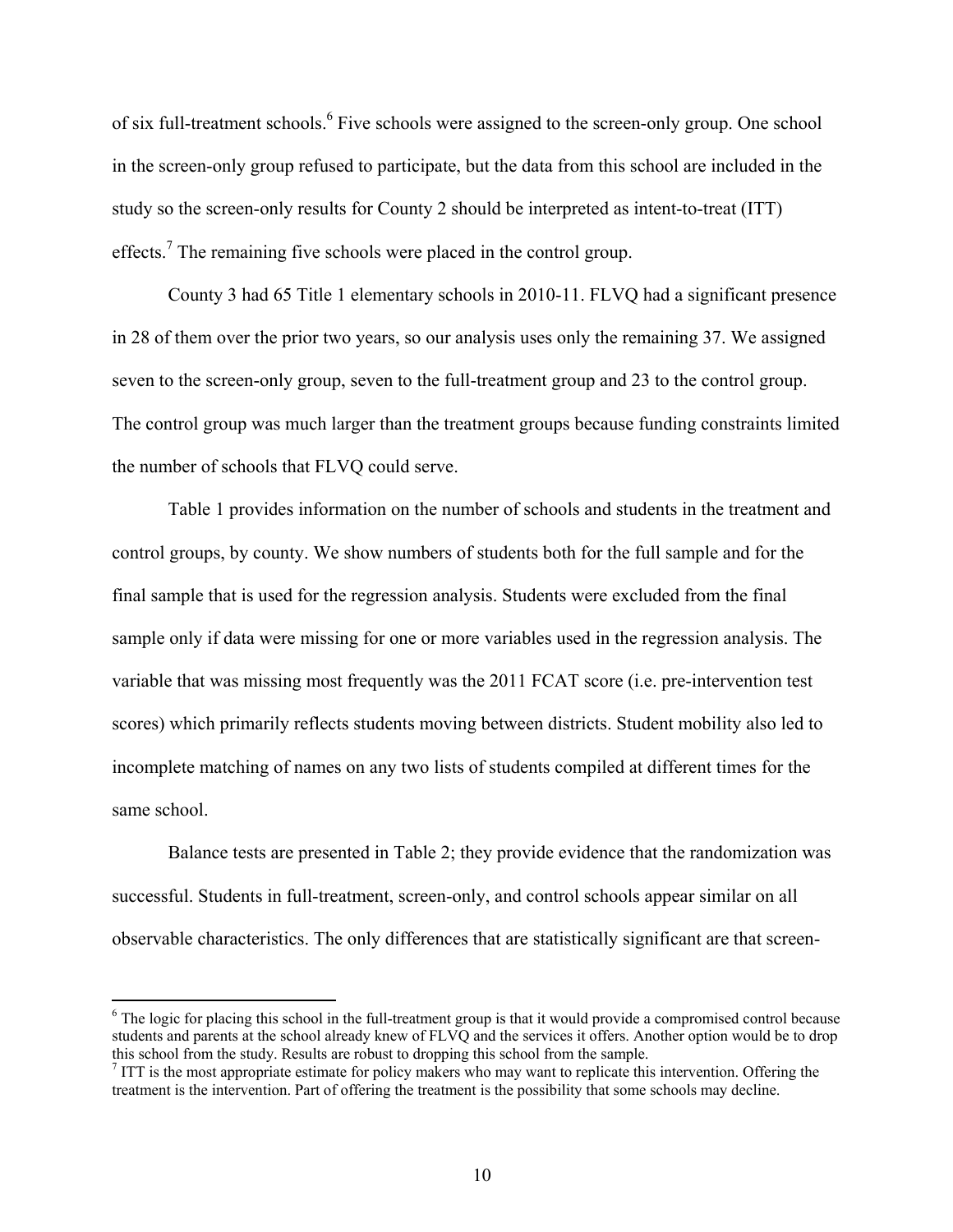only schools in County 1 have slightly fewer multi-race students than other schools in County 1 and full-treatment schools in County 2 have slightly more girls than other schools in County 2. Given the number of hypotheses tests (74), finding one difference that is significant at the 1% level and another that is significant at the 5% level is consistent with the null hypothesis of no differences between the three groups of schools. Overall, we conclude that, within each county, the randomization created three groups for which there are no systematic differences of any kind.

*Delivery of Vision Services.* FLVQ arranged screening dates with each school in the two intervention groups during the fall of 2011. County 1 schools were screened in September and, in the full-treatment schools, exams were conducted a few weeks later, with glasses distributed to students in October and November. County 2 schools were screened in October, and glasses were distributed in November and December. County 3 schools were screened in November and December, and glasses were distributed in December, January and February.<sup>8</sup>

Table 3 summarizes the results of the screenings and, where applicable, the follow-up exams. As seen in the top panel, in the full-treatments schools, we have screening data for 80% of students. Some students were not screened because they were absent on the day of the screening (about 4 percentage points). Matching problems due to differences in spelling of names on any two lists of students collected by two different organizations further reduced the screening rate. The bottom panel of Table 3 reports similar results when the sample is limited to the students who constitute the final sample. Screening data are more common in the final sample due to mobility; students with high mobility are both more likely not to be screened and more likely not to have the 2011 FCAT score and thus to be excluded from the final sample.

<sup>&</sup>lt;sup>8</sup> One student in County 2 did not receive glasses until February. In County 3, one student did not receive glasses until March and two students did not receive glasses until April.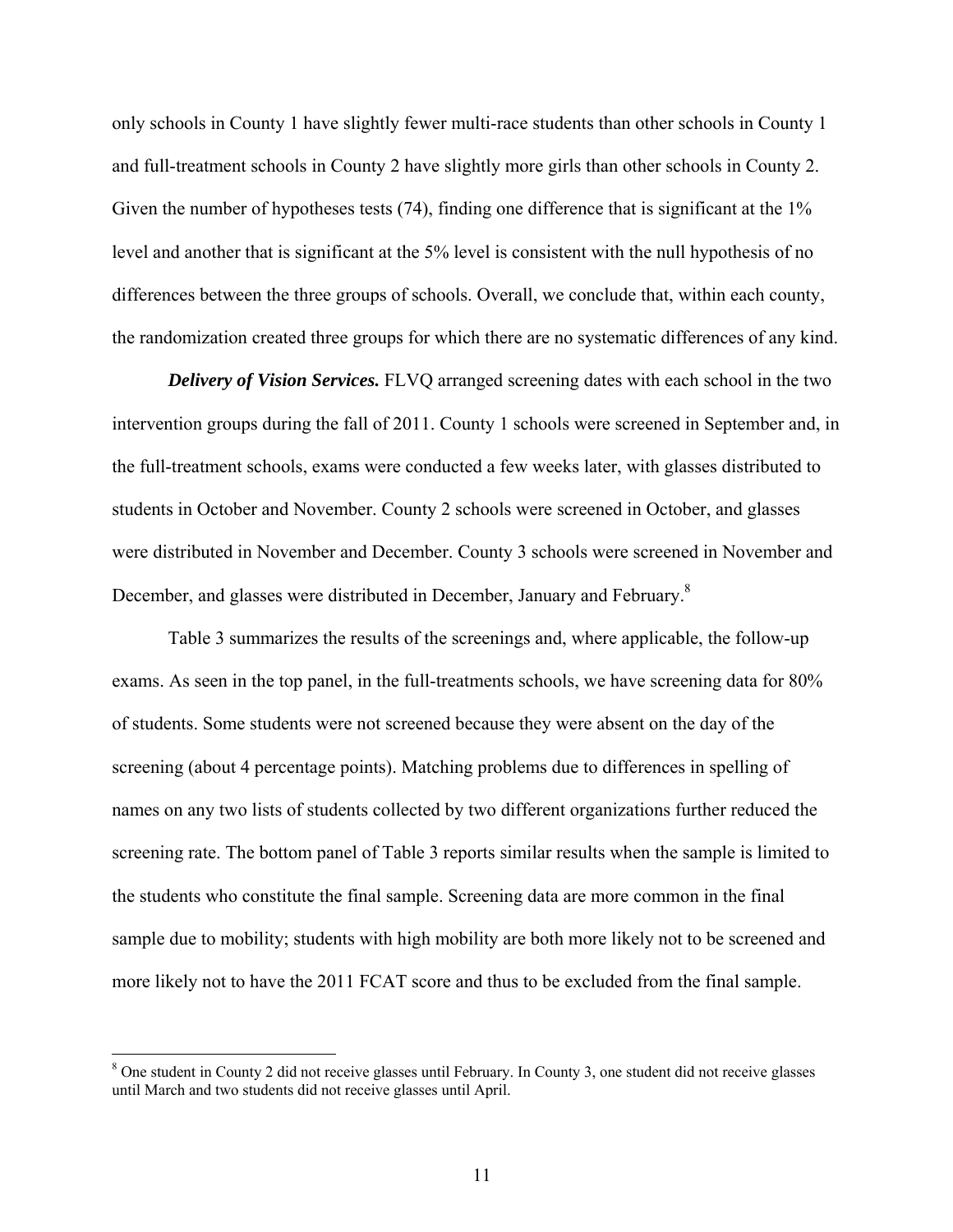Note that students who have glasses with them at the time of the screening are instructed to wear their glasses during the screening, and thus are not identified as having untreated vision problems (unless their glasses are inadequate). In a few cases, FLVQ gave students who already had glasses (and passed the screening with those glasses) a new pair. Specifically, there were 55 students who passed the vision screening but were issued new glasses by FLVQ. Results are robust to dropping these students from the analysis.

In the full-treatment schools, students who failed the screening were offered a comprehensive vision exam aboard the mobile clinic, and 75% of those identified with untreated vision problems (914 out of 1,222) were seen by an optometrist.<sup>9</sup> This rate is less than 100% because students must complete a parent permission form to see the optometrist and they must be present on the day(s) the mobile clinic is scheduled for their school. Almost all of the students seen aboard the mobile clinic were given glasses.<sup>10</sup> In the end, 16% of students in the fulltreatment schools (784 out of 4,806) were provided glasses by FLVQ. Among the 1,222 children in the full-treatment schools who failed the screening, 64% (784) were provided eyeglasses.

There were three major problems with the implementation in County 1, which was the first of the three counties in which the program was implemented. First, the notices that were sent home to the screen-only group indicated that they would be receiving the full treatment. That is, they mistakenly indicated that free eyeglasses would be provided. Parents were then informed of this error via the district's automated phone messaging system. Second, vision screening data from the screen-only group was not recorded properly. As indicated in Table 3,

<sup>&</sup>lt;sup>9</sup> There were some students who did not fail the screening but were still seen aboard the mobile clinic. This happened for two reasons: (1) the Spot device was unable to get an accurate reading; and (2) in County 1 a problem interpreting the Spot results caused some students to be incorrectly passed/failed (see next paragraph).

<sup>&</sup>lt;sup>10</sup> The exceptions were mostly in County 1 where the error misidentified some students. The students who mistakenly failed the screening were often not prescribed glasses (although, interestingly, sometimes they were prescribed glasses which indicates that the threshold for failing the screening may have been different from the threshold that the optometrists used for prescribing glasses.)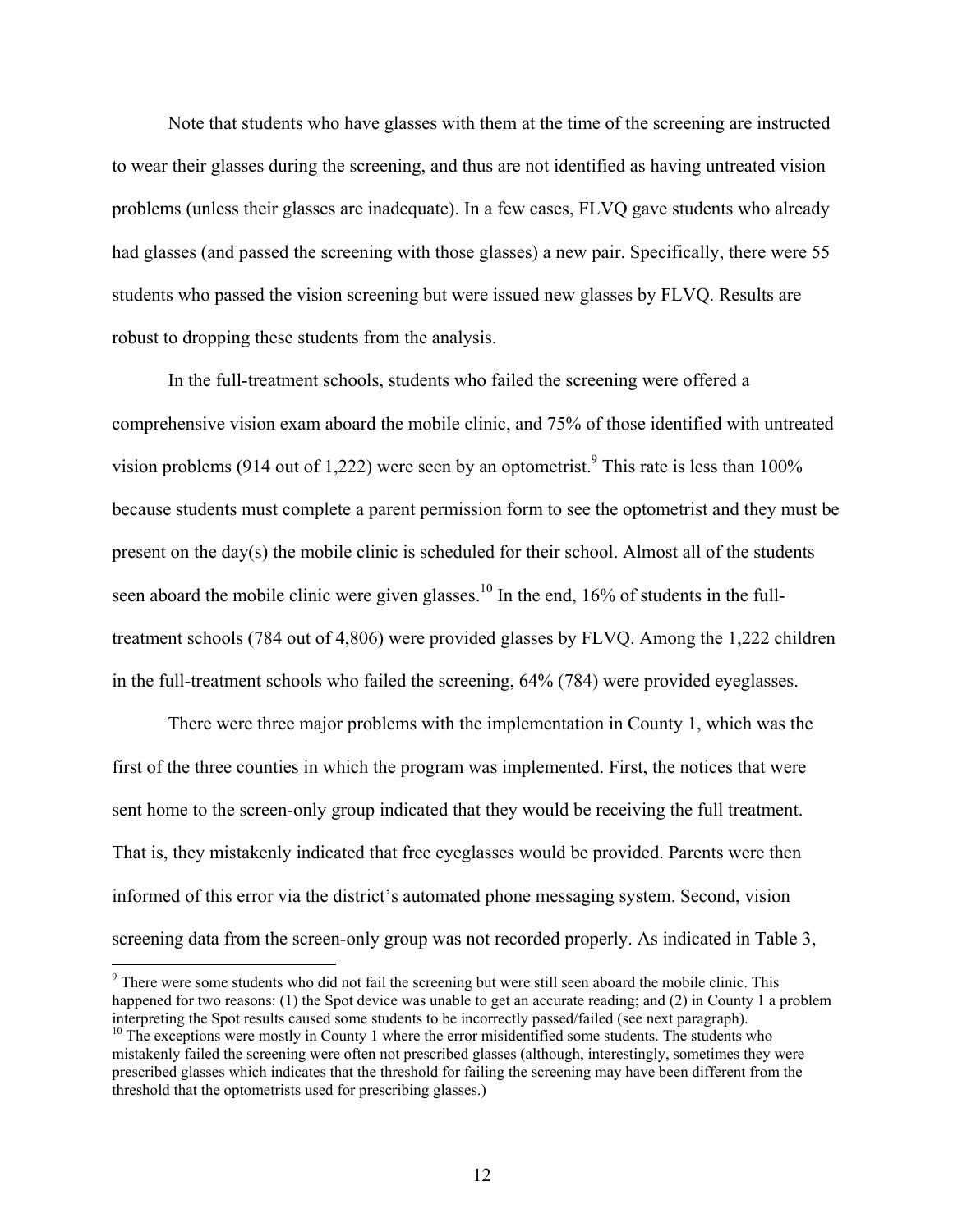there are no data for this group on how many were screened and how many failed the screening. Third, there was a problem interpreting the output of the Spot device at most of the full-treatment schools and some of the screen-only schools. This problem affected the screening results for at least 100 students, and possibly many more. Some students were incorrectly identified as having vision problems (false positive) and some students who had vision problems were missed (false negative). When this issue was discovered, FLVQ gave the schools where this occurred a list of the affected students. FLVQ offered to see all these students aboard the mobile clinic. The majority of the false negatives were not seen aboard the mobile clinic because of insufficient time to collect parent permission forms. Thus many students who otherwise would have been given an exam, and likely glasses, were missed in County 1.

The implementation in Counties 2 and 3 was done after that in County 1, and was much smoother. Due to this variation in implementation, all estimates are shown separately by county.

#### **IV. Data and Estimation Method**

**A. Data.** The data for the study come from three sources: the Spot screenings; the records kept by FLVQ; and administrative records from each school district. We constructed a studentlevel panel that includes vision data for the intervention schools and demographic, attendance, discipline and test score records for both intervention and control schools. Table 4 provides summary statistics for the students in the final sample.

When a student is screened using the Spot device, it stores detailed readings for each of the student's eyes. We primarily use the summary result that indicates whether a student passed or failed the screening. We also have data on the device's preliminary diagnosis; the most common diagnoses are myopia and astigmatism. After a student is seen aboard the mobile clinic,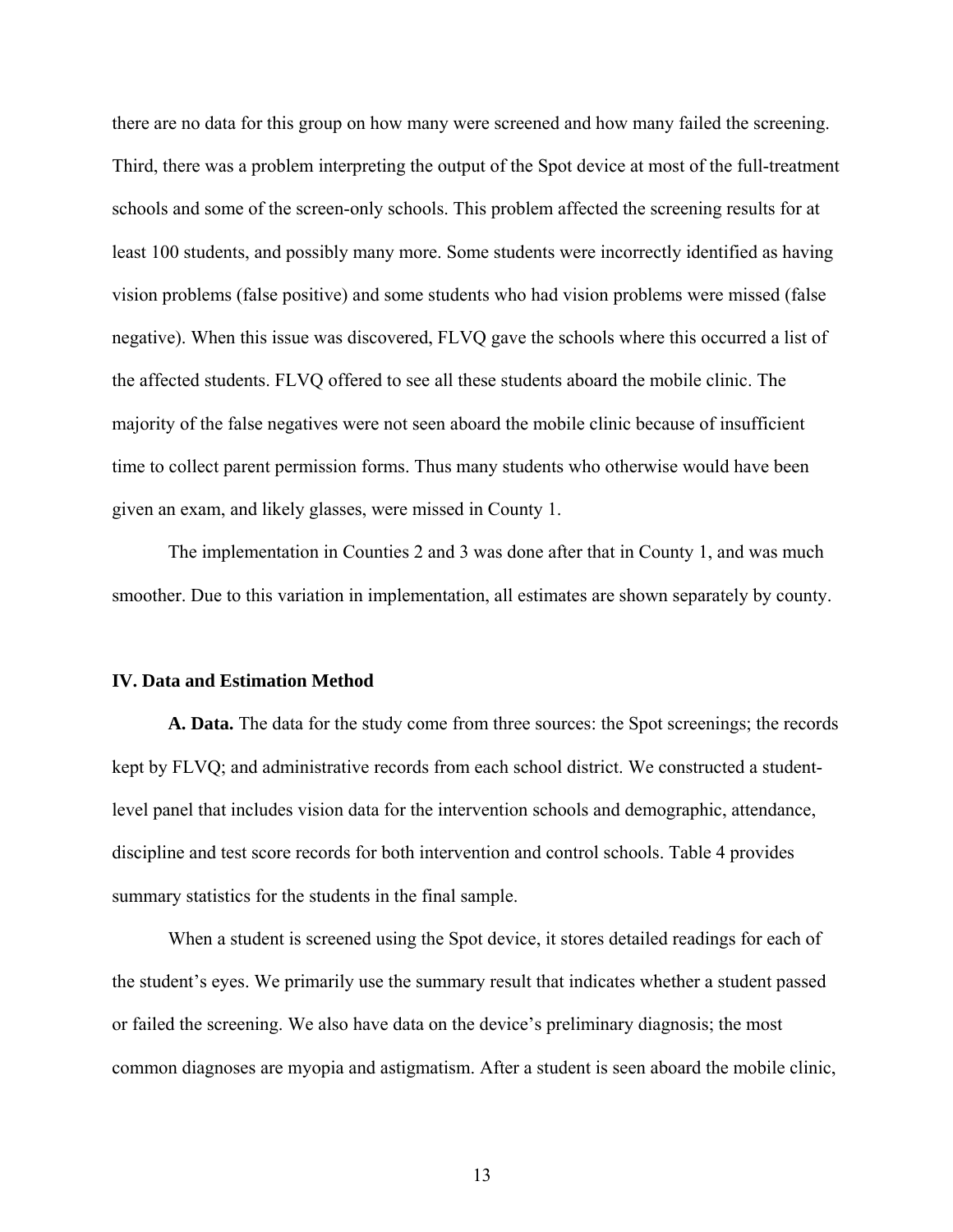FLVQ records whether the student is prescribed glasses as well as when the glasses were given to the student. We have no data on students' prior vision services. For instance, we do not know whether they had previously failed vision screenings and/or been prescribed glasses. Also, we have no vision data for students in any of the control schools.

The primary outcomes used to assess the impact of the intervention are reading and math scores on the Florida Comprehensive Achievement Test (FCAT). The FCAT is given in April of each year, near the end of the academic year; thus, for example, the 2011 FCAT occurs near the end of the 2010-11 academic year. We obtained three years of FCAT data (one pre-intervention and two post-intervention) from Counties 1 and 3, and two years of FCAT data (one preintervention and one post-intervention) from County  $2<sup>11</sup>$  High rates of student mobility mean that we do not have pre-intervention FCAT scores for all students. Approximately 10% of students do not have a 2011 test score available. This may bias results if students who transfer districts are more(less) likely to have undiagnosed or untreated vision problems and/or benefit more(less) from the vision intervention than non-transferring students. However, we find little difference in mobility (as measured by who remains in the same district in from 2011-12 to 2012-13) between students who pass and students who fail the screening.

We have FCAT scale scores (a continuous measure) for each student in County 1 and County 3, but not for County 2. 12 For all three counties we have FCAT achievement level scores (a categorical measure), which range from 1 to 5. Level 3 is defined as "demonstrating a satisfactory level of success." Levels 4 and 5 are more than satisfactory and levels 1 and 2 are

 $11$  Despite an agreement in principle to provide the data, and repeated requests, the County 2 school district has thus far not provided the second year of post-intervention data, citing that they simply did not have the staff do this.  $12$  In 2011-12 the state transitioned to the FCAT 2.0. The 2011 scale scores range from 100 to 500, while the 2012 scale scores range from 140 to 302 in reading and 140 to 298 in math. For all regression estimates scale tests are normalized to have means of 0 and standard deviations of 1 within grade level, separately by county and by year.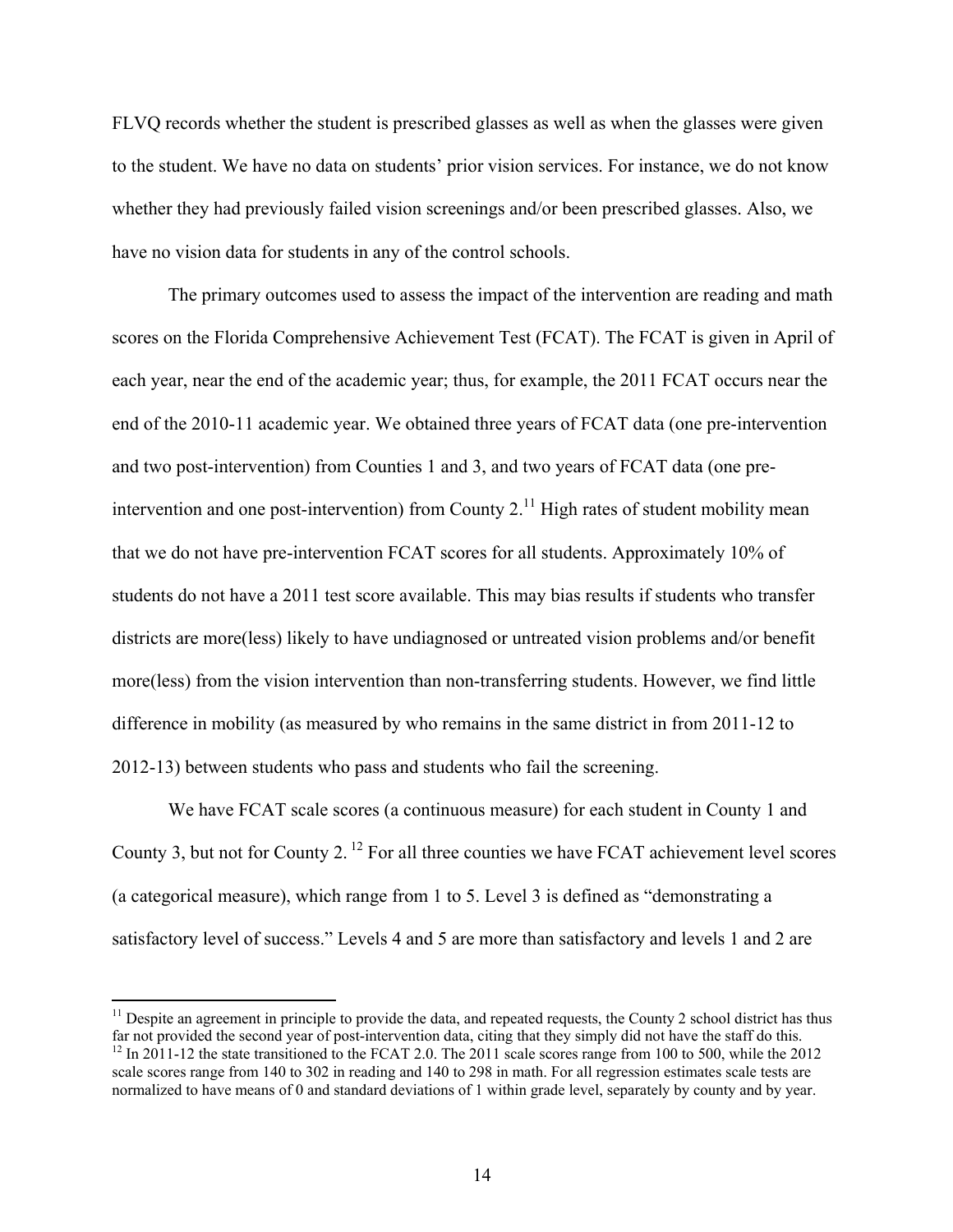less than satisfactory. Table A in the appendix shows the cutoffs for each level for the grades relevant to this study.

Additional outcome data include attendance rates and discipline records (office referrals and suspensions). It may be that students with undiagnosed and/or untreated vision problems miss school more often than their peers, or are more likely to misbehave in class and be referred to the principal, or even suspended. All of these are likely to reduce academic achievement. Attendance and discipline variables allow us to test whether these are mechanisms through which the intervention has an impact.

Demographic variables from school administrative records include grade, age (in months), race/ethnic group, gender, free/reduced lunch status, and receipt of English Language Learner (ELL), special education, and gifted services. We use these variables, and prior FCAT scores, to control for observable student differences. This is not necessary to avoid bias, since the randomization should remove all bias, yet controlling for these variables should yield more precise estimates of the impact of the intervention. These variables also allow us to investigate the possibility of heterogeneous effects by student characteristics.

**B. Estimation Method**. Although randomization provides a convincing counterfactual, econometric methods can estimate the effect of the intervention more precisely than comparisons of group means. The simplest regression model that one could estimate is:

$$
Y = \alpha + \beta P + u \tag{1}
$$

where Y is the outcome of interest, such as student test scores, P equals one if a student's school was randomly assigned to the program (i.e. the intervention) and equals zero if that school was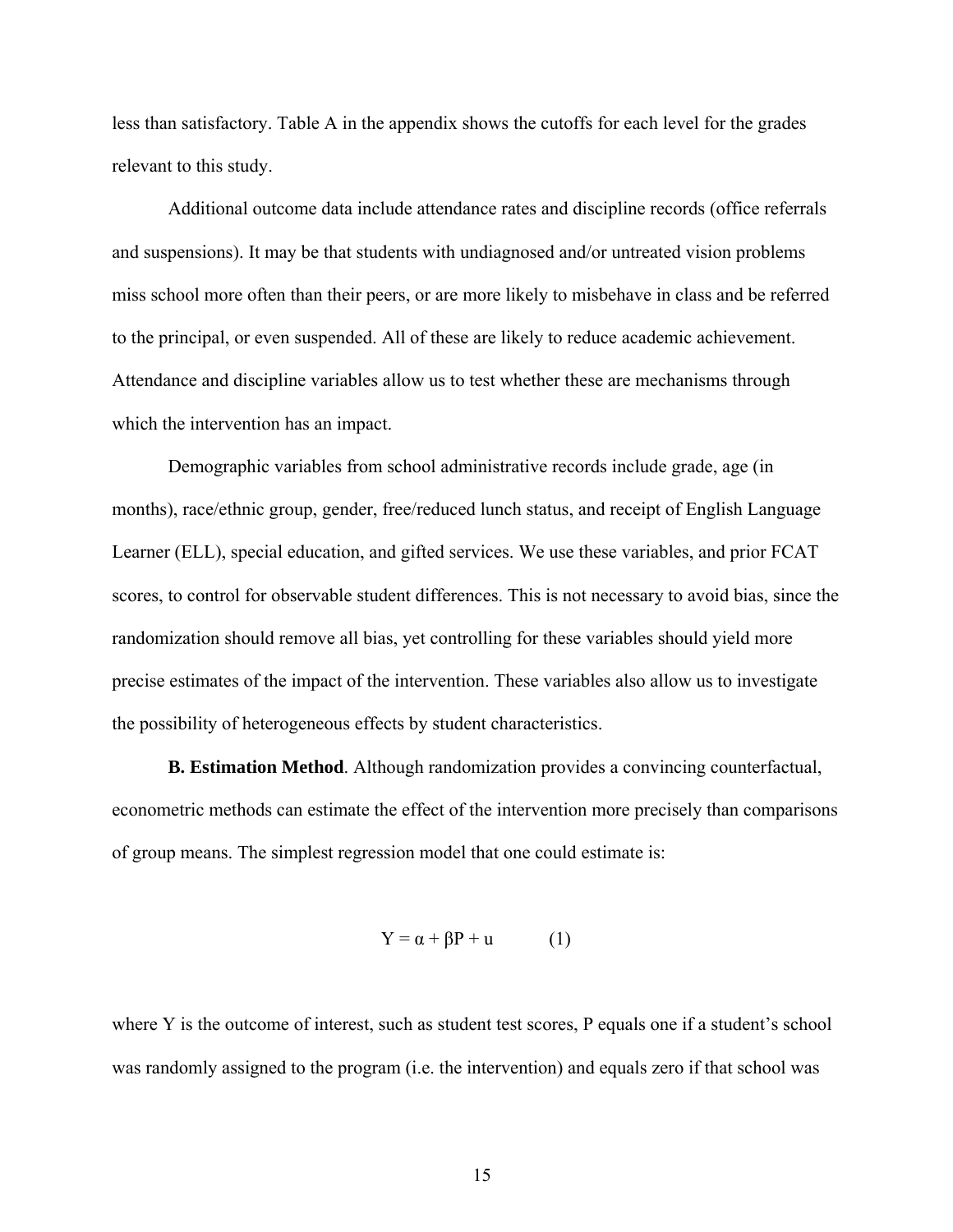randomly assigned to the control group, u represents all other factors (observed or unobserved) that could affect test scores, and the α and β are parameters (coefficients) to be estimated.

Given that assignment of schools to the program was random, the variable P will be uncorrelated with u, so ordinary least squares estimates of β will be unbiased estimates of the program's impact. However, greater statistical precision can be obtained if other variables that affect test scores are added to the regression. This can be depicted as:

$$
Y = \alpha + \beta P + \gamma_1 X_1 + \gamma_2 X_2 + \dots \gamma_k X_k + u \qquad (2)
$$

where the X variables indicate these other factors. The main X variables used in the analysis are students' prior year achievement, the students' age in months, and dummy variables for racial and ethnic groups, gender, free or reduced lunch status, receipt of ELL, gifted, or special education services, and, in some regressions, grade and/or diagnosis of specific vision problems.

 Another extension is to allow the program to vary according to student characteristics, although this must be done with caution to avoid finding "significant" results by doing this for a large number of student characteristics; this should be done only for a few variables, those for which there is a clear reason to expect a differential effect. For example, suppose that  $X_1$ indicates a type of student who would most likely benefit from the program, for example a student with vision problems or a student from a very poor family that perhaps cannot afford eyeglasses (which could be measured by the variable indicating eligibility for a free lunch). The following regression allows for separate impacts of students with and without this status:

$$
Y = \alpha + \beta PX_1 + \delta P(1 - X_1) + \gamma_1 X_1 + \gamma_2 X_2 + \dots \gamma_k X_k + u
$$
 (3)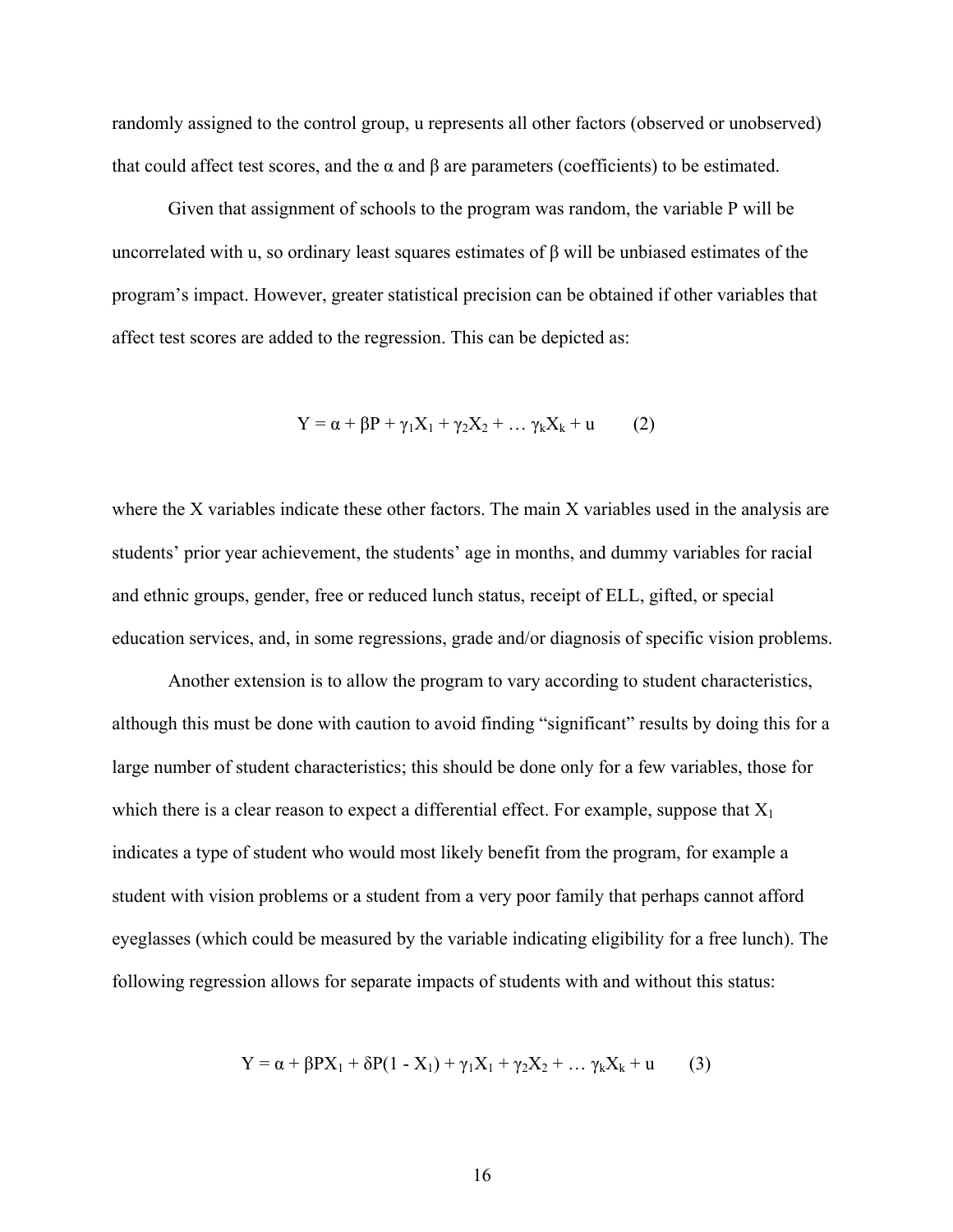In this regression,  $\beta$  indicates the effect of the program for students with  $X_1 = 1$  and  $\delta$  is the effect for students for whom  $X_1 = 0$ .

 Finally, recall that there are two programs, screen-only and full-treatment. The effects of both of these programs are estimated in the following regression:

$$
Y = \alpha + \beta_1 P_1 + \beta_2 P_2 + \gamma_1 X_1 + \gamma_2 X_2 + \dots \gamma_k X_k + u \qquad (4)
$$

where  $P_1$  equals one for students assigned to the first program (screen-only) and equals zero otherwise, and  $P_2$  is analogously defined for students assigned to the second program (fulltreatment). In this case,  $\beta_1$  and  $\beta_2$  are the impacts of the first and second programs, respectively.

Finally, when program impacts are allowed to vary by a student characteristic,  $X_1$ , equation (4) can be similarly modified:

$$
Y = \alpha + \beta_1 P_1 X_1 + \beta_2 P_2 X_1 + \delta_1 P_1 (1 - X_1) + \delta_2 P_2 (1 - X_1) + \gamma_1 X_1 + \gamma_2 X_2 + \dots \gamma_k X_k + u
$$
 (5)

where  $\beta_1$  and  $\beta_2$  are the impacts of the first and second programs, respectively, on students with  $X_1 = 1$ , and  $\delta_1$  and  $\delta_2$  are analogously defined for students with  $X_1 = 0$ .

### **V. Results**

 This section presents the results of our analysis. The first subsection presents crosssectional evidence on the prevalence of untreated vision problems and the second examines correlations between untreated vision problems and academic performance. The last subsection presents our experimental evidence on the impact of providing vision services on students' academic outcomes.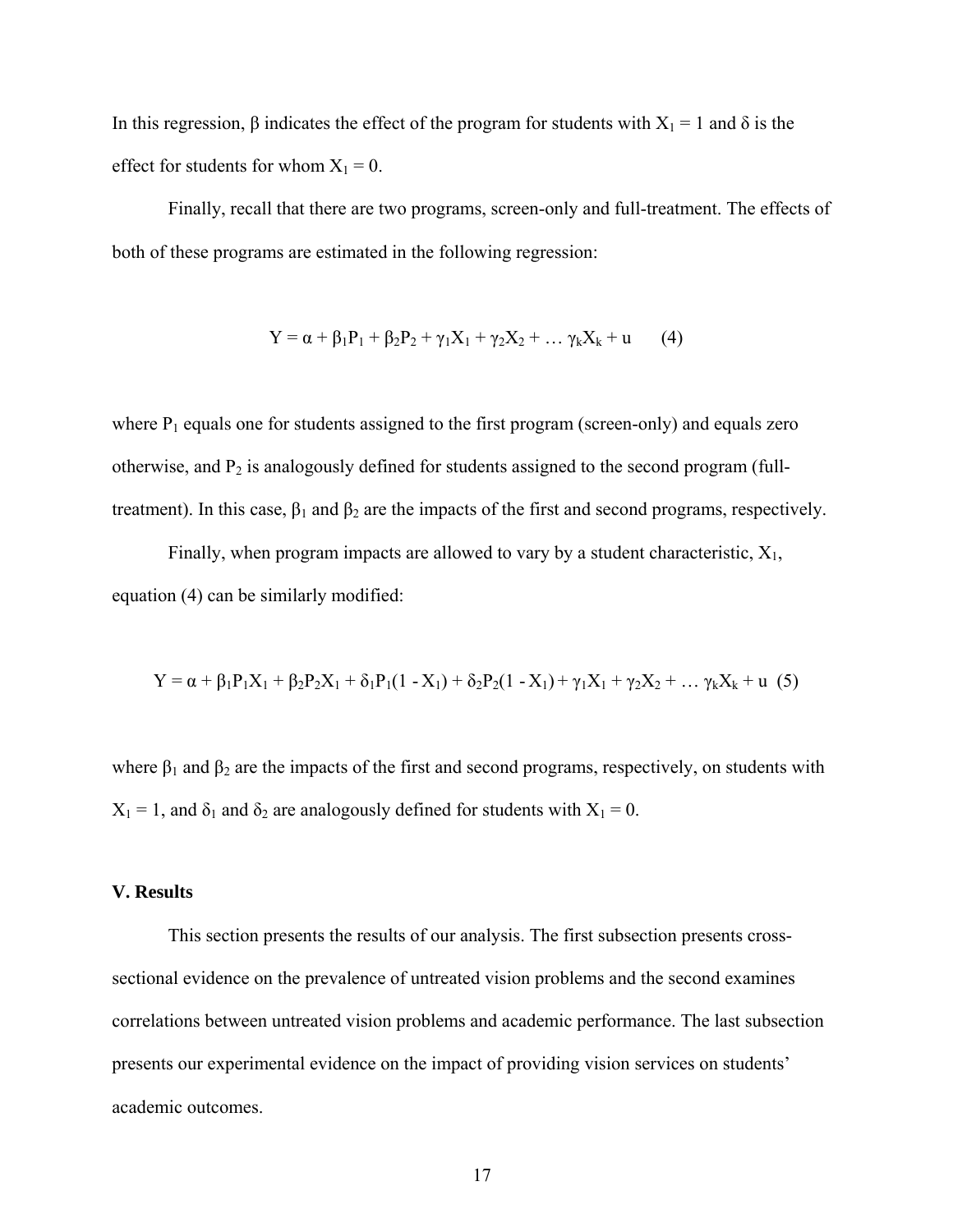**A. Prevalence of Untreated Vision Problems.** We begin by documenting the prevalence of untreated vision problems in schools serving low-income students. We find that a startlingly high percentage of students in these schools need glasses but either do not have them or have them but do not wear them regularly (as proxied by not having glasses on the screening day).

We have vision screening data from 5,747 grade 4 and 5 students in Title 1 elementary schools in central Florida.<sup>13</sup> As seen in the top panel of Table 3, 1,760 of the 5,747 students failed the screening and thus are likely to have untreated vision problems. This is a 31% failure rate. Of the students who failed the screening and were seen by an optometrist aboard the mobile unit, 86% (784 out of 914), were prescribed glasses. Recall that the main reason why some were not prescribed glasses is that some County 1 students who would have passed the screening were mistakenly classified as having a vision problem (false positives). Still, assuming that only 86% of the students who fail a screening in the screen-only schools need glasses, our data show that approximately one in four students in low-income schools have untreated (or undertreated) vision problems. This suggests that lack of information and/or lack of access to vision care are very common among low-income students in central Florida.

 Figure 1 shows statistics by demographic subgroups. We find that, among race/ethnic categories, Asian students are most likely to fail the screening and be prescribed glasses. About 38% of Asian students failed the screening compared to 26-30% in other race/ethnic categories, and FLVQ dispensed glasses to 29% of Asian students compared to 14-20% for other race/ethnic categories. These differences are statistically significant at the 5% level.

Students who are eligible for free and reduced lunch (FRL), a proxy for household income, are slightly more likely to fail the screening (27% vs. 25%) and be prescribed glasses

<sup>&</sup>lt;sup>13</sup> As seen in Table 3, 3,862 full-treatment students and  $1,885$  ( $1,036 + 849$ ) screen-only students were screened.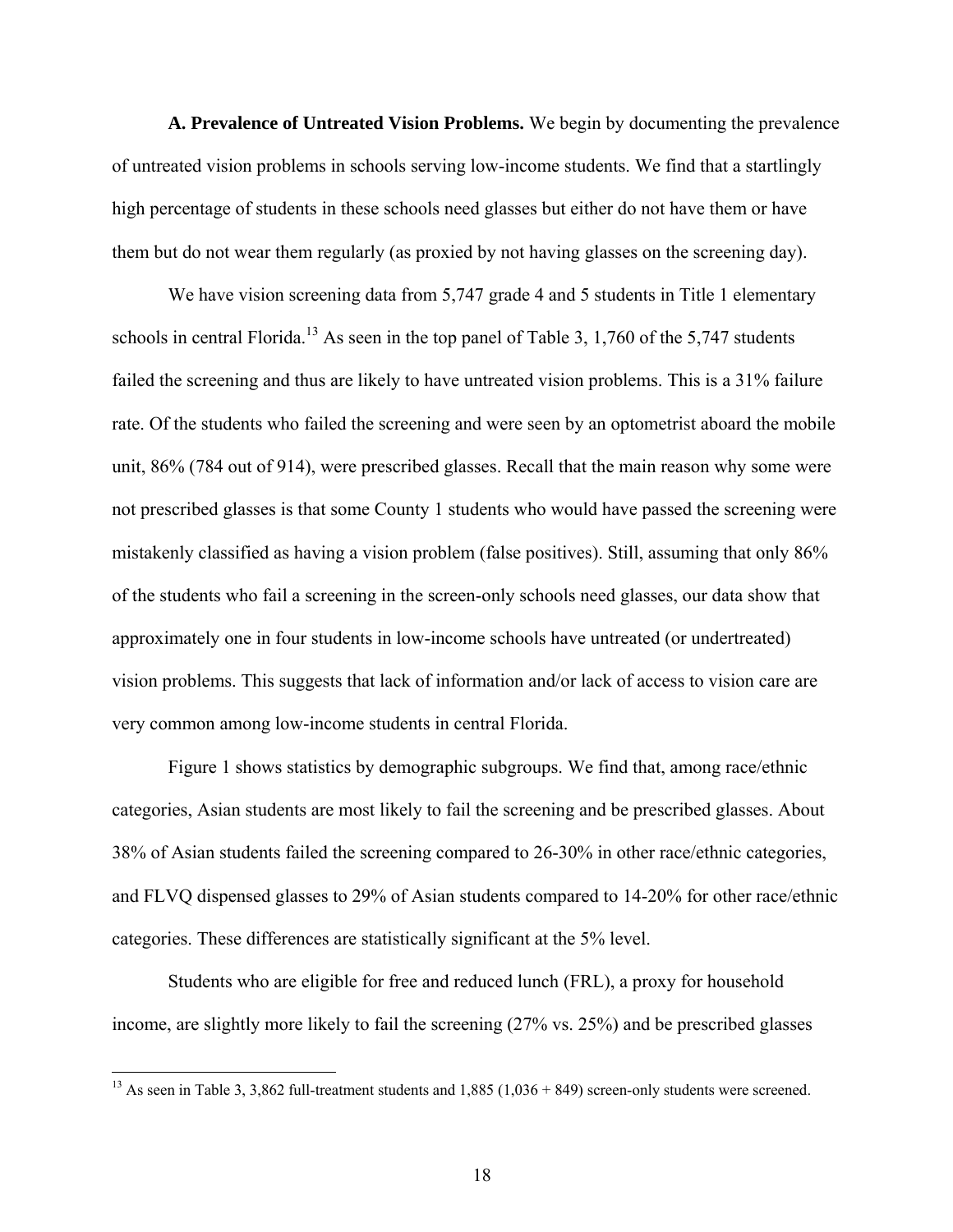(17% vs. 14%) than their non-FRL peers, but these differences are not statistically significant. English language learner students (ELL) are slightly more likely to fail the screening (31% vs. 27%) than their non-ELL peers, a difference that is statistically significant at the 5% level, but are equally likely to be provided glasses (18% for both). Perhaps most striking is the difference between special education and non-special education students; special education students are less likely to fail the screening than their non-special education peers (25% vs. 30%), and consequently are less likely to be provided with glasses (17% vs. 21%). Both differences are significant at the 5% level.

 There are also some differences by demographic group on the specific vision problem identified by the screening, which are summarized in Table 5. Myopia is much more common among Asian students (relative to other students), and this is highly significant ( $p = 0.008$ ). Astigmatism is more prevalent for Black, Asian, Native American and special education students, but this is significant only for Black students ( $p = 0.046$ ), which reflects the relatively small samples of the other three groups. Finally, there are more "other" vision problems among Black and Asian students, but again this is significant only for Black students ( $p = 0.001$ ). Other vision problems include Anisocoria, Anisomertopia, Gaze, and Hyperopia (farsightedness).

**B. Correlation between Vision Problems and Academic Outcomes.** Interestingly, we do not find that students with vision problems tend to have lower test scores. Figure 2 compares the distributions of the math and reading pre-test (2011 FCAT) scale scores for students who passed the screening exam to the same distributions for those who failed the exam, combining Counties 1 and 3.14 For both math and reading, the distribution of scores for students who failed the screening is very similar to the distribution for students who passed the screening; children

 $14$  Separate estimates by county are very similar. Recall that we do not have 2011 FCAT scale scores for County 2.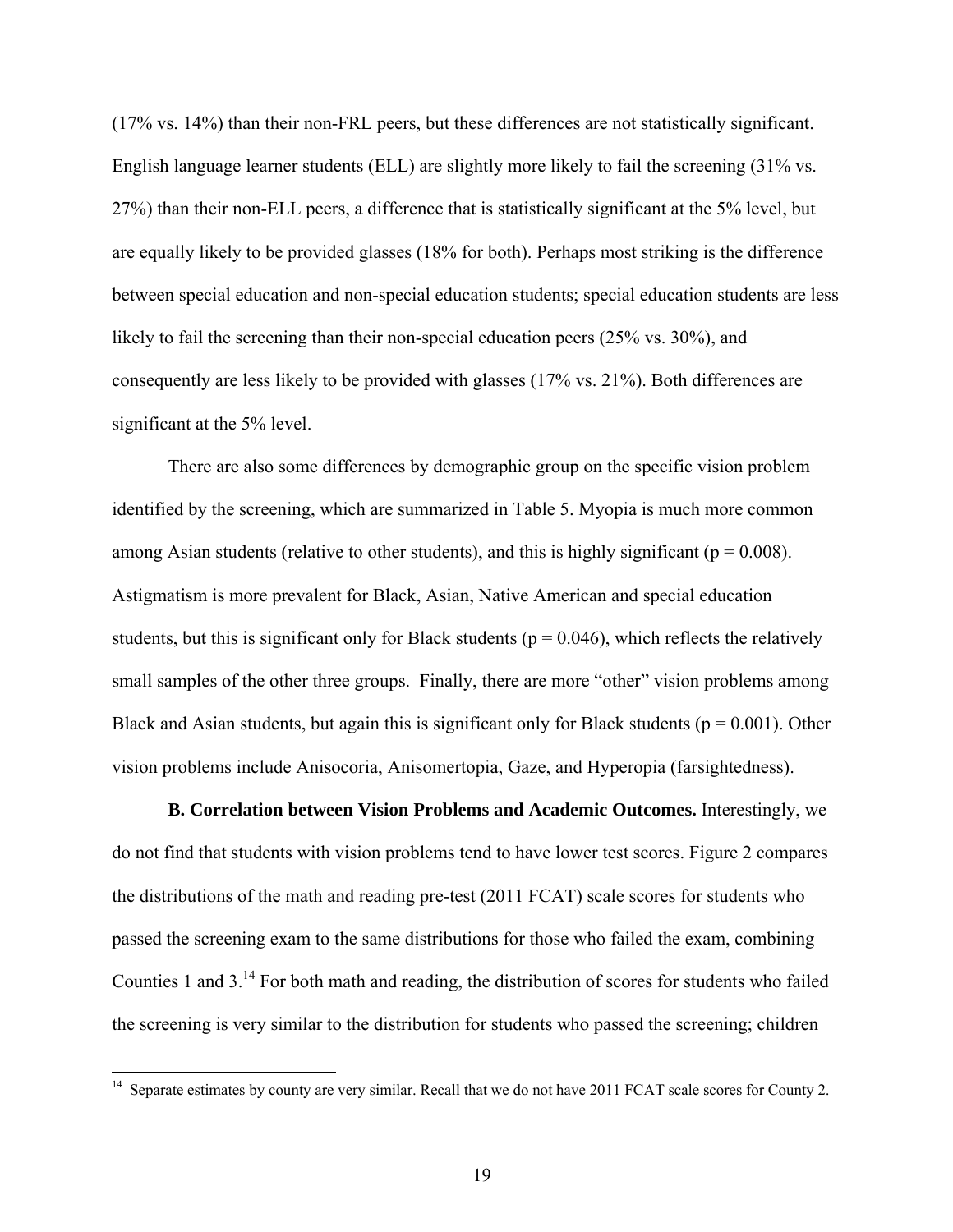with vision problems do not have lower baseline test scores than children without vision problems.

The fact that students with and without vision problems have similar scores may indicate that the vision problems identified by the intervention developed in the previous year or two. The students in this study are young, and their eyes are still developing. It could be that the intervention detected emerging problems that had not yet impacted learning.<sup>15</sup> If this is the case, some of the students identified by the intervention would likely be identified by conventional screenings in  $6<sup>th</sup>$  grade, and the main benefit of the intervention is that the problem is identified and/or treated one or two years earlier than it would have been in the absence of the intervention.

An alternative explanation for the lack of a difference in baseline test scores between students with and without vision problems is that students accommodate for their vision problems. Their vision problems may not be severe enough to make it impossible for them to be successful. For example, a student who has trouble seeing the blackboard may adapt by sitting closer to the front of the classroom or by asking classmates to tell him/her what is written on the board. If this is the case, students who are successful in spite of their vision problems will benefit from the intervention because they do not have to make extra efforts to adapt to their poor vision.

A third possibility is that students who exert extra effort are more likely to have vision problems. Glewwe et al (2014) discuss research that suggests that more frequent studying may increase the likelihood of myopia. If this is the case, conditional on effort levels, the students who failed the screening would have lower test scores than those who passed the screening.

It is worth noting that policy makers interested in closing the gap between low and high achieving students may find that providing vision services will not contribute to this goal. The

<sup>&</sup>lt;sup>15</sup> Glewwe et al. (2014) note that in China's Gansu province only 3.0% of Grade 1 students have vision problems, but this rate increases to 7.7% by Grade 3 and 16.5% by Grade 5.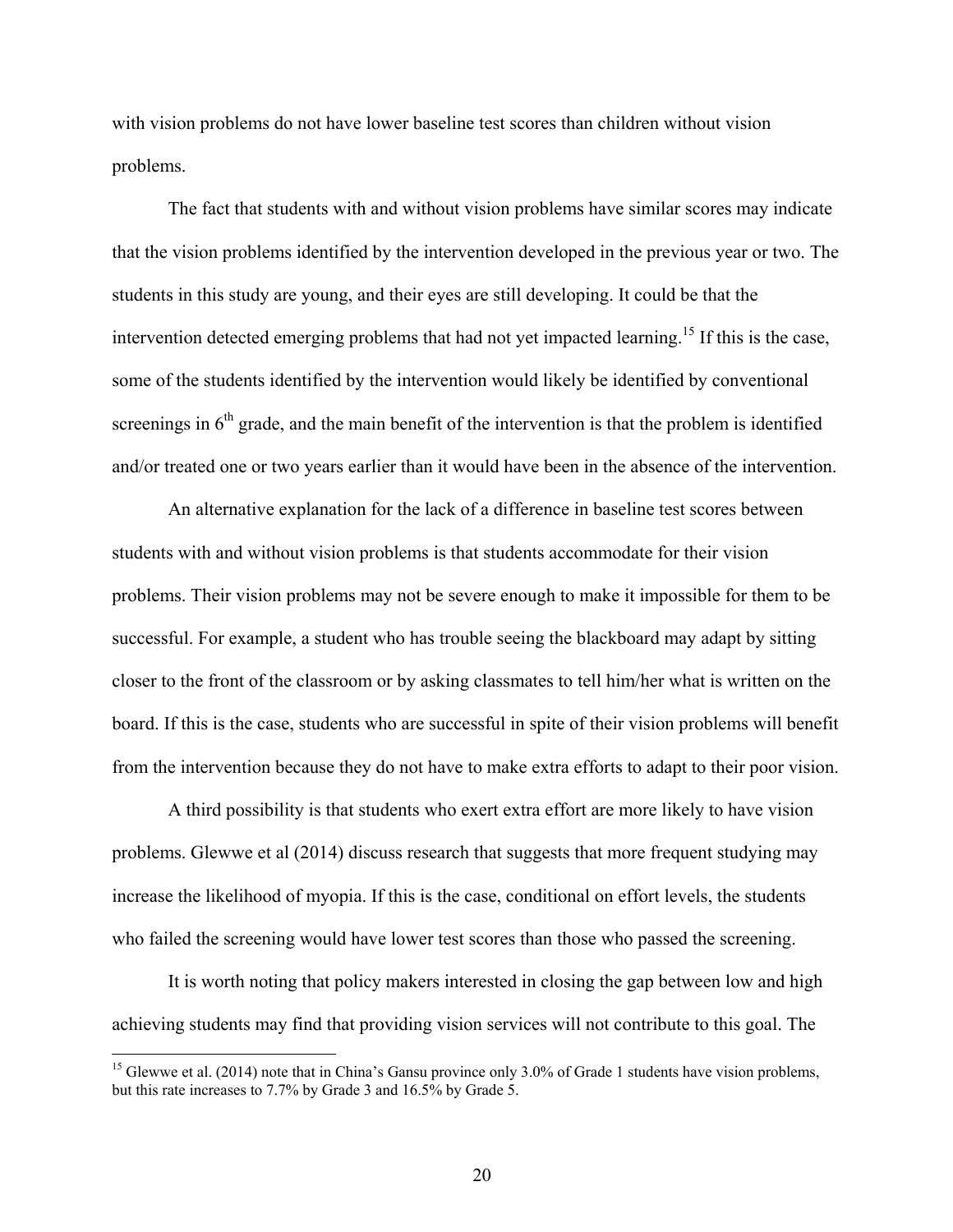fact that vision problems exist across the achievement distribution indicates that vision interventions will have an impact not only on students who are performing below grade level but also on those who are performing at, or even above, grade level. We do see, however, in Table 5 that vision problems are not uniformly distributed across demographic groups. Therefore, gaps between demographic groups may be affected by vision interventions.

**C. Experimental Estimates of the Impact of Vision Services.** Although students with vision problems are not concentrated at the bottom of the achievement distribution, at virtually any point on the distribution such students may be underperforming relative to their full potential. The randomized control trial that we conduct offers the first evidence from the United States (or any developed country) on the impact of providing vision services (screening only or screening with free follow-up exams and eyeglasses) on student achievement. Tables 6 and 7 present estimates of equation (4), and Tables 8 and 9 do the same for equation (5). In general, all these estimates are intent to treat (ITT) estimates, in two distinct senses. First, they are estimates of the impact of offering services, and some students did not obtain the services because, for example, they were absent on the days of the screening or did not return a permission slip to be seen on the mobile eye clinic. Second, except for Table 9 the estimates compare all students, both those with and without vision problems, and so the estimated impacts are for offering vision services to the average student, not just to students who need vision services.

*Average Impacts on FCAT scores.* To begin, Table 6 presents estimates of the average impacts of the two programs for each of the three counties, separately for grades 4 and 5. The dependent variable is the 2012 FCAT achievement level, the only learning outcome measure that we have for all three counties. All our estimates are of learning gains over one year, since they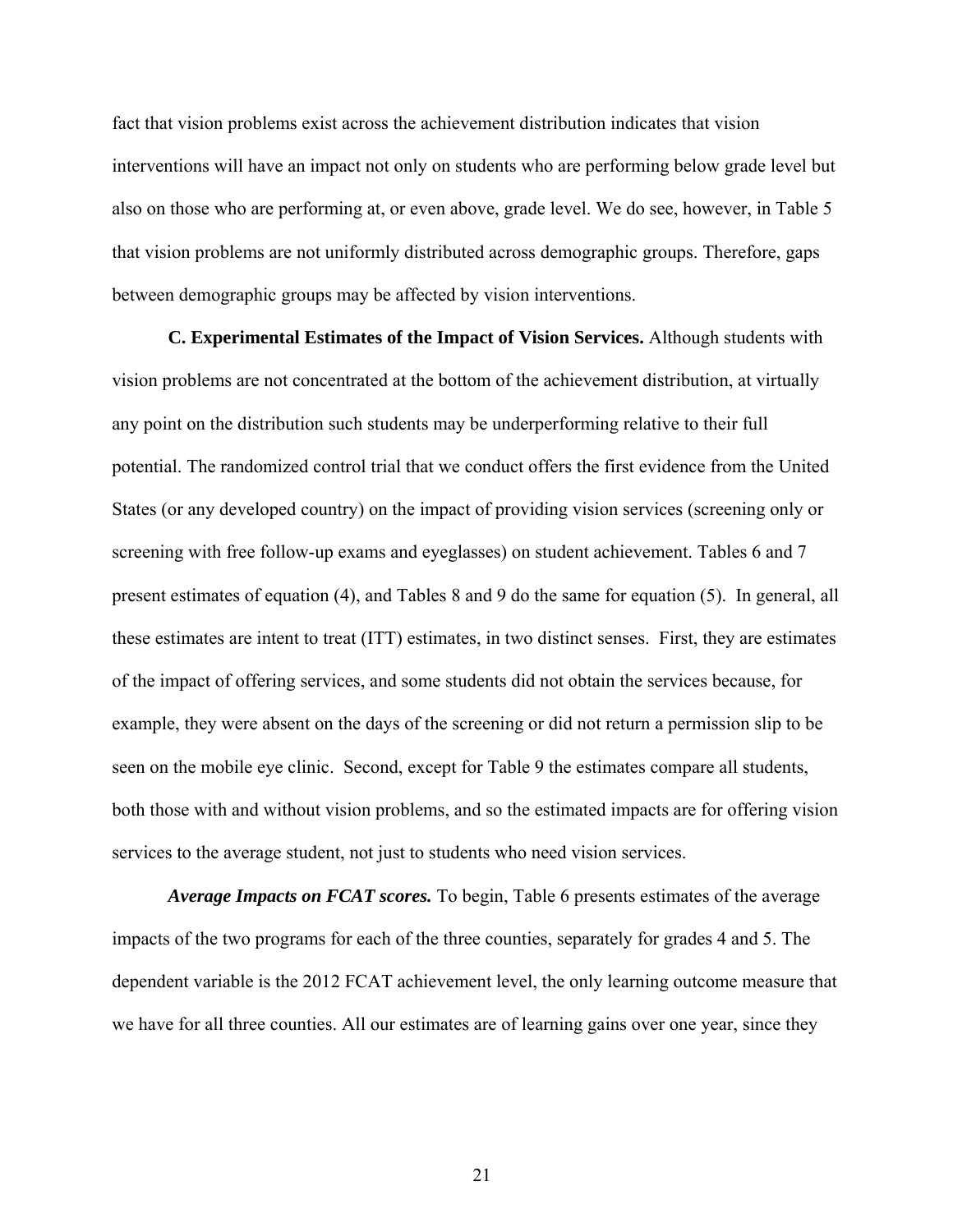are conditional on the previous year's test score.<sup>16</sup> One should also bear in mind that this impact is an ITT effect averaged over all students, not just those who have vision problems; later we present separate estimates by the vision status of students in the intervention schools.

The coefficients on the non-program variables are as expected.<sup>17</sup> Reading and math skills in the prior year strongly predict current reading and math achievement. Demographic patterns are consistent with the literature on student achievement. Girls made larger gains in reading and smaller gains in math than boys. In all three counties, black students almost always had smaller gains in both subjects than white (the omitted category) and Asian students. In Counties 1 and 3, Hispanic students had somewhat lower gains than baseline (white) students, but this is not the case in County 2. Students who are eligible for free or reduced lunch made smaller gains than non-eligible students. English language learner students made smaller gains on reading tests in two of the three counties than their peers who have English as their first language, however they made larger gains in County 3 in the  $4<sup>th</sup>$  grade and they generally made larger gains in math. Within grade, older students made fewer gains than younger students. This may be because students who are struggling are more likely to be held back and thus be older than their peers.<sup>18</sup>

Turning to the variables of interest, the full-treatment schools almost always made larger gains than the screen-only schools, though this difference is usually not significant. This result is strongest for reading scores, especially in County 2. In regressions combining all three counties (not shown), F-tests for grade 4 show no significant differences in impacts on reading or math scores between full-treatment and screen-only schools ( $p = 0.156$  for reading, 0.733 for math),

<sup>&</sup>lt;sup>16</sup> In fact, they would be estimates of learning gains even without conditioning on the previous year's test scores since randomized assignment implies that the treatment and control groups were virtually identical at baseline, so any differences after the intervention must be due to gains that occurred after the intervention was implem  $17$  The variables in the regressions differ slightly by county. County 1 did not provide free/reduced lunch status and

County 2 did not provide special education or gifted status.

 $18$  We find that just over 22% of students are one to two years older than the typical age for their grade level and just over 2% of students are two or more years older than the typical age for their grade level.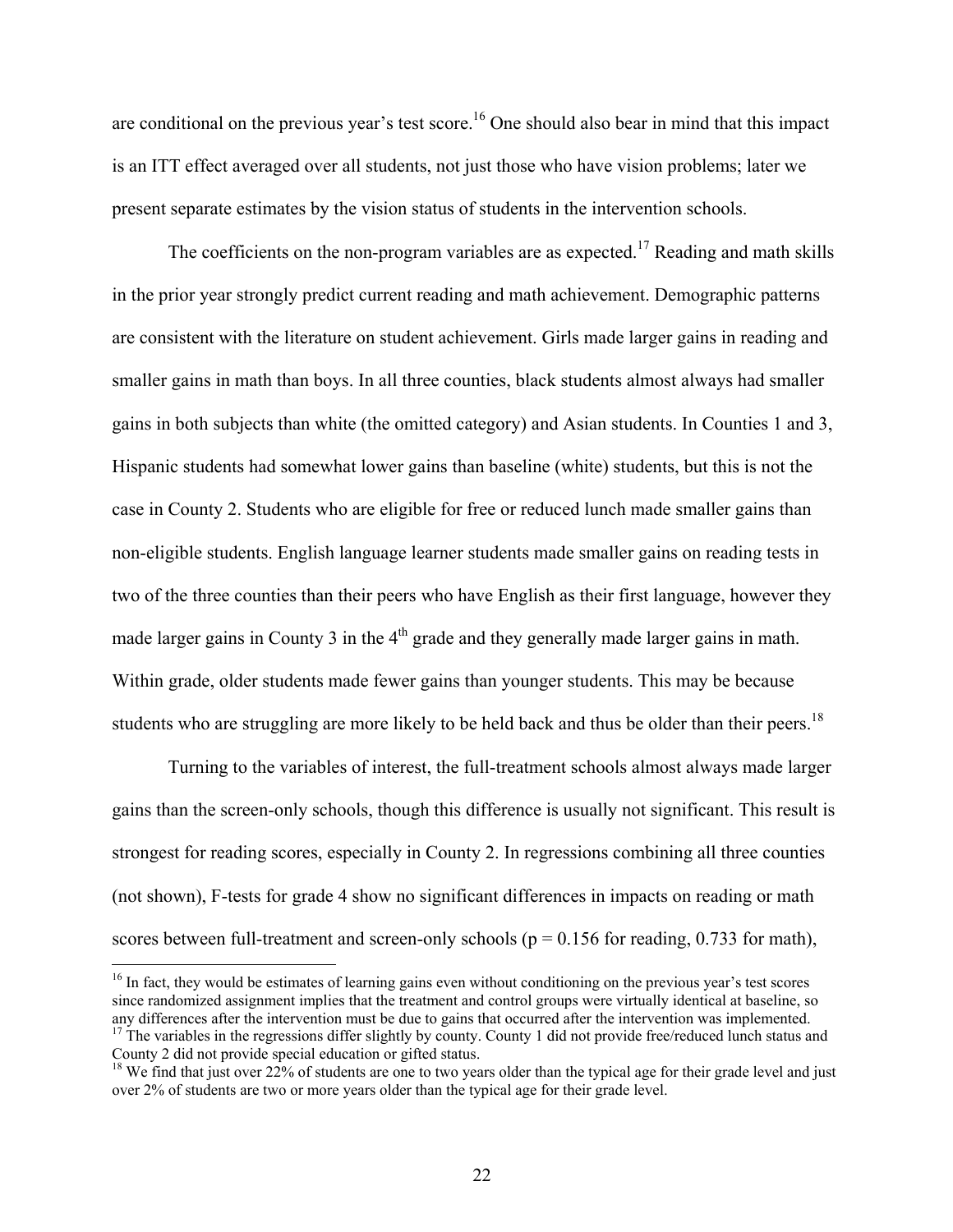but the grade 5 impacts are significantly larger for full-treatment schools ( $p = 0.001$  for reading, and 0.090 for math). This indicates that there is an "access problem;" it is not simply a problem of lack of information concerning vision problems – some students were constrained by lack of access to follow-up services. Notably, even when FLVQ significantly lowered barriers to access, not everyone was treated. We find that attending school on the day the mobile unit came to the school and having a signed permission slip proved formidable barriers. Only 75% of the students in the full-treatment schools who failed the screening were seen aboard the mobile unit.

The key question posed by the randomization, however, is whether the full-treatment schools and screen-only schools made larger gains the control schools. We begin with evidence from the full-treatment schools for the reading exams. In County 3, both  $4<sup>th</sup>$  and  $5<sup>th</sup>$  grade students in the full-treatment schools made larger gains than their counterparts in the control schools for the reading exam, these differences are significant only at the 10% level; the magnitude of these effects was 0.082 and 0.084, respectively. These coefficients are difficult to interpret because they describe movement between achievement levels on the FCAT. They correspond to approximately 0.07 standard deviations of the distribution of student test scores.<sup>19</sup> In County 2, grade 5 students in the full-treatment schools made larger gains than students in the control schools in reading. The magnitude of the coefficient is relatively large – 0.126, which corresponds to 0.11 standard deviations – and is significant at the 5% level. Grade 4 students in County 2, however, saw no statistically significant impact from the full treatment nor did grade 5 students in County 1. Surprisingly, grade 4 students in County 1 did significantly *worse* than the control schools. Perhaps the intervention was ineffective in County 1 in part because of the error that led to false positives and false negatives in some schools, but it could also reflect random

 $19$  The within county standard deviations for the FCAT variables can be found in Table 4.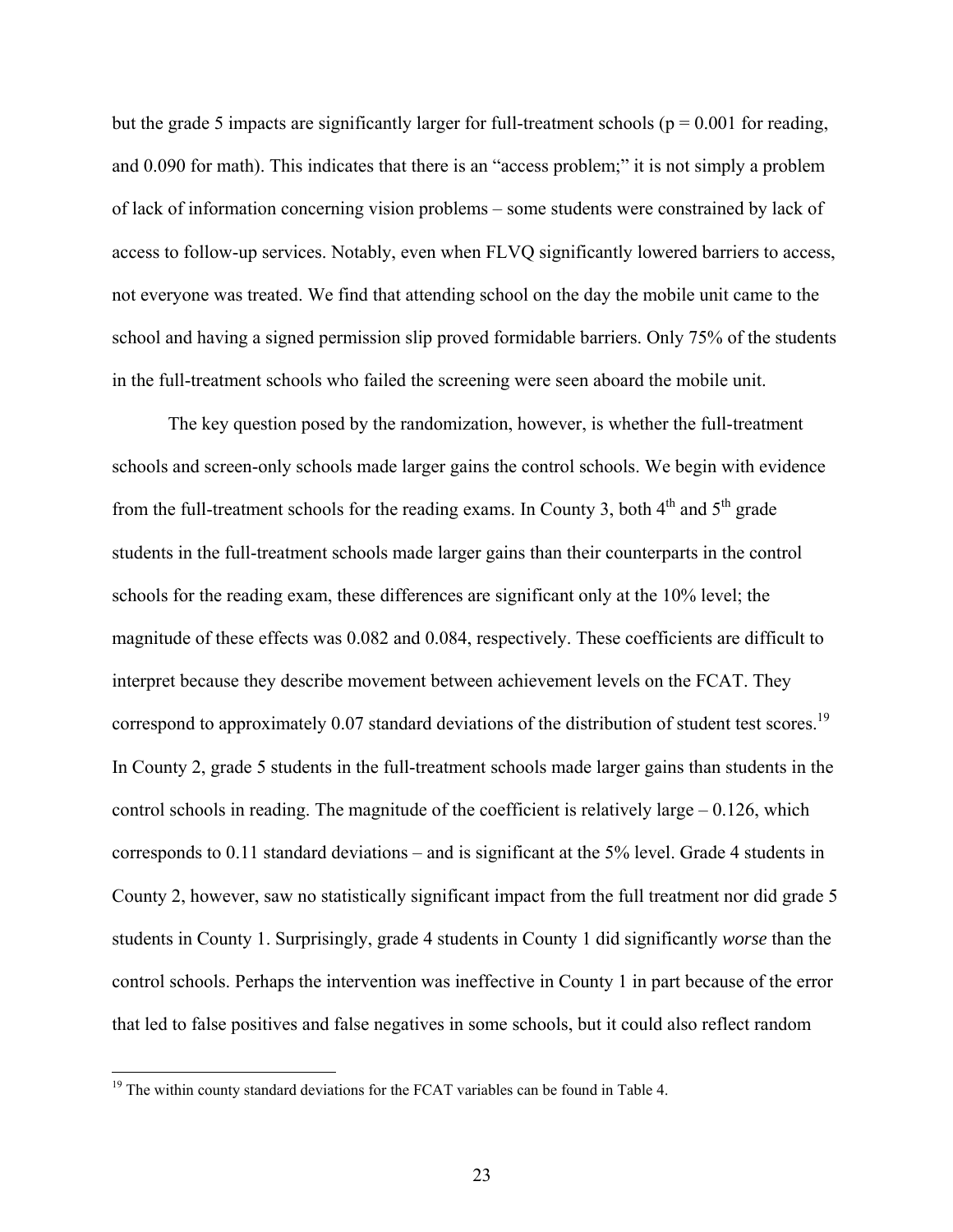chance given that there are six estimates for grade 4 in Table 6 and the true impact for that grade may be close to zero.

Turning to results in math, in County 3 grade 5 the full-treatment students made much larger learning gains than did control school students. The coefficient, 0.197, is significant at the 1% level and corresponds to an impact of 0.16 standard deviations. Grade 4 students, however, did no better than those in the control schools. In County 2, the effect of the full treatment intervention on math is also concentrated in grade 5, with a coefficient of 0.168 that is significant at the 1% level and corresponds to 0.14 standard deviations. The same is true for both grades in County 1.

The results in Table 6 also indicate that the full-treatment intervention was more effective for grade 5 students than for grade 4 students; in regressions combining all three counties (not shown), F-tests show that the impacts in grade 5 are significantly larger than those for grade 4 for both readging ( $p = 0.027$ ) and math ( $p = 0.016$ ) There are two reasons to expect higher impacts for grade 5 students. First, recall that Florida schools screen all children for vision problems in grades 3 and 6, so two years have elapsed since grade 5 students have had their vision checked, compared to only one year for grade 4 students, so the former have had twice as much time for their vision to deteriorate since their last screening, or to have lost or broken any glasses they acquired in response to the grade 3 screening. Second, the curriculum becomes more reading intensive (and less reliant on oral instruction) with each grade, which likely increases the need for glasses in higher grades.

 Turning to the screen-only schools, their estimated impacts were almost always smaller than the full-treatment school estimates, and only one of the 12 screen-only estimates is significantly positive: grade 5 in County 3. Not only are none of the other 11 estimates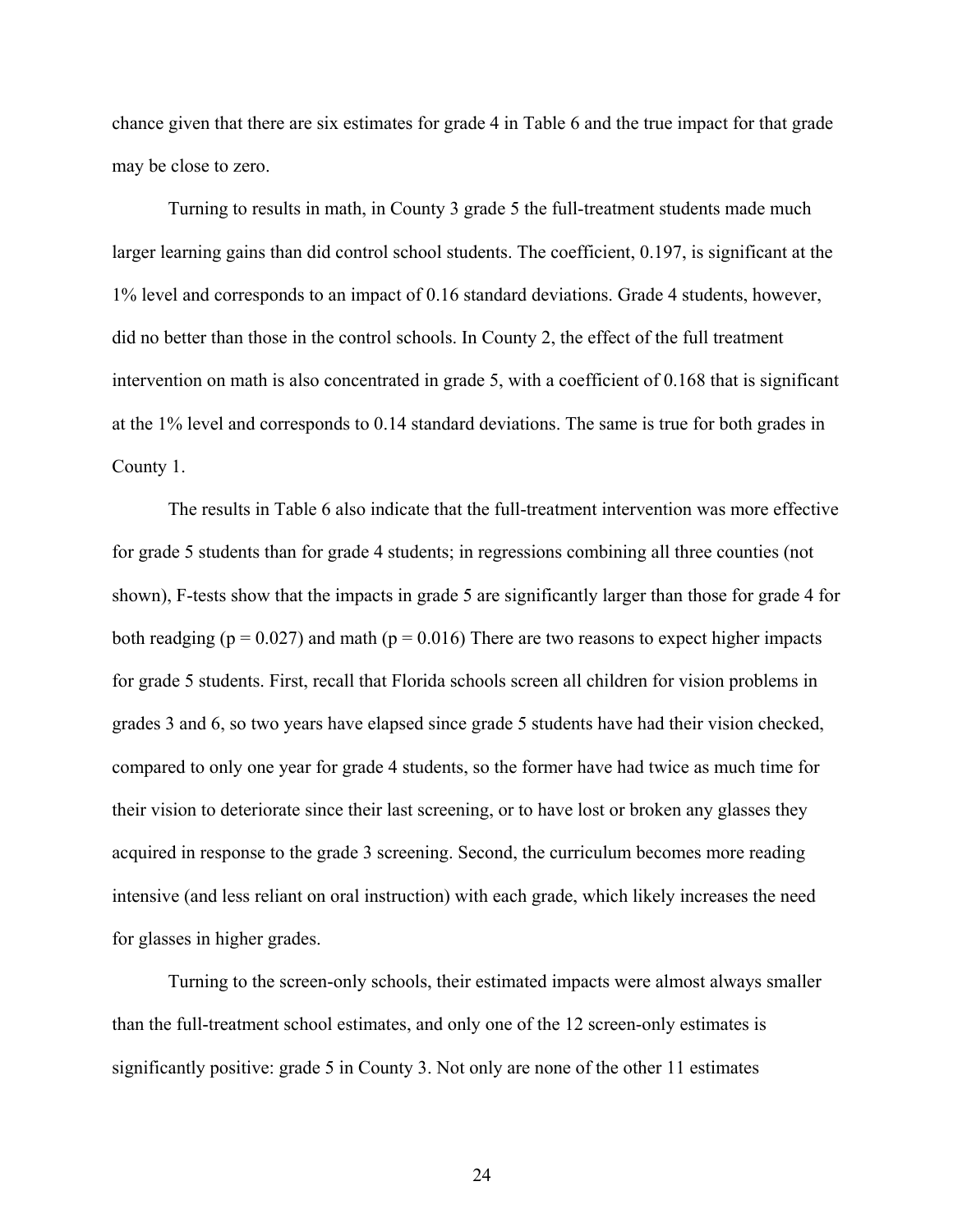significantly positive, reading scores are significantly *lower* than the control schools for both grades in County 1 and grade 4 in County 2 , and the same is true for grade 5 math scores in County 1 (though only at the 10% level). Thus there is very little evidence that the screen-only intervention increased test scores beyond what we would have seen in the absence of the intervention, which again implies that an "information problem" is not the primary reason why children in central Florida have uncorrected vision problems.20 It does not appear that providing students and parents information about vision problems will lead to improved student learning.

Indeed, there may even be reason to worry that the screen-only intervention was harmful. Students (parents) could have been upset that they are told about a vision problem but not offered help to address that problem. This may make a student more inclined to give up and attribute his or her academic difficulties to the vision problem. This is consistent with evidence given below that discipline referrals and suspensions increased in the County 3 screen-only schools, even after controlling for prior referrals and suspensions. This may have been particularly likely in County 1, where screen-only schools were mistakenly told that they would be provided glasses.<sup>21</sup>

Another possible explanation is that the control schools were somehow compromised. For example, if principals in the control group heard that their peers' schools were getting extra vision services and did something (vision related or otherwise) to attempt to "keep up," then the control group may not be a valid counterfactual. This is most plausible in the districts with fewer control schools (i.e. County 1 and County 2). In these districts the feeling of being left out of the intervention would be more acute. In County 3 there were many more control schools than treatment schools so principals who were not offered the intervention may have been less likely

<sup>&</sup>lt;sup>20</sup> Unfortunately, we have no data on whether students in screen-only schools acquired glasses after being screened.

<sup>&</sup>lt;sup>21</sup> Note that there are no referral or suspension data available for County 1.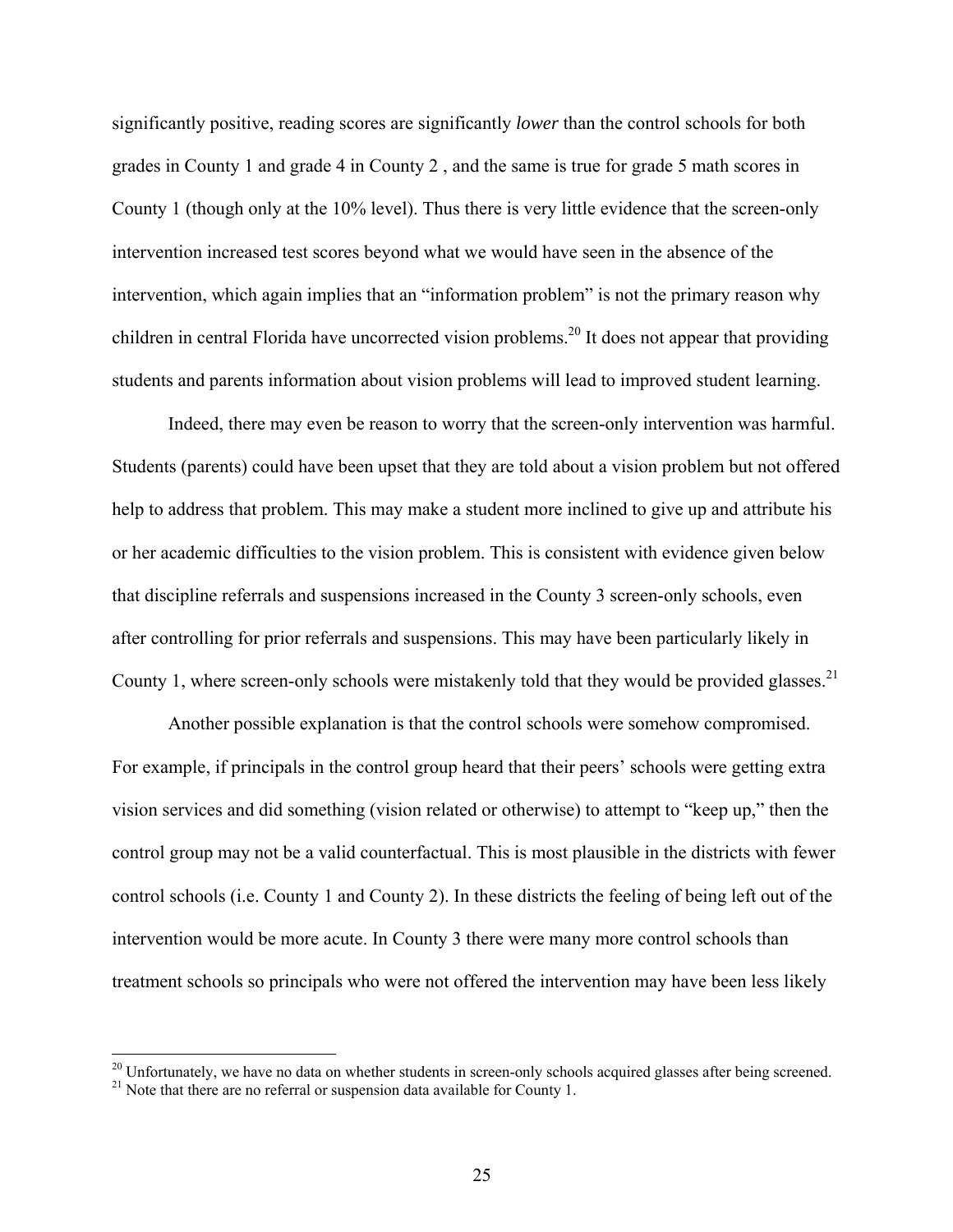to feel the need to "keep up" with the treatment schools.<sup>22</sup> The behavior results mentioned in the previous paragraph could be consistent with this hypothesis if principals in control schools did something that affected behavior outcomes.

The estimates in Table 6 may be somewhat imprecise because the FCAT level scores "throw away" variation within each of the five levels. To avoid this, Table 7 presents estimates of the average impact of the two interventions on the standardized scale scores (rather than achievement level scores) in 2012 and 2013 for Counties 1 and 3 (recall that County 2 provided only scale scores for 2012, and provided no data for 2013). The scores were standardized to have a mean of 0 and a standard deviation of 1 within each district, subject and grade. For brevity, the control variable coefficients are not shown, but they are very similar to those in Table 6.

The top panel in Table 7 uses 2012 scores as the outcome. As in Table 6, the fulltreatment schools in County 3 saw larger gains in reading scores than the control schools, on the order of 0.08 standard deviations for both  $4<sup>th</sup>$  and  $5<sup>th</sup>$  grade students. Math scores in County 3 full-treatment schools increased by approximately 0.15 standard deviations more than in control schools for  $5<sup>th</sup>$  graders but were no better for  $4<sup>th</sup>$  graders. As in Table 6, the full treatment does not appear to have been beneficial in County 1 and may have even lowered grade 4 reading scores, and the screen-only schools did not outperform the control schools in 2012, except in County 3 for  $5<sup>th</sup>$  grade math scores. The negative coefficients in County 1 are no longer statistically significant, except (marginally) for  $4<sup>th</sup>$  grade reading scores. It could be that concerns that the screen-only intervention was detrimental may be an artifact of the categorical

<sup>&</sup>lt;sup>22</sup> Further, recall that in County 3, FLVQ had a significant presence at 28 Title 1 schools in prior years (these schools were excluded from the study). This indicates that knowledge of FLVQ was likely already higher across principals in County 3. A similar explanation for why we see the control schools outperform the screen only schools in County 1 and County 2 but not in County 3, could be that district officials, rather than principals, sought to compensate the schools in the control group. Any resources used to compensate the control group would have been spread out over more schools, and thus would have had a smaller impact, in County 3.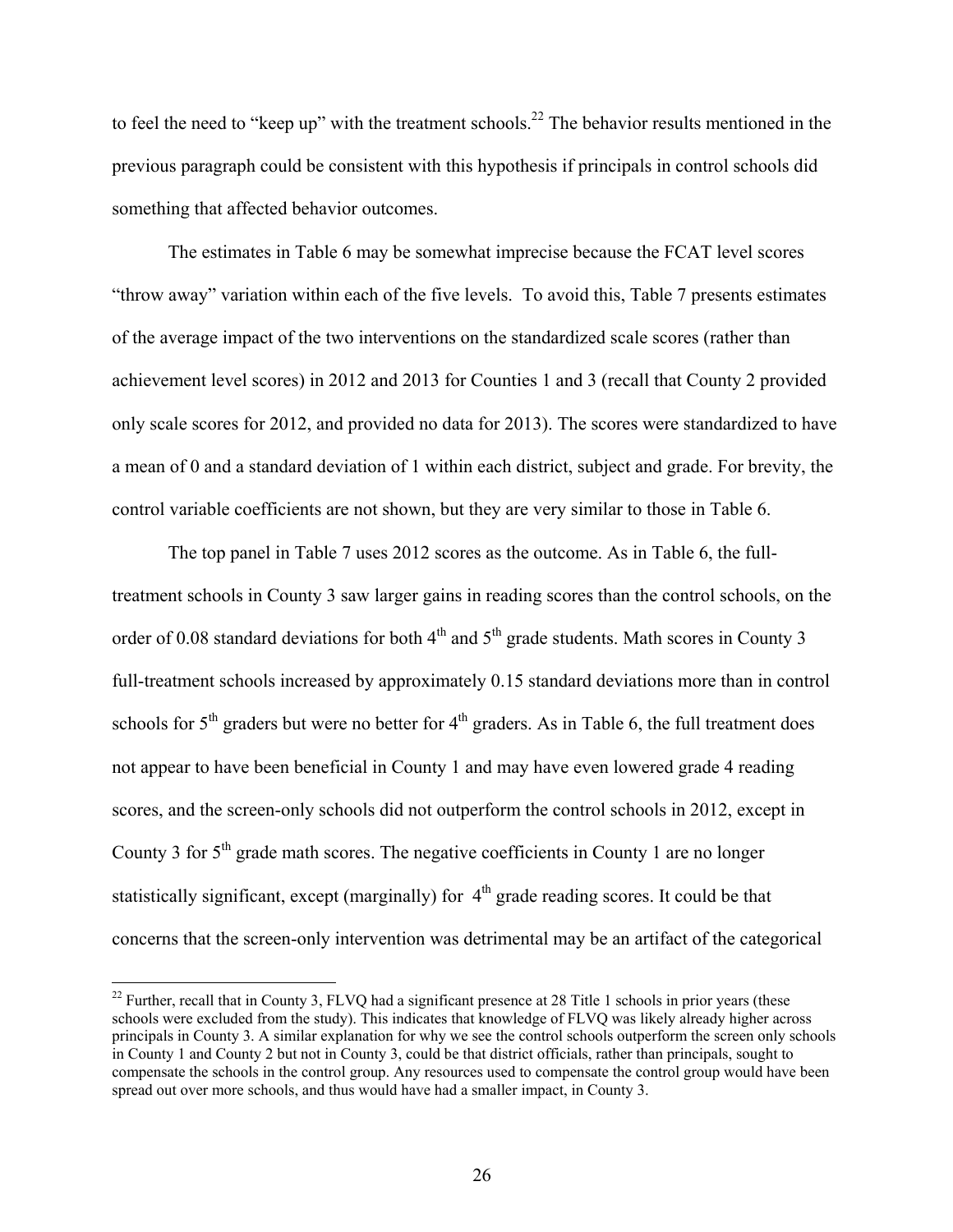cutoffs in the achievement levels or that the improvement in the control schools was systematically at the cutoffs.<sup>23</sup>

 Recall that the 2012 tests were administered during the last two weeks of April. Students who received glasses from FLVQ had them for between 1.5 and 6.5 months before taking the 2012 tests. In County 3, the last county to receive the intervention, students had their glasses for an average of only three months prior to the tests. For students who had glasses for a relatively short period, FCAT gains may mostly be due to being more able to read the test, as opposed to increased acquisition of human capital; that is, the test became a more accurate measure of their existing human capital.<sup>24</sup> Having glasses for a longer period of time should lead to additional acquisition of human capital that is reflected in higher test scores, though it is possible that the benefit of glasses could erode over time if students break, lose, or stop using them.

Table 7 also reports the results for 2013 tests, which were taken about 1.5 years after the intervention. The results suggest that virtually all of the positive impacts found in 2012 faded out by 2013.<sup>25</sup> Fade out in education interventions, especially when the outcome measure is a test score, is common and so may not be cause for alarm. For example, Duncan and Magnuson (2013) find that impacts from pre-school programs such as Head Start fade out rather quickly. Another example of fade out is Taylor (2014), who finds that gains from an extra math course quickly fade out for middle school students. In this case fade out may indicate that students are losing or breaking their glasses, and/or not persisting in wearing them regularly. Unfortunately the available data contain no information on whether students who were given eyeglasses still had them in 2013, or whether they were wearing them regularly. A final point is that these

<sup>&</sup>lt;sup>23</sup> Visual inspection using density estimation shows no patterns of any kind at the categorical cutoff points.

<sup>&</sup>lt;sup>24</sup> Yet some vision problems are unlikely to affect test taking skills; for example, myopia, the most common vision problem, impairs vision only for distant objects.

 $^{25}$  Notably, the negative impact of the screen-only intervention in County 1 persists into 2013.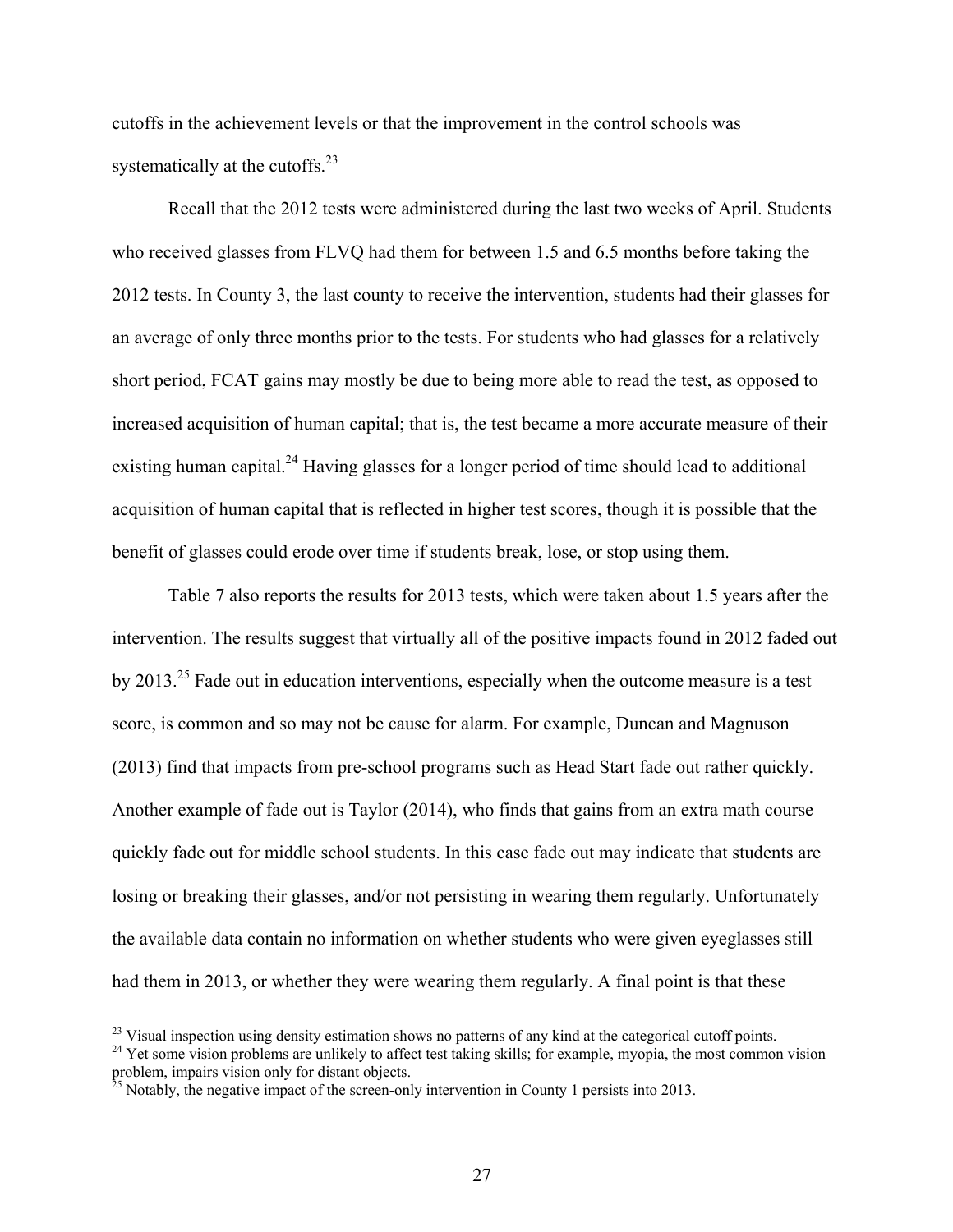estimates are averages over all students; as will be seen below, for some types of students significantly positive effects persist into the 2013 school year.

*Impacts on FCAT Scores for Different Types of Students.* Next, we examine variation in the impact of the interventions by student characteristics. We focus entirely on County 3; the intervention appears to have had the largest impact in that county, so we want to explore this result further. Also, of the three counties the sample size is largest in County 3 (see Table 1), and although the sample in County 1 is almost as large recall that there were several implementation problems in County 1. For brevity, we combine  $4<sup>th</sup>$  and  $5<sup>th</sup>$  grade students (and add a control variable for grade). Results separately by grade yield no noteworthy patterns.

 A priori, one would expect that providing vision screening services and free eyeglasses should have a larger impact on children from low income families, who presumably have limited medical care options and are less able to afford eyeglasses. On the other hand, low-income families may be better served by social safety nets such as Medicaid, leaving lower middle income students with fewer healthcare options. The top panel of Table 8 presents estimates of equation (5), which allows the impact of each program to vary by whether students in the treatment schools receive a free or reduced price lunch (FRL). We find that the impact appears stronger for students who were *not* receiving free or reduced price lunch, particularly on the reading test. This is a small group, fewer than 11% of the students in these schools were not receiving free or reduced price lunch, so the standard errors are larger. In fact, the differences between FRL and non-FRL are only marginally significant ( $p = 0.08$ ). There is also a positive and statistically significant impact of the screen-only intervention for students who were *not* receiving a free or reduced lunch. This, however, occurs only in 2013 and only for math.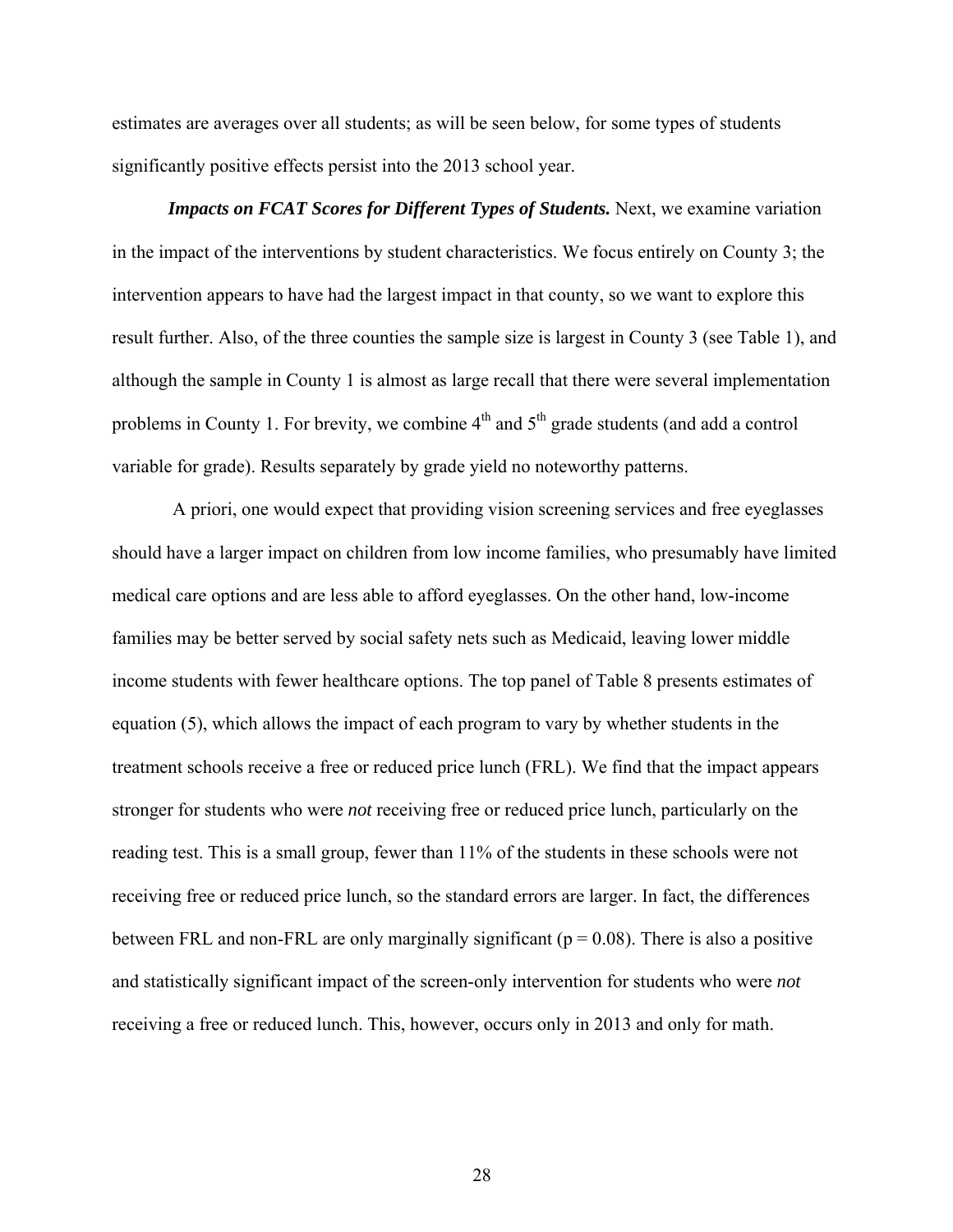The bottom panel of Table 8 shows that the full treatment had a large and statistically significant impact on students who were receiving English Language Learner (ELL) services. The average impact on both reading and math is about 0.15 standard deviations. For students who receive ELL services, the positive impact appears to persist into 2013; their math scores are 0.08 standard deviations higher than those of ELL students in the control schools more than one year after the intervention, and this effect is significant at the 5% level. For students who receive ELL services, there is also a positive and statistically significant impact of the screen-only intervention on math scores in 2013 (but not in 2012).<sup>26</sup>

The finding that the impact is strongest for ELL students, coupled with the result that the impact does not differ by FRL status, leads us to posit that barriers to access may not be entirely economic. If ELL students are more likely to be undocumented immigrants, or to have parents who are undocumented, it may be that this population has little access to standard healthcare services. Nearly two thirds of undocumented Latino immigrants are uninsured (Rodriguez et. al. 2009) and undocumented immigrants are excluded from Medicaid except under extreme emergency circumstances – which would not include vision care (Sommers 2013).

Perhaps the most obvious distinction to make among students is between those who passed the screening – and therefore were not offered glasses or any other services – and those who failed the screening and so were either notified and advised to seek treatment (screen-only schools) or offered a free eye exam and free eyeglasses (full-treatment schools). We expected most, and perhaps all, of the benefits to accrue to the students identified as having unmet vision

<u>.</u>

<sup>&</sup>lt;sup>26</sup> We also have results by gender and race (not shown here but available from the authors.). For reading, the full treatment had a stronger impact on girls. For math, it had a similar impact on girls and boys. Consistent with the fact that most ELL students in Florida are Hispanic, the interventions had the largest impact on Hispanic students.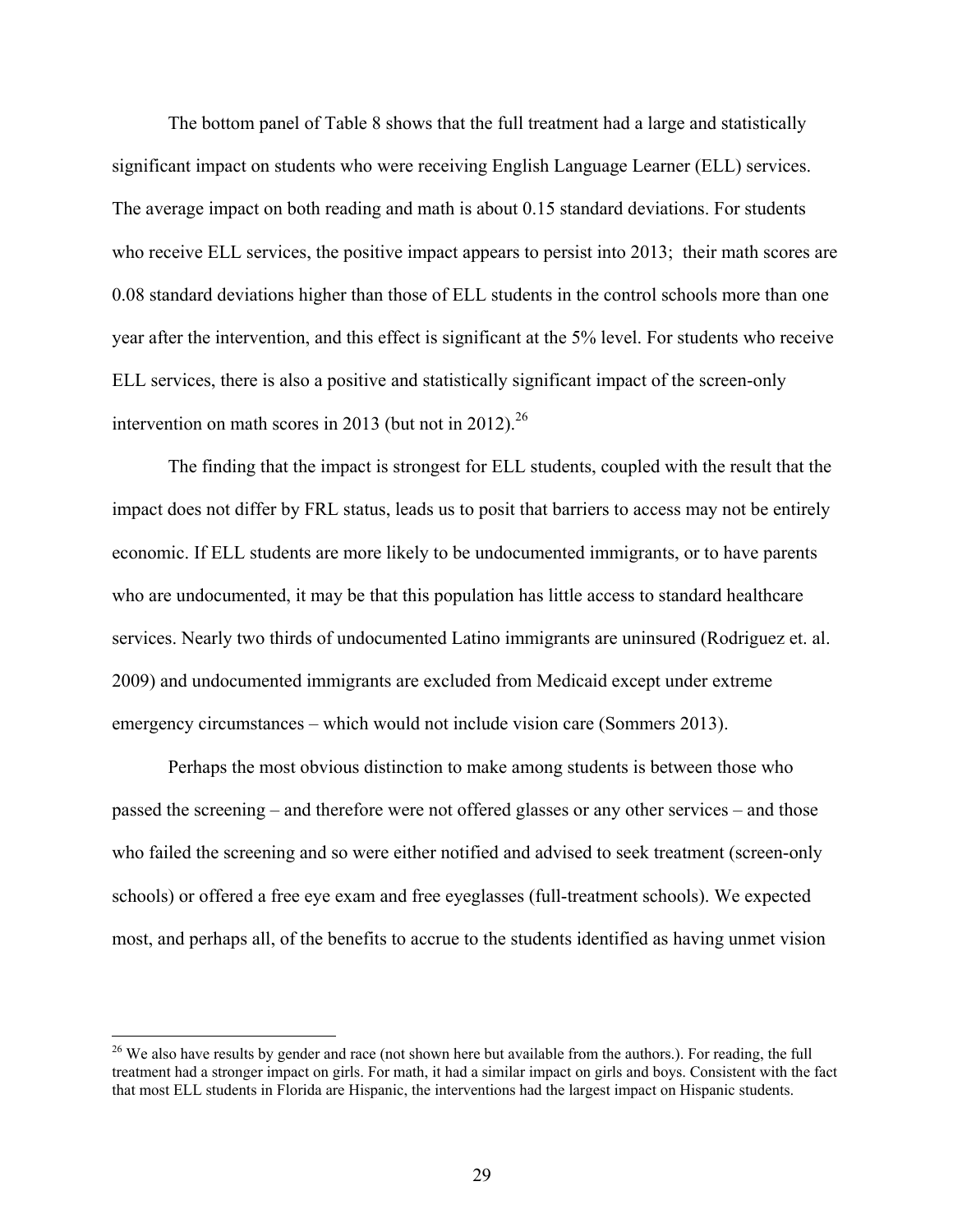problems. This is examined in Table 9, which reports regressions that allow the impact of the program to vary by whether students passed or failed the screening.<sup>27</sup>

Surprisingly, it is not the case that students identified as having unmet vision problems benefitted most from the full treatment in 2012. The coefficients on the interaction of fulltreatment and passed-screening (0.078 and 0.086 for reading and math, respectively) are almost as large as those on the interaction of full-treatment and failed-screening (0.095 and 0.101, respectively), and in fact are more statistically significant (which reflects in part that most students passed the screening, which raises the statistical precision for that group). This suggests that the full treatment generates sizable spillovers. There do not appear to be sizable spillovers in the screen-only schools; in these schools the point estimates for students who failed the screening are generally larger than those for their peers who passed the screening, and none is significant.

While we find no statistically significant effects in the screen-only schools, it is worth noting that the size of the coefficient on the interaction between screen-only and failed-screening is similar to that of the interaction between full-treatment and failed-screening, so perhaps the screening-only intervention had an impact. In particular, one could argue that we also find no significant effect for full-treatment interacted with failed-screening, so either both interventions had an effect on students with poor vision, albeit imprecisely estimated, or neither had an impact. However, the fact that there is a statistically significant spillover effect in the full-treatment schools suggests that the glasses must have had some impact on students with poor vision in

<sup>&</sup>lt;sup>27</sup> In principle, this specification should include a dummy variable indicating poor vision for students in both sets of treatment schools and in the control schools. Unfortunately, this is not possible because there are no data on vision problems for control school students. Thus the coefficients on the interaction between the treatment and "failed screening" should be interpreted as the impact of the treatment on students who failed the screening relative to an average control group student (i.e. not the impact on students with bad vision in the treatment group relative to a control group student with bad vision ). The analogous interpretation applies to the "passed screening" interaction.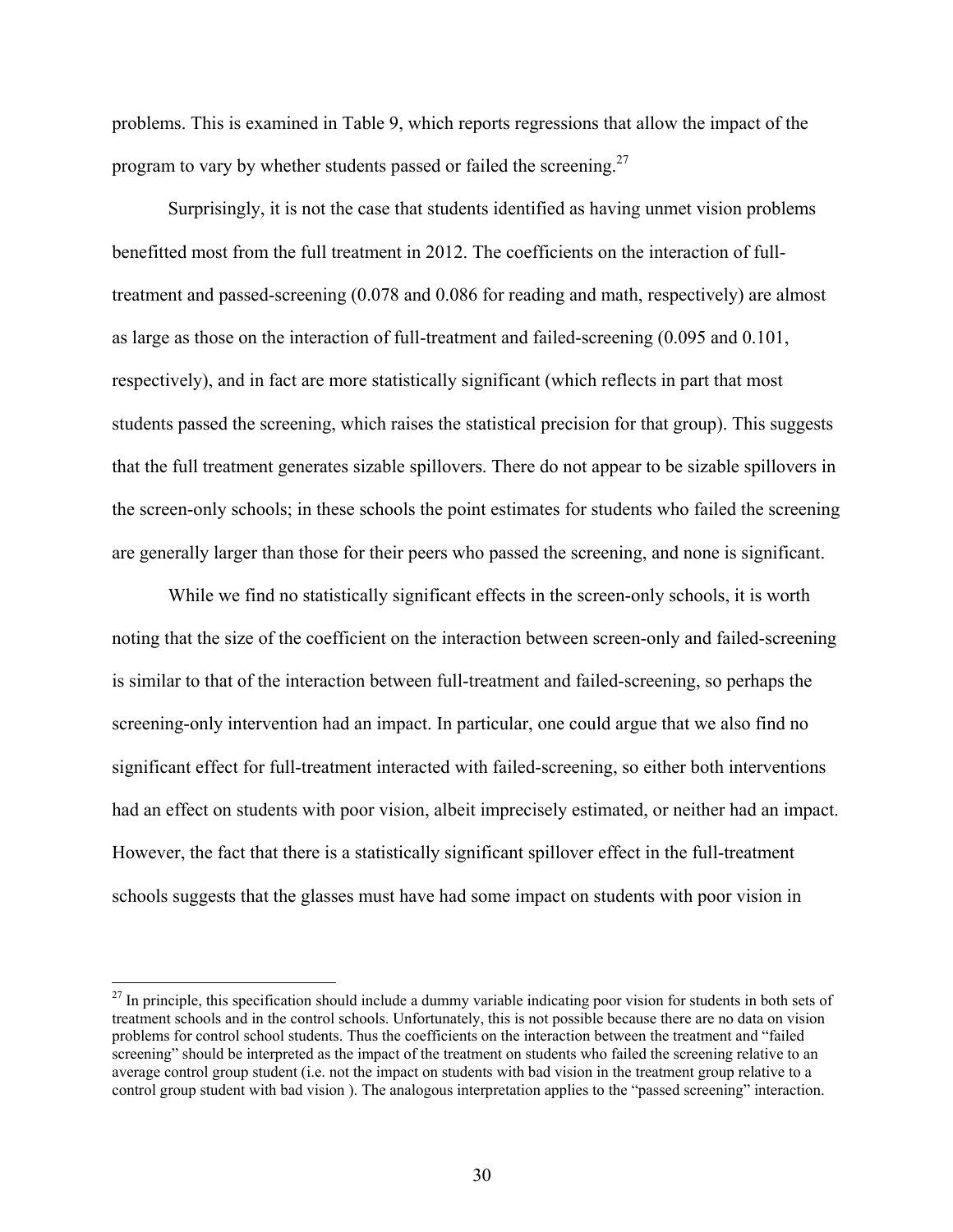those schools; there must have been an effect on the students who received eyeglasses for there to be an impact on their classmates who did not need, and thus did not receive, eyeglasses.

Spillovers could come in a number of forms. Perhaps students who were already wearing glasses and passed the screening tended not to wear their glasses prior to the intervention. In the full-treatment schools, 10-20% of the students were given glasses, which may have been a sufficient critical mass to change those schools' "glasses-wearing culture". If students now view it is normal, or even desirable, to wear glasses, this could spill over onto students who already had glasses but who were not wearing them regularly. Similarly, teachers may decide to encourage wearing of glasses. More generally, teachers' classroom behavior may have changed in response to some of their students having a learning impediment removed, and this may have benefited all students. Another possibility is that students who failed the screening used to ask their peers to help them, and now their peers can focus on their own assignments. Lastly, it may be that the students who received glasses improved their behavior, which reduced disruptions in class. We find no support in the data, however, for this last hypothesis (see the discussion below of Table 10) and the other hypotheses cannot be tested with the data we have.

A final point regarding the surprising finding that the spillovers effects are almost as large as the effect on students who failed the screening exam is that although we cannot reject the hypothesis that these two effects are equal, we also cannot reject the hypotheses that the latter impacts are twice, or even three times, as large as the former impacts (due to the imprecision of the estimates of the latter).<sup>28</sup> In the end, the estimated impacts by students' visual acuity are insufficiently precise to distinguish whether the spillovers are of equal size or only half or one third of the size of the effects on the students who failed the screening.

<sup>&</sup>lt;sup>28</sup> The p-value for the hypotheses that the impacts are equal, twice and three times are  $p=0.76$ ,  $p=0.39$  and  $p=0.16$ respectively. These values are for the 2012 reading results.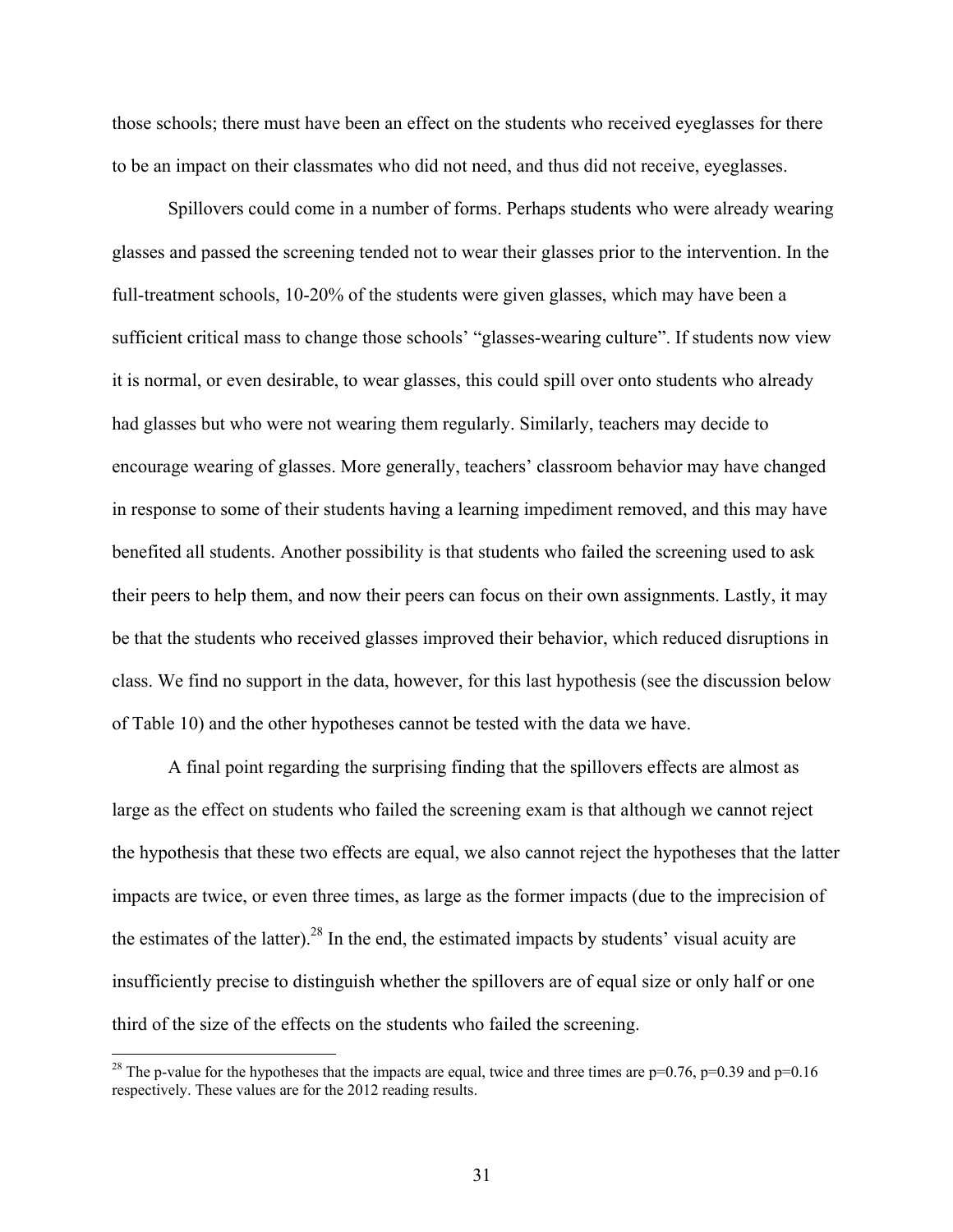Next, we consider estimates of program impacts separately by the type of vision problem detected by the "Spot". Traditional screenings, such as the Snellen chart, provide little or no information on the type of vision problem. In contrast, the Spot provides a preliminary diagnosis that must be confirmed by an optometrist.<sup>29</sup> Panel B of Table 9 presents results that interact the intervention with the most common conditions detected. Turning first to the 2012 results, the students given a preliminary diagnosis of myopia (nearsightedness), the most common diagnosis (see Table 4), appear to benefit from both the screen-only and the full-treatment interventions, but the estimated effects are relatively small and only one of the four is significant.

For students with a preliminary diagnosis of astigmatism (irregular shape of the cornea or lens), the second most common vision problem, there is no impact on reading or math scores for the screen-only intervention but there is a large (0.15 standard deviations) impact of the full treatment intervention – one that appears to persist into 2013 (although large, at 0.12 standard deviations, the 2013 coefficient is not statistically significant). In contrast, the effect of the fulltreatment intervention on math scores is smaller and statistically insignificant.

These estimates by type of diagnosis are imprecise due to splitting the students who failed the screening into three distinct categories, but it may be that the large effect of the full treatment on students with astigmatism reflects the fact that astigmatism affects both near and far vision, while myopia affects only far vision. We see some evidence that students diagnosed with "other" vision problems (i.e. other than myopia or astigmatism) made gains in math in 2012 in full-treatment schools and in 2013 in screen-only schools. Further analysis, not shown here, reveals that these results are largely driven by anisocoria (unequal pupil size).

 $29$  We do not have detailed data from the optometrist. We know what prescription the students were given but not the optometrist's assessment of their condition (i.e. myopia, astigmatism, etc).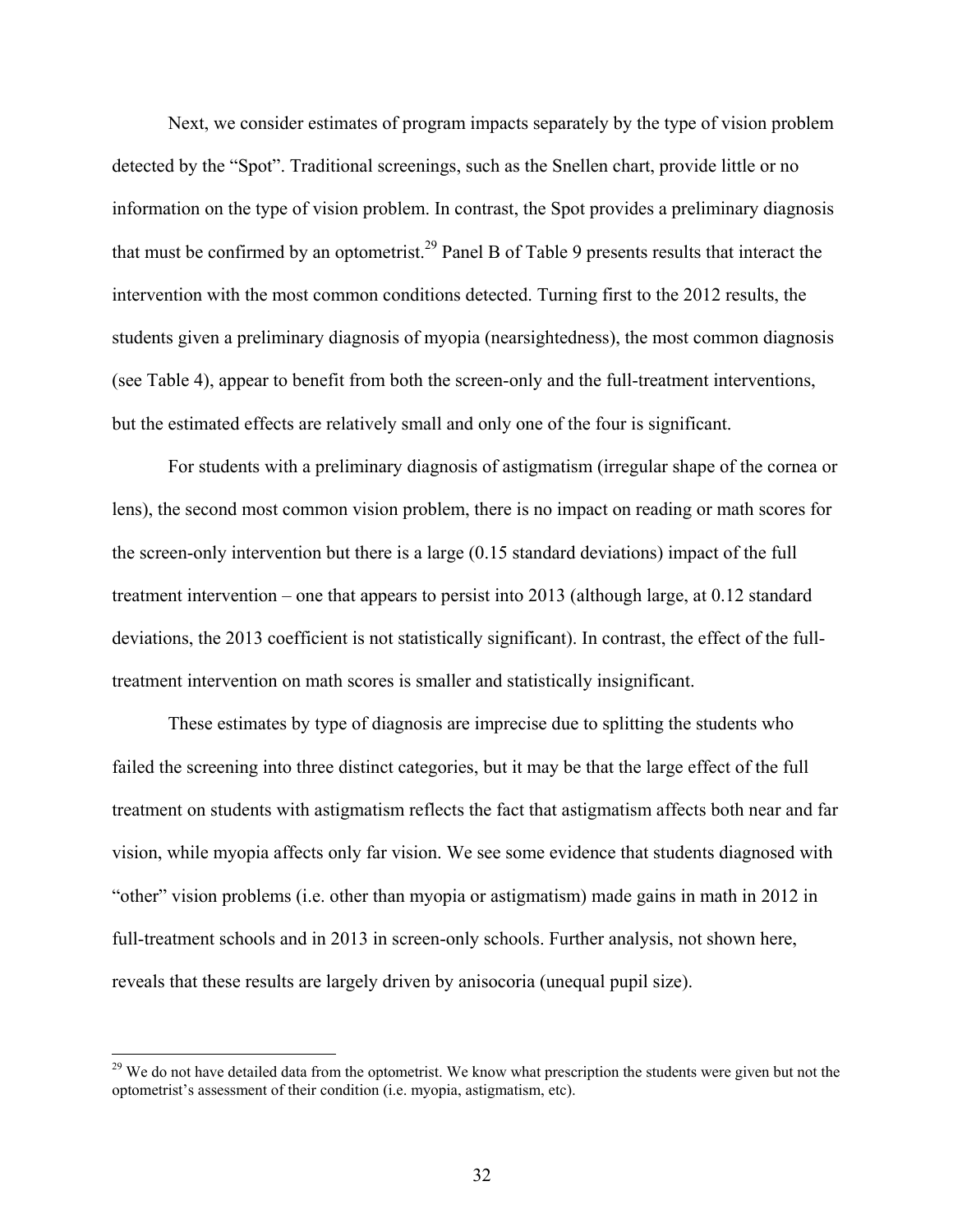*Impacts on Non-Academic Outcomes.* Finally, Table 10 shows estimated impacts of both interventions on two types of non-academic outcomes, namely attendance and behavior outcomes. All estimates control for the prior year's data; for example, the regression for absences includes as an explanatory variable the prior year's absences. All estimates also control for 2011 FCAT achievement levels. We see no evidence that the intervention reduced student absences. In fact, the only statistically significant result on absenteeism is only significant at the 10% level and has an unexpected sign: students in the full treatment schools appear to have been absent *more* often than control school students even after conditioning on prior year's absences.

There is also no evidence that either intervention reduced discipline problems. In fact, in County 3 students in the screen-only schools were *more* likely to have behavior issues than students in the control schools even after conditioning on prior year's behavior issues. More generally, using data one year before the interventions we find no correlation between bad vision and behavior problems. Neither do we find that students who failed the screening in the fall of 2011 had more absences or behavior referrals in the academic year prior to the intervention (2010-11 school year) than did students who passed the screenings.

### **VI. Conclusion**

 This is the first study in the United States to use a randomized trial to estimate the impact of vision services on student outcomes. We find that providing additional/enhanced screening alone is generally insufficient to improve student learning as measured by test scores. However, in two of the three counties studied, the full-treatment intervention, which included free vision exams and free eyeglasses, significantly improved student achievement in math and reading skills in grade 5 (but for the most part not in grade 4) as measured by the Florida Comprehensive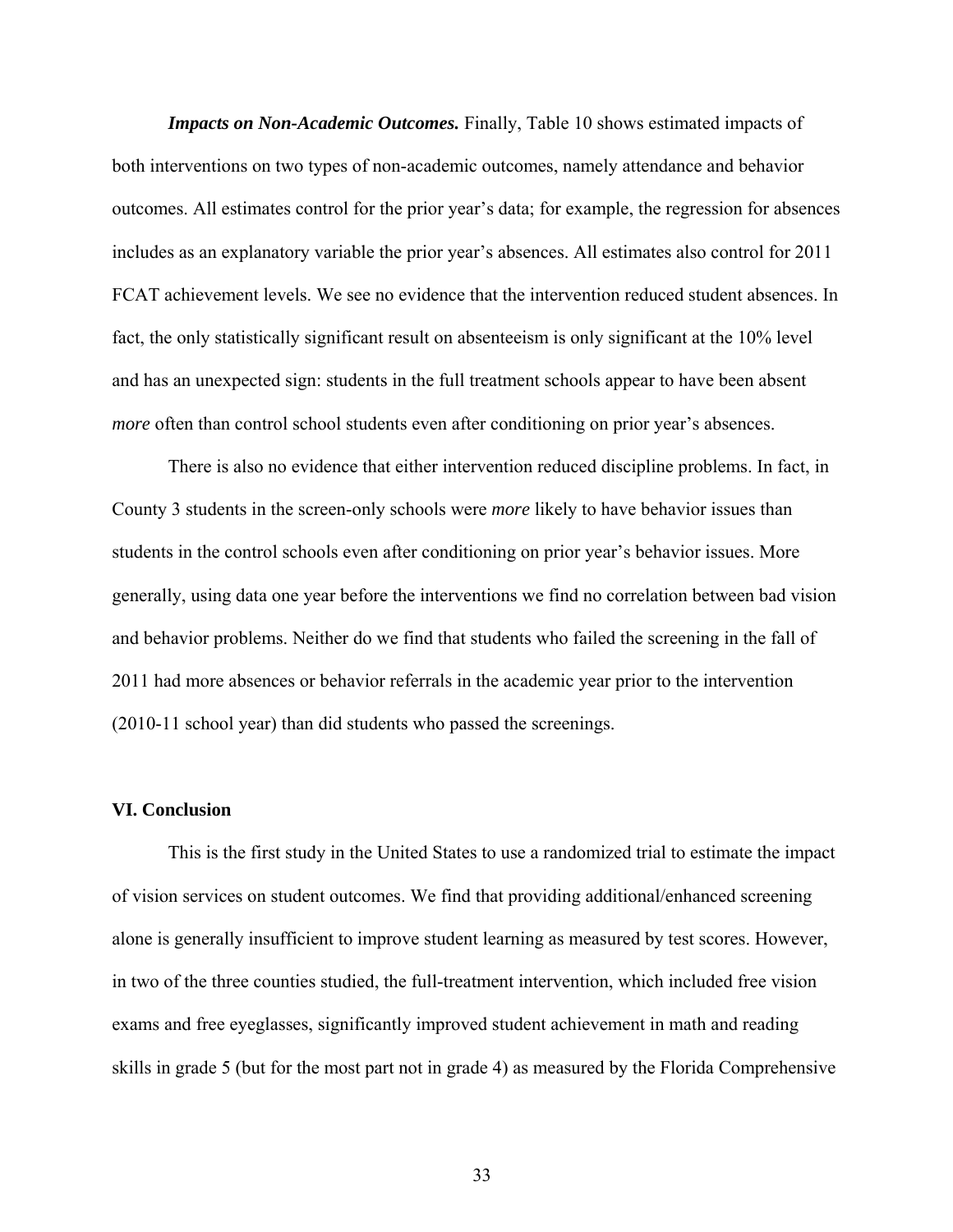Achievement Test (FCAT). The magnitude of the impact ranges from 0.07 to 0.16 standard deviations of the distribution of student test scores. The impact on English Language Learner (ELL) students in 2012 is particular large, about 0.15 standard deviations for both math and reading (averaged across grades 4 and 5). Although most impacts faded out after the first year, the impact on ELL students' math scores in the second year was 0.08 standard deviations and statistically significant.

Several other findings are of interest, and some merit further study. First, there is clear evidence that the full-treatment intervention has positive spillover effects onto children who passed the screening and thus did not receive eyeglasses, yet the mechanism by which this occurred is unclear. A second surprising result is that the impact of the full-treatment intervention on middle-income students (measured by ineligibility for a free or reduced-price lunch) is as large, if not larger, than its impact on low-income students; this does not support the hypothesis that low income is a barrier to obtaining vision care services. Third, there is no evidence that either intervention reduced student absenteeism or discipline problems.

Returning to the finding that the full treatment increased student learning by 0.07 to 0.16 standard deviations of the distribution of test scores, one way to put this in context is to note that Krueger (1999) estimated that reducing class size in the early elementary grades by about eight students will raise student test scores by 0.22 standard deviations. Reducing class size, however, is much more expensive than the vision intervention.

Another way to assess the merits of this intervention is to calculate a simple back-of-theenvelope estimate of the benefit/cost ratio. FLVQ estimates that it costs \$2 per student to screen and \$100 per student to provide an exam and eyeglasses. Assuming a class size of 20 students, and that FLVQ screens about 85% of students and identifies about 20% for exams (see Table 3)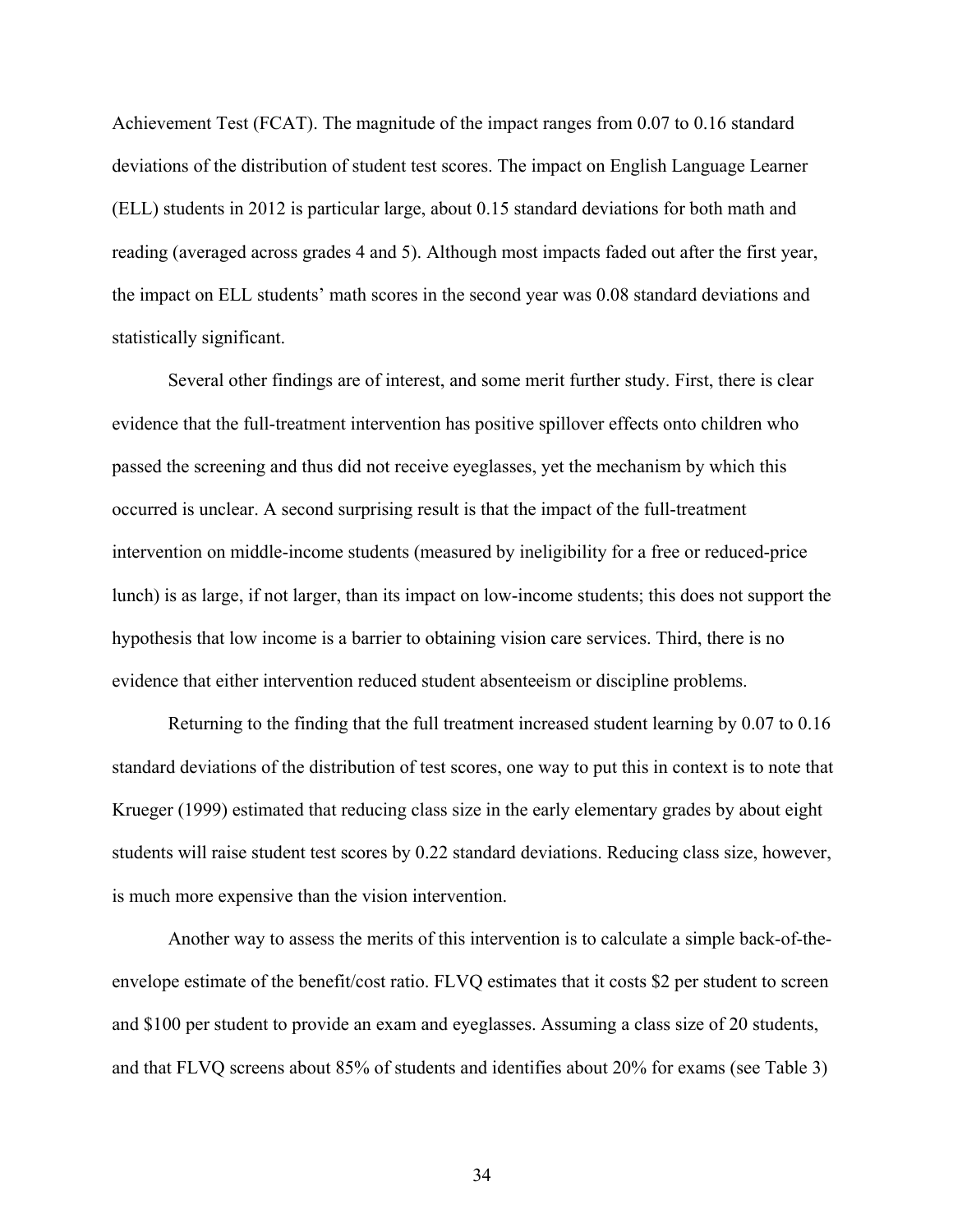this implies that the cost of the full intervention is about \$434 per class. The full social value of a 0.20 of a standard deviation achievement gain for a kindergarten class has recently been estimated conservatively at \$200,000 in net present value (Hanushek 2010; Chetty et al. 2011). This includes both private (i.e. increased earnings for students) and social (i.e. lower crime rates) benefits. The full-treatment schools in County 3 experienced an average gain (averaging over both grades and both tests in Table 7) of 0.08 standard deviations yielding a present value of \$80,000 per class. This is about 184 times the cost of FLVQ's intervention, which suggests that the intervention has a very high benefit-cost ratio. Granted, school districts do not realize the majority of these benefits. In order to assess the benefits to the school district we would need to follow the students in this intervention and assess potential benefits such as decreased rates of special education referrals.

While these estimates generally support vision service programs that include provision of free eyeglasses, we note at least four caveats. First, the implementation in County 1 (but not in Counties 2 and 3) experienced some difficulties, which may explain why the program did not raise student learning in that county, and may even have disrupted their learning. Second, it is not clear why the program increased the learning of grade 5 students in Counties 2 and 3 but had little or no effect on grade 4 students in those counties; we provide two plausible explanations but could not test either with the data available. Third, the estimates that attempt to measure differences in program impacts by the type of vision problem (e.g. myopia, astigmatism) are tentative at best. Fourth, the increases in test scores do not appear to have lasted for more than one year for most groups of students, so it may be that the very high benefit-cost ratio calculated in the previous paragraph is greatly overestimated -- although even if the true ratio were only one tenth of that calculation it would still be a very high benefit-cost ratio.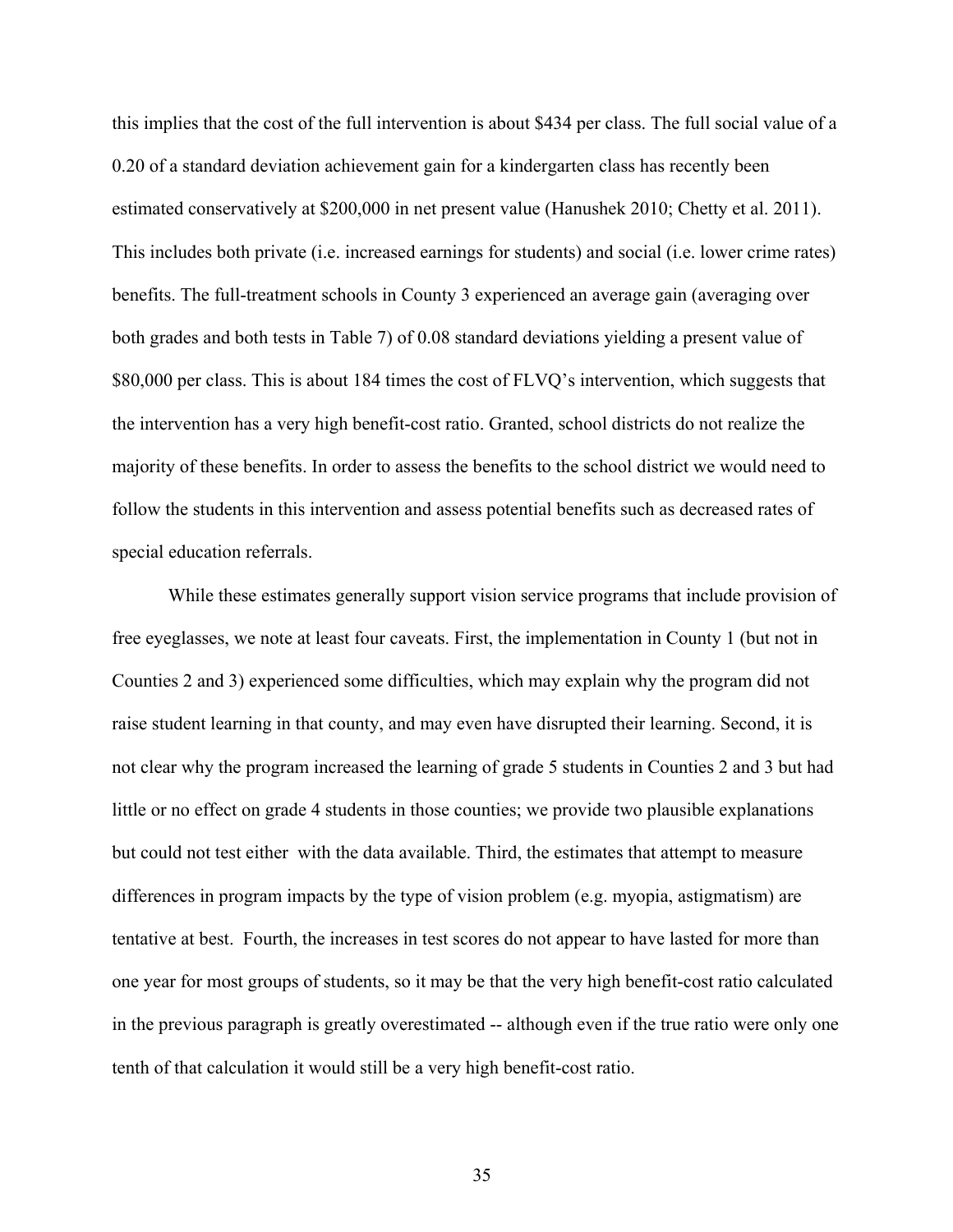Future research on the impact of provision of vision services on students' educational outcomes should address issues that could not be resolved in this study. First, further research on the size of spillover effects, and on the mechanisms that generate them, may have very important policy implications. Second, more needs to be learned about barriers that prevent many students with poor vision from obtaining eyeglasses. Third, the results appear to fade out quickly from the first to the second year; additional research on why this happens – and what can be done to minimize it – would be very valuable. Finally, it would be useful to conduct similar research at the secondary school level to see whether vision services programs can improve the educational outcomes of older students. While much remains to be learned, it appears that vision interventions have the potential to improve student learning at a relatively low cost, and thus may be a wise investment for scarce resources in education in the United States, and presumably in other countries as well.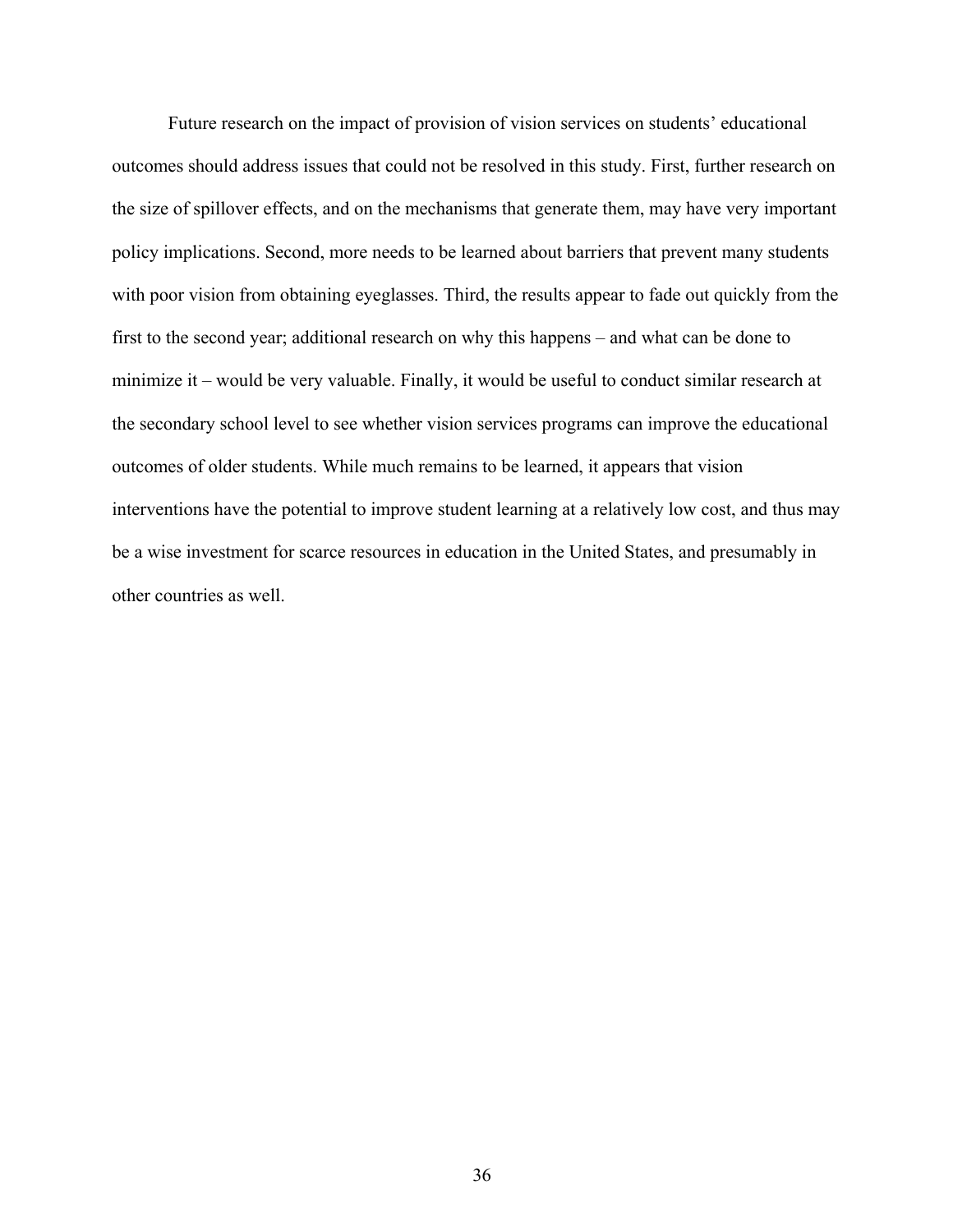#### **References**

- Basch, C. (2010). *Healthier Students Are Better Learners: A Missing Link in School Reforms to Close the Achievement Gap.* Equity Matters: Research Review No. 6. Teachers College, Columbia University.
- Basch, Charles (2011) "Vision and the Achievement Gap Among Urban Minority Youth." *Journal of School Health*, 81(10): 593-598.
- Chetty, R., J. Friedman, N. Hilger, E. Saez, D. Schanzenbach, and D. Yagan, (2011) "How Does Your Kindergarten Classroom Affect Your Earnings?," *Quarterly Journal of Economics*, 126(4):1593-1660.
- Cunha, Flavio, James Heckman, Lance Lochner and Dimitriy Masterov. 2006. "Interpreting the Evidence on Life Cycle Skill Formation", in in E. Hanushek and F. Welch, eds., *Handbook of the Economics of Education*. North Holland.
- Dirani, Mohamed, Xiaoe Zhang, Liang Ke Goh, Terri Young, Paul Lee and Seang Mei Saw (2010) "The Role of Vision in Academic School Performance." *Ophthalmic Epidemiology*, 17(1): 18-24.
- Duncan, Greg, and Katherine Magnuson. (2013) "Investing in Preschool Programs". *Journal of Economic Perspectives* 27(2):109-132.
- Ethan, Danna, Charles Basch (2008) "Promoting Healthy Vision in Students: Progress and Challenges in Policy, Programs and Research." *Journal of School Health*,78(8): 411-416.
- Ethan, Danna, Charles Basch, Roger Platt, Elizabeth Bogen and Patricia Zybert (2010) "Implementing and Evaluating a School-Based Program to Improve Childhood Vision". *Journal of School Health*, 80(7): 340-345.
- Ferebee, Annette. (2004). *Childhood vision: Public challenges and opportunities. A policy brief*. Washington, DC: Center for Health and Health Care in Schools, School of Public Health, George Washington University Medical Center.
- Florida Department of Education, Office of Assessment Publication. "Understanding FCAT 2.0 Reports Spring 2012," Retrieved online 6/18/2013 as document s12uf2r.pdf.
- Ganz, M., Xuan, Z., & Hunter, D.G. (2006). "Prevalence and correlates of children's diagnosed eye and vision conditions." *Ophthalmology, 113*(12), 2298-2306.
- Ganz, M., Xuan, Z., & Hunter, D.G. (2007). "Patterns of eye care use and expenditures among children with diagnosed eye conditions." *Journal of the American Association for Pediatric Ophthalmology and Strabismus,11*(5), 480-487.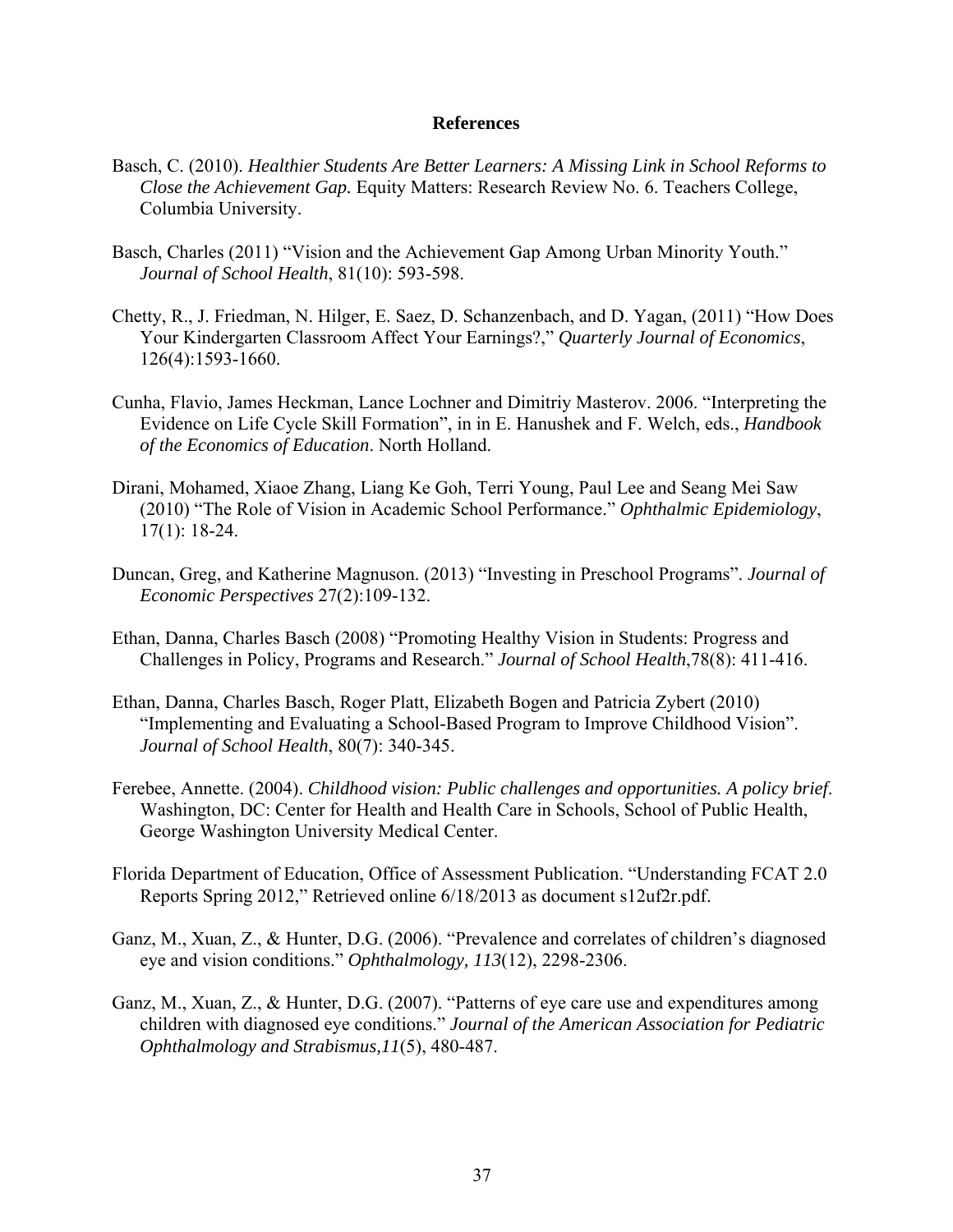- Glewwe, Paul, Albert Park and Meng Zhao. (2014) "A Better Vision for Development: Eyeglasses and Academic Performance in Rural Primary Schools in China". Draft. University of Minnesota and Hong Kong University of Science and Technology.
- Gomes-Neto, João., Eric Hanushek, Raimundo Leite and Roberto Frota-Bezzera. 1997. "Health and Schooling: Evidence and Policy Implications for Developing Countries." *Economics of Education Review*. 16(3):271-283.
- Grossman, Michael. 2006. "Education and Nonmarket Outcomes", in E. Hanushek and F. Welch, eds., *Handbook of the Economics of Education*. North Holland.
- Hannum, Emily, and Yuping Zhang. 2012. "Poverty and Proximate Barriers to Learning: Vision Deficiencies, Vision Correction and Educational Outcomes in Rural Northwest China". *World Development* 40(9):1921-1931.
- Hanushek, E.A., (2010) "The economic value of higher teacher quality," *Economics of Education Review* 30(3):466-479.
- Heckman, James, Lance Lochner and Petra Todd. 2006. "Earnings Functions, Rates of Return and Treatment Effects: The Mincer Equation and Beyond", in in E. Hanushek and F. Welch, eds., *Handbook of the Economics of Education*. North Holland.

Indian River Study (2010). Unpublished research report. Florida Vision Quest.

- Johnson, R.A.; Blair, R.; Zaba, J. (2000). "The Visual Screening of Title 1 Reading Students." *Journal of Behavioral Ophthalmology*, 4 (1): 3-6.
- Kimel, Linda (2006) "Lack of Follow-up Exams After Failed School Vision Screenings: An investigation of contributing factors." *Journal of School Nursing*, 22(3): 156-162.
- Kleinstein, R., et al (2003) "Refractive Error and Ethnicity in Children." *Archives of Ophthalmology*, 121(8): 1141-7.
- Krueger, Alan. 1999. "Experimental Estimates of Education Production Functions". *Quarterly Journal of Economics* 114(2): 497-532.
- Lange, Fabian, and Robert Topel. 2006. "The Social Value of Education and Social Capital", in in E. Hanushek and F. Welch, eds., *Handbook of the Economics of Education*. North Holland.
- Lochner, Lance. 2011. "Nonproduction Benefits of Education: Crime, Health, and Good Citizenship", in E. Hanushek, S. Machin and L. Woessmann, eds., *Handbook of the Economics of Education: Volume 4*. North Holland.
- Maples, WC (2003) "Visual Factors that Significantly Impact Academic Performance". *Optometry*, 74(1): 35-49.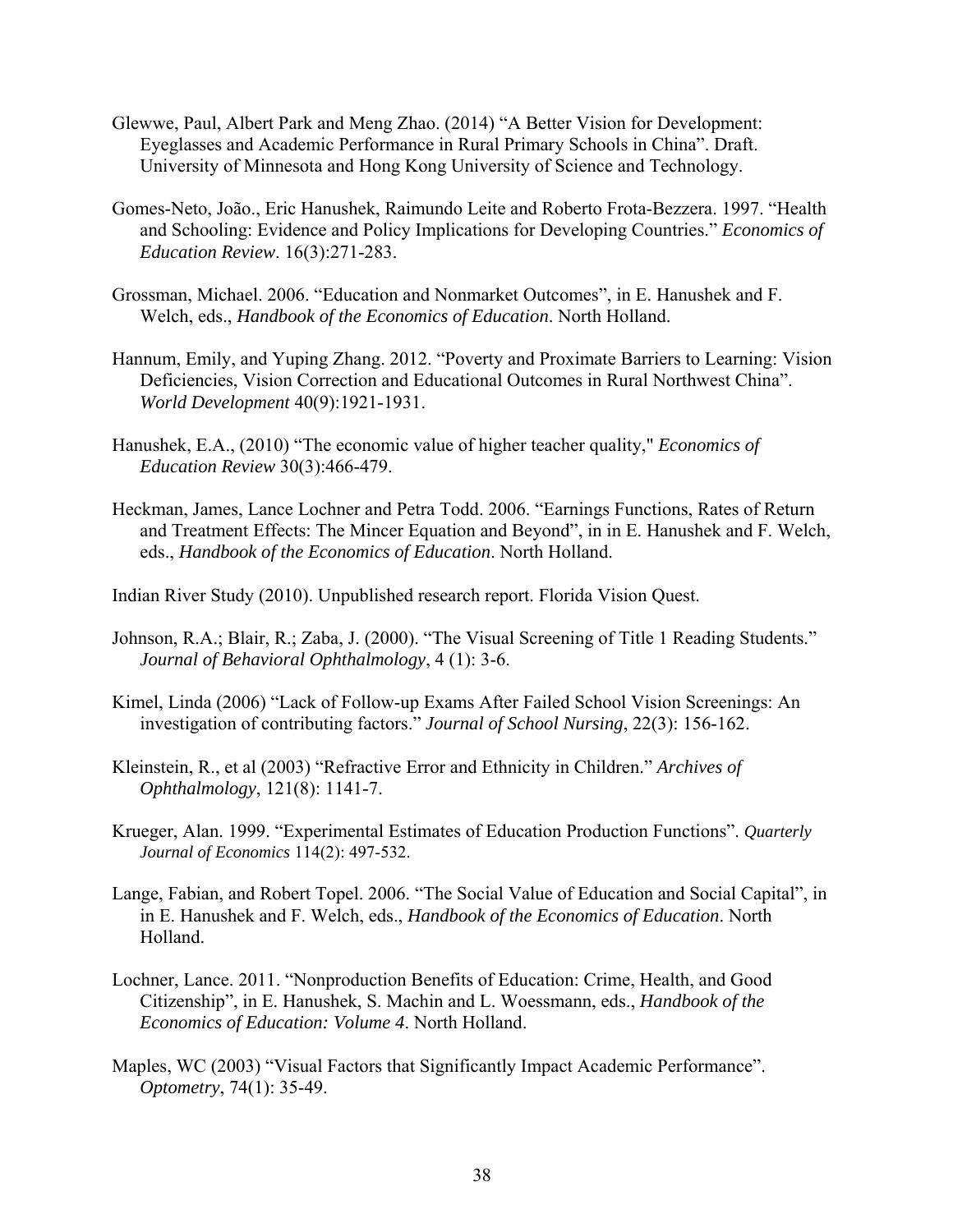- Maples, WC (2001) "A Comparison of Visual Abilities, Race and Socio-economic Factors and Predictors of Academic Achievement". *Journal of Behavioral Optometry*, 12(3): 60-65.
- National Commission on Vision and Health, "Vision Exams for Children Prior to Entering School," Retrieved online 6/19/2013 http://www.visionandhealth.org/documents/FactsheetVisionexams123008MAS26.pdf
- Rodriguez MA, Bustamante AV, Ang A. (2009) "Perceived Quality of Care, Receipt of Preventive Care, and Usual Source of Health Care among Undocumented and other Latinos." *Journal of General Internal Medicine* 24(3):508-513
- Sommers, Benjamin (2013) "Stuck between Health and Immigration Reform Care for Undocumented Immigrants," *New England Journal of Medicine* 369: 593-595.
- Sonne-Schmidt "Wearing Glasses during Classes: Evidence from a Regression Discontinuity Design." Retrieved online 6/18/13 http://www.sole-jole.org/12229.pdf
- Taylor, Eric (2014) "Spending more of the school day in math class: Evidence from a regression discontinuity in middle school." *Journal of Public Economics* 117(1):162-181.
- Walline, J., and Johnson Carder, E. "Vision Problems of Children with Individualized Education Programs." Journal of Behavioral Optometry, 23(4): 87-93.
- White, Alan J. (2004) "Eye Exams for Children: Their Impact and Cost Effectiveness," Abt Associates Inc.
- Zaba, Joel (2011) "Children's Vision Care in the  $21<sup>st</sup>$  Century and its Impact on Education, Literacy, Social Issues and the Workplace: A Call to Action. *Journal of Behavioral Optometry*, 22(2): 22-39.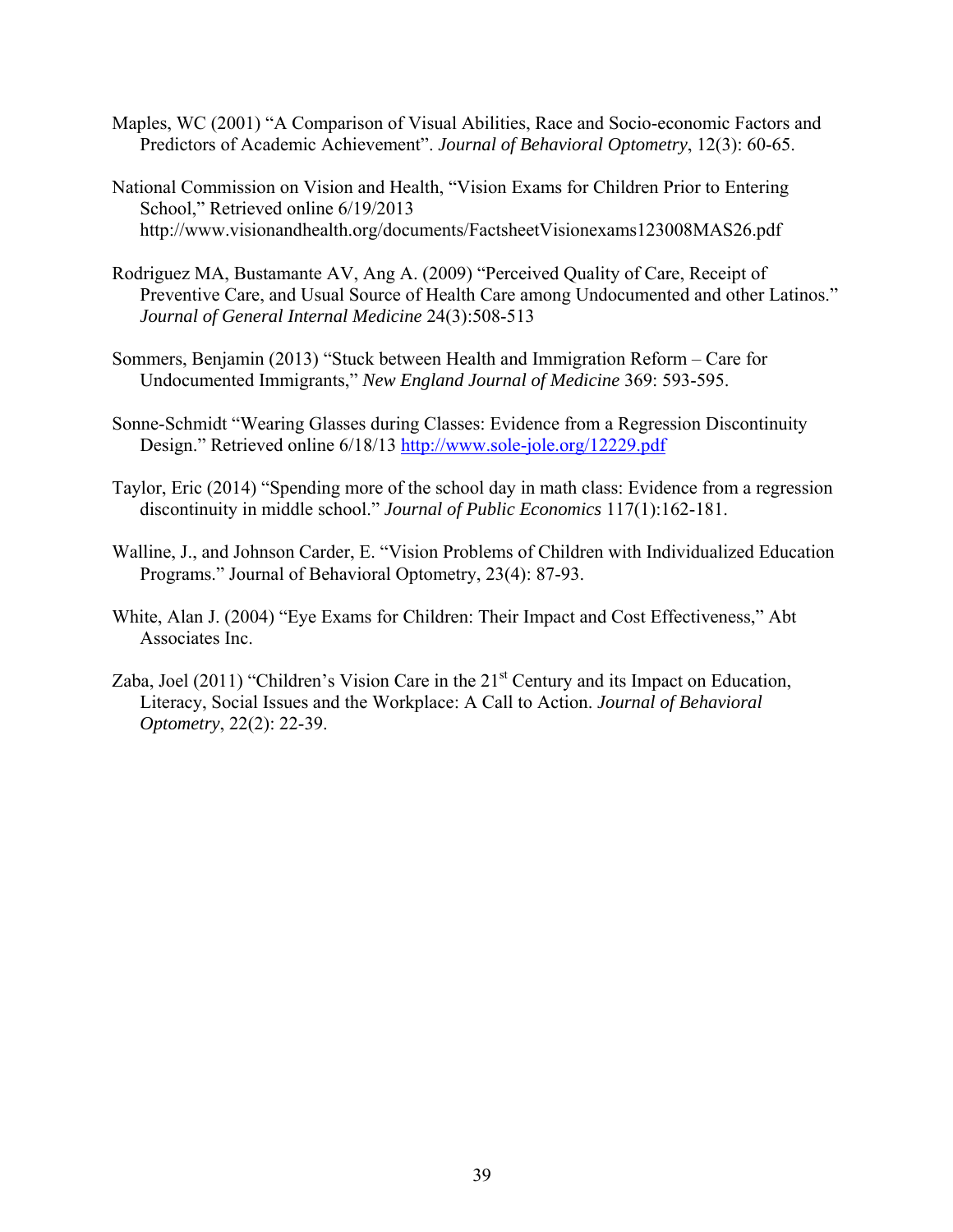|                       | <b>Schools</b> |                                |          |
|-----------------------|----------------|--------------------------------|----------|
|                       | County 1       | County 2                       | County 3 |
| Control Group         | 15             | 5                              | 23       |
| Screen Only           | 11             | 5                              | 7        |
| <b>Full Treatment</b> | 10             | 6                              |          |
| Total                 | 36             | 16                             | 37       |
|                       |                | <b>Students - Full Sample</b>  |          |
|                       | County 1       | County 2                       | County 3 |
| Control Group         | 2,823          | 1,408                          | 4,356    |
| Screen Only           | 2,143          | 1,329                          | 1,325    |
| <b>Full Treatment</b> | 1,601          | 1,836                          | 1,369    |
| Total                 | 6,567          | 4,573                          | 7,050    |
|                       |                | <b>Students - Final Sample</b> |          |
|                       | County 1       | County 2                       | County 3 |
| Control Group         | 2,544          | 1,101                          | 3,684    |
| Screen Only           | 1,904          | 903                            | 1,111    |
| <b>Full Treatment</b> | 1,384          | 1,302                          | 1,184    |
| Total                 | 5,832          | 3,306                          | 5,979    |

# **Table 1: Summary of Treatment and Control Groups**

Note: The number of schools is the same in both full sample and final sample. The final sample includes only students for whom we have the complete set of variables used in the regression analysis.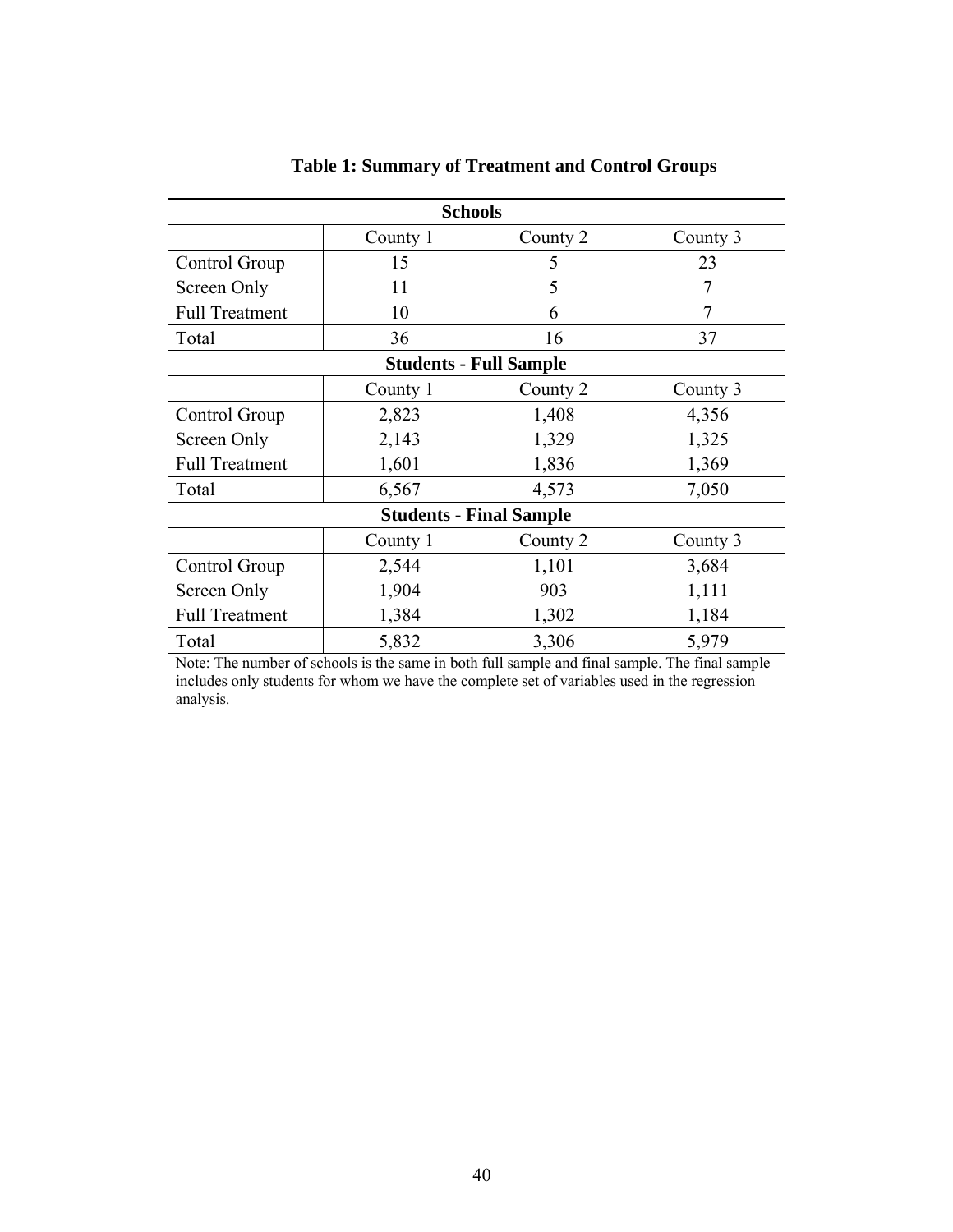|                   | <b>County 1</b> |             | <b>County 2</b> |          | <b>County 3</b> |          |
|-------------------|-----------------|-------------|-----------------|----------|-----------------|----------|
|                   | Full            | Screen      | Full            | Screen   | Full            | Screen   |
|                   | Treatment       | Only        | Treatment       | Only     | Treatment       | Only     |
| Reading 2011      | $-0.078$        | $-0.025$    |                 |          | $-0.082$        | $-0.050$ |
|                   | (0.089)         | (0.081)     |                 |          | (0.076)         | (0.096)  |
| <b>Math 2011</b>  | $-0.069$        | 0.029       |                 |          | $-0.053$        | $-0.067$ |
|                   | (0.105)         | (0.087)     |                 |          | (0.082)         | (0.096)  |
| Reading 2011      | $-0.083$        | 0.005       | 0.037           | $-0.054$ | $-0.091$        | $-0.096$ |
| (level)           | (0.100)         | (0.097)     | (0.094)         | (0.106)  | (0.103)         | (0.092)  |
| <b>Math 2011</b>  | $-0.088$        | 0.042       | $-0.039$        | 0.006    | $-0.050$        | $-0.064$ |
| (level)           | (0.113)         | (0.097)     | (0.083)         | (0.111)  | (0.091)         | (0.102)  |
| Grade             | 0.009           | 0.002       | 0.010           | 0.007    | 0.000           | $-0.005$ |
|                   | (0.018)         | (0.014)     | (0.023)         | (0.017)  | (0.015)         | (0.016)  |
| Age (Months)      | 0.419           | 0.267       | 0.927           | 0.904    | 0.032           | $-0.453$ |
|                   | (0.386)         | (0.479)     | (0.572)         | (0.528)  | (0.697)         | (0.701)  |
| Asian             | $-0.001$        | $-0.004$    | 0.006           | 0.001    | 0.000           | $-0.003$ |
|                   | (0.005)         | (0.004)     | (0.008)         | (0.008)  | (0.009)         | (0.009)  |
| <b>Black</b>      | 0.000           | $-0.042$    | 0.020           | 0.022    | 0.048           | $-0.001$ |
|                   | (0.078)         | (0.070)     | (0.043)         | (0.030)  | (0.151)         | (0.159)  |
| Hispanic          | 0.046           | 0.095       | $-0.031$        | $-0.022$ | 0.018           | 0.053    |
|                   | (0.065)         | (0.074)     | (0.042)         | (0.070)  | (0.121)         | (0.132)  |
| Multiple race     | $-0.008$        | $-0.023***$ | 0.002           | $-0.012$ | 0.002           | $-0.001$ |
|                   | (0.008)         | (0.008)     | (0.015)         | (0.012)  | (0.008)         | (0.006)  |
| Girl              | $-0.005$        | $-0.003$    | $0.030**$       | 0.022    | $-0.020$        | $-0.004$ |
|                   | (0.016)         | (0.015)     | (0.013)         | (0.022)  | (0.012)         | (0.014)  |
| Special education | $-0.005$        | $-0.004$    |                 |          | 0.003           | 0.012    |
|                   | (0.013)         | (0.014)     |                 |          | (0.015)         | (0.018)  |
| Gifted            | $-0.015$        | $-0.040$    |                 |          | 0.006           | 0.001    |
|                   | (0.049)         | (0.032)     |                 |          | (0.014)         | (0.017)  |
| Free or reduced   |                 |             | $-0.021$        | 0.053    | 0.036           | $-0.006$ |
| lunch (FRL)       |                 |             | (0.035)         | (0.037)  | (0.029)         | (0.038)  |
| <b>ELL</b>        | 0.036           | 0.096       | $-0.022$        | 0.086    | 0.039           | $-0.014$ |
|                   | (0.042)         | (0.066)     | (0.054)         | (0.049)  | (0.064)         | (0.092)  |

**Table 2: Balance Tests** 

Note: This table reports the results from 74 separate regressions. Each cell represents an OLS regression in the following format: row variable =  $\alpha + \beta \times$ column variable + ε. For example, the first number, -0.082 is the  $\hat{\beta}$  from: reading 2011 =  $\alpha$  +  $\beta$ Full treatment +  $\varepsilon$ . These regressions use the students in the final sample. \*\*\* p<0.01, \*\* p<0.05, \* p<0.1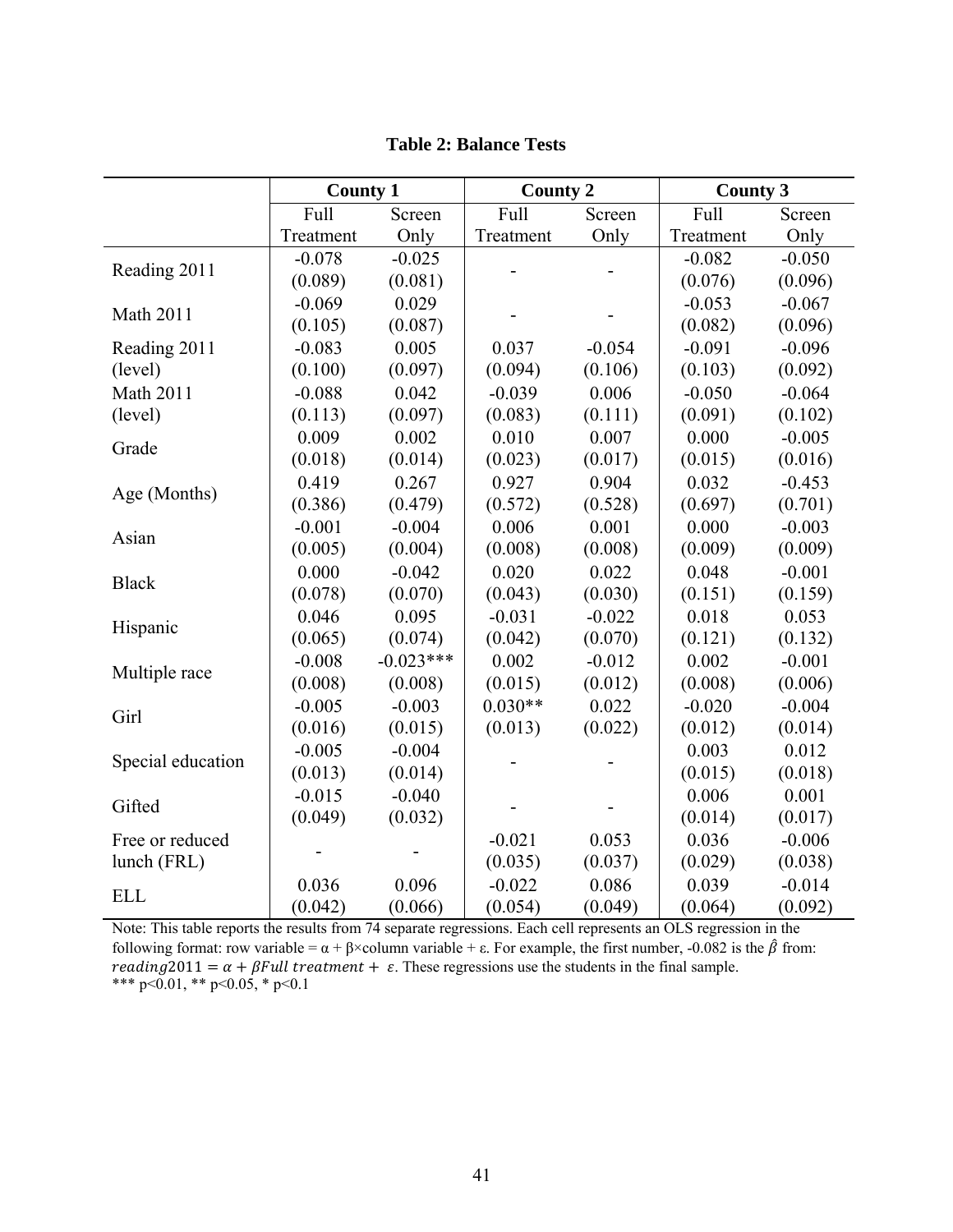|                       |                 |              | <b>Panel A: Full Sample</b> |                   |                 |                 |       |                     |  |  |
|-----------------------|-----------------|--------------|-----------------------------|-------------------|-----------------|-----------------|-------|---------------------|--|--|
| <b>Full Treatment</b> |                 |              |                             |                   |                 |                 |       |                     |  |  |
|                       | <b>County 1</b> |              |                             | <b>County 2</b>   |                 | <b>County 3</b> |       | <b>All counties</b> |  |  |
|                       | Count           | <b>Share</b> | Count                       | <i>Share</i>      | Count           | <b>Share</b>    | Count | <b>Share</b>        |  |  |
| Total students        | 1,601           | 1.00         | 1,836                       | 1.00              | 1,369           | 1.00            | 4,806 | 1.00                |  |  |
| Screened              | 1,317           | 0.82         | 1,470                       | 0.80              | 1,075           | 0.79            | 3,862 | 0.80                |  |  |
| Failed screening      | 456             | 0.28         | 426                         | 0.23              | 340             | 0.25            | 1,222 | 0.25                |  |  |
| Exam given            | 408             | 0.25         | 246                         | 0.13              | 260             | 0.19            | 914   | 0.19                |  |  |
| Glasses dispensed     | 326             | 0.20         | 226                         | 0.12              | 232             | 0.17            | 784   | 0.16                |  |  |
|                       |                 |              | <b>Screen Only</b>          |                   |                 |                 |       |                     |  |  |
|                       | <b>County 1</b> |              |                             | <b>County 2</b>   | <b>County 3</b> |                 |       | <b>All counties</b> |  |  |
|                       | Count           | <b>Share</b> | Count                       | <b>Share</b>      | Count           | <i>Share</i>    | Count | <b>Share</b>        |  |  |
| Total students        | 2,143           | 1.00         | 1,329                       | 1.00              | 1,325           | 1.00            | 4,795 | 1.00                |  |  |
| Screened              | N/A             | N/A          | 849                         | $0.64\dagger$     | 1,036           | 0.78            | N/A   | N/A                 |  |  |
| Failed screening      | N/A             | N/A          | 263                         | 0.20 <sup>†</sup> | 275             | 0.21            | N/A   | N/A                 |  |  |

### **Table 3: Screening and Exam Results by County**

|                       |       |                 | <b>Panel B: Final Sample</b> |                 |       |                 |       |                     |  |  |
|-----------------------|-------|-----------------|------------------------------|-----------------|-------|-----------------|-------|---------------------|--|--|
| <b>Full Treatment</b> |       |                 |                              |                 |       |                 |       |                     |  |  |
|                       |       | <b>County 1</b> |                              | <b>County 2</b> |       | <b>County 3</b> |       | <b>All counties</b> |  |  |
|                       | Count | <b>Share</b>    | Count                        | <b>Share</b>    | Count | <b>Share</b>    | Count | <b>Share</b>        |  |  |
| Total students        | 1,384 | 1.00            | 1,302                        | 1.00            | 1,184 | 1.00            | 3,870 | 1.00                |  |  |
| Screened              | 1,222 | 0.88            | 1,186                        | 0.91            | 997   | 0.84            | 3,405 | 0.88                |  |  |
| Failed screening      | 431   | 0.31            | 348                          | 0.27            | 324   | 0.27            | 1,103 | 0.29                |  |  |
| Exam given            | 388   | 0.28            | 199                          | 0.15            | 250   | 0.21            | 837   | 0.22                |  |  |
| Glasses dispensed     | 309   | 0.22            | 181                          | 0.14            | 223   | 0.19            | 713   | 0.18                |  |  |
|                       |       |                 | <b>Screen Only</b>           |                 |       |                 |       |                     |  |  |
|                       |       | <b>County 1</b> |                              | <b>County 2</b> |       | <b>County 3</b> |       | <b>All counties</b> |  |  |
|                       | Count | <b>Share</b>    | Count                        | <b>Share</b>    | Count | <b>Share</b>    | Count | <b>Share</b>        |  |  |
| Total students        | 1,904 | 1.00            | 903                          | 1.00            | 1,111 | 1.00            | 3,918 | 1.00                |  |  |
| Screened              | N/A   | N/A             | 656                          | $0.73\dagger$   | 947   | 0.85            | N/A   | N/A                 |  |  |
| Failed screening      | N/A   | N/A             | 193                          | $0.21\dagger$   | 255   | 0.23            | N/A   | N/A                 |  |  |

Note: This table reports the number and share of students who take part in each element of the intervention. Data from the screen-only schools in County 1 are unavailable. *Share* is share of total students. N/A indicates that screening data are not available for County 1 screen-only schools.

† These include one school that refused the screening.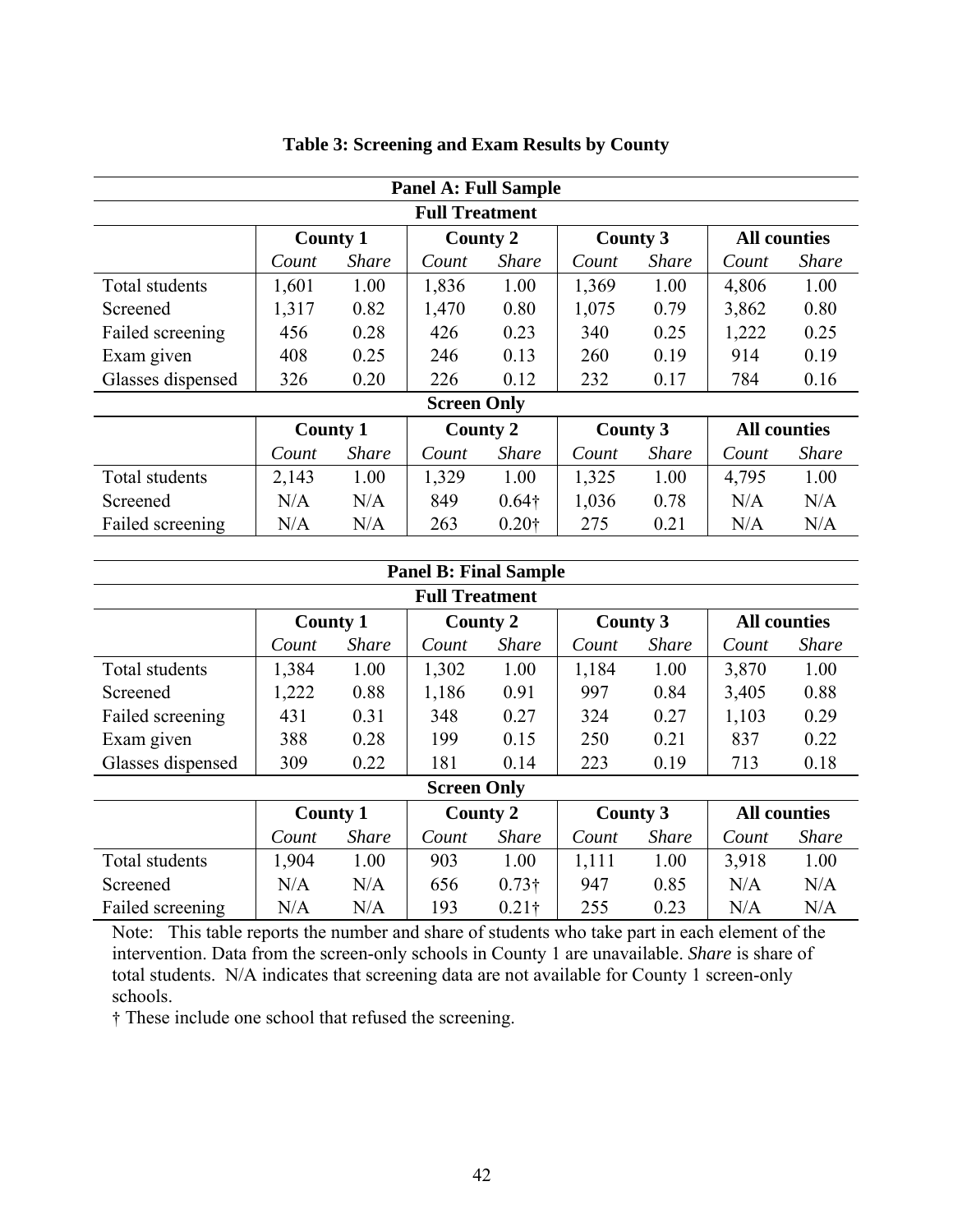|                         |                         |                              | <b>County 1</b>   |                   |                          | <b>County 2</b> |         |                              | <b>County 3</b>   |                   |
|-------------------------|-------------------------|------------------------------|-------------------|-------------------|--------------------------|-----------------|---------|------------------------------|-------------------|-------------------|
|                         |                         | 2010-11                      | 2011-12           | 2012-13           | 2010-11                  | 2011-12         | 2012-13 | 2010-11                      | 2011-12           | 2012-13           |
| <b>Demographic Data</b> |                         |                              |                   |                   |                          |                 |         |                              |                   |                   |
| <b>Total Students</b>   |                         | $\qquad \qquad \blacksquare$ | 5,832             | 5,323             |                          | 3,306           | N/A     | $\qquad \qquad \blacksquare$ | 5,979             | 5,386             |
|                         | Share Free/Red Lunch    | $\overline{\phantom{0}}$     | N/A               | N/A               |                          | 0.85            | N/A     | -                            | 0.89              | 0.89              |
| <b>Share Female</b>     |                         | $\overline{\phantom{a}}$     | 0.49              | 0.49              | -                        | 0.49            | N/A     | $\overline{\phantom{0}}$     | 0.50              | 0.50              |
| Share White             |                         |                              | 0.54              | 0.54              |                          | 0.12            | N/A     | $\qquad \qquad \blacksquare$ | 0.15              | 0.14              |
| <b>Share Black</b>      |                         | $\overline{\phantom{a}}$     | 0.17              | 0.17              |                          | 0.16            | N/A     | $\overline{a}$               | 0.43              | 0.43              |
| Share Hispanic          |                         | $\overline{a}$               | 0.24              | 0.24              |                          | 0.45            | N/A     | $\overline{a}$               | 0.37              | 0.37              |
| Share Asian             |                         |                              | 0.01              | 0.01              |                          | 0.03            | N/A     | $\overline{\phantom{0}}$     | 0.02              | 0.03              |
| Share ELL               |                         |                              | 0.13              | 0.14              | -                        | 0.53            | N/A     | $\overline{\phantom{0}}$     | 0.36              | 0.37              |
| Share Special Ed        |                         | $\overline{\phantom{a}}$     | 0.16              | 0.15              | $\overline{\phantom{0}}$ | N/A             | N/A     | $\overline{\phantom{0}}$     | 0.12              | 0.11              |
| Share Gifted Ed         |                         |                              | 0.05              | 0.05              | $\overline{\phantom{0}}$ | N/A             | N/A     | $\overline{\phantom{0}}$     | 0.05              | 0.05              |
| Age (month)             | at time of intervention |                              | 133               | 133               |                          | 132             | N/A     | L,                           | 133               | 133               |
| <b>Outcome Data</b>     |                         |                              |                   |                   |                          |                 |         |                              |                   |                   |
|                         | Scale score             | 317.96<br>(53.10)            | 214.87<br>(20.12) | 221.03<br>(20.34) | N/A                      | N/A             | N/A     | 306.88<br>(53.85)            | 212.75<br>(19.75) | 218.64<br>(19.74) |
| Reading                 |                         | 3.02                         | 2.78              | 2.73              | 2.83                     | 2.73            |         | 2.80                         | 2.67              | 2.59              |
|                         | Level                   | (1.14)                       | (1.17)            | (1.18)            | (1.15)                   | (1.14)          | N/A     | (1.13)                       | (1.15)            | (1.15)            |
|                         | Scale score             | 322.73<br>(57.19)            | 215.45<br>(21.33) | 220.57<br>(20.00) | N/A                      | N/A             | N/A     | 320.10<br>(59.80)            | 214.07<br>(21.40) | 219.08<br>(20.13) |
| Math                    |                         | 3.01                         | 2.62              | 2.49              | 2.87                     | 2.43            |         | 2.96                         | 2.55              | 2.40              |
|                         | Level                   | (1.07)                       | (1.22)            | (1.18)            | (1.11)                   | (1.15)          | N/A     | (1.11)                       | (1.23)            | (1.18)            |
|                         |                         | 8.66                         | 8.50              | 9.14              | 5.83                     | 9.37            |         | 7.69                         | 7.74              | 8.35              |
|                         | Total                   | (7.53)                       | (8.07)            | (9.11)            | (10.00)                  | (8.83)          | N/A     | (7.33)                       | (7.50)            | (8.67)            |
| Absences                |                         | 4.71                         | 4.86              | 5.39              | 2.25                     | 4.63            |         | 5.10                         | 5.05              | 5.08              |
|                         | Unexcused               | (5.78)                       | (6.31)            | (7.44)            | (4.05)                   | (4.96)          | N/A     | (5.54)                       | (5.45)            | (5.92)            |
|                         | Referrals               | N/A                          | N/A               | N/A               | N/A                      | N/A             | N/A     | 0.31                         | 0.34              | 0.74              |
| Behavior                |                         |                              |                   |                   |                          |                 |         | (1.43)                       | (1.19)            | (2.38)            |
|                         | Suspensions             | N/A                          | N/A               | N/A               | N/A                      | N/A             | N/A     | 0.31                         | 0.48              | 1.38              |
|                         |                         |                              |                   |                   |                          |                 |         | (1.43)                       | (1.88)            | (5.21)            |
| <b>Vision Problems</b>  |                         |                              |                   |                   |                          |                 |         |                              |                   |                   |
| <b>Failed Screening</b> |                         |                              | 442               |                   |                          | 544             |         |                              | 585               |                   |
| - Myopia diagnosis      | - Astigmatism diagnosis |                              | 366<br>85         |                   |                          | 388<br>132      |         |                              | 390<br>144        |                   |
| - Other diagnosis       |                         |                              | 105               |                   |                          | 155             |         |                              | 190               |                   |
|                         |                         |                              |                   |                   |                          |                 |         |                              |                   |                   |

## **Table 4: Summary Statistics**

Note: Mean (standard deviation) for the final sample. Scale scores are the continuous measures, and levels are the categorical measures. Here we report FCAT scale scores in their raw form. For the analysis in the paper, we convert these to standardized z-scores within district-grade. ELL = English Language Learner. N/A indicates data that are not available.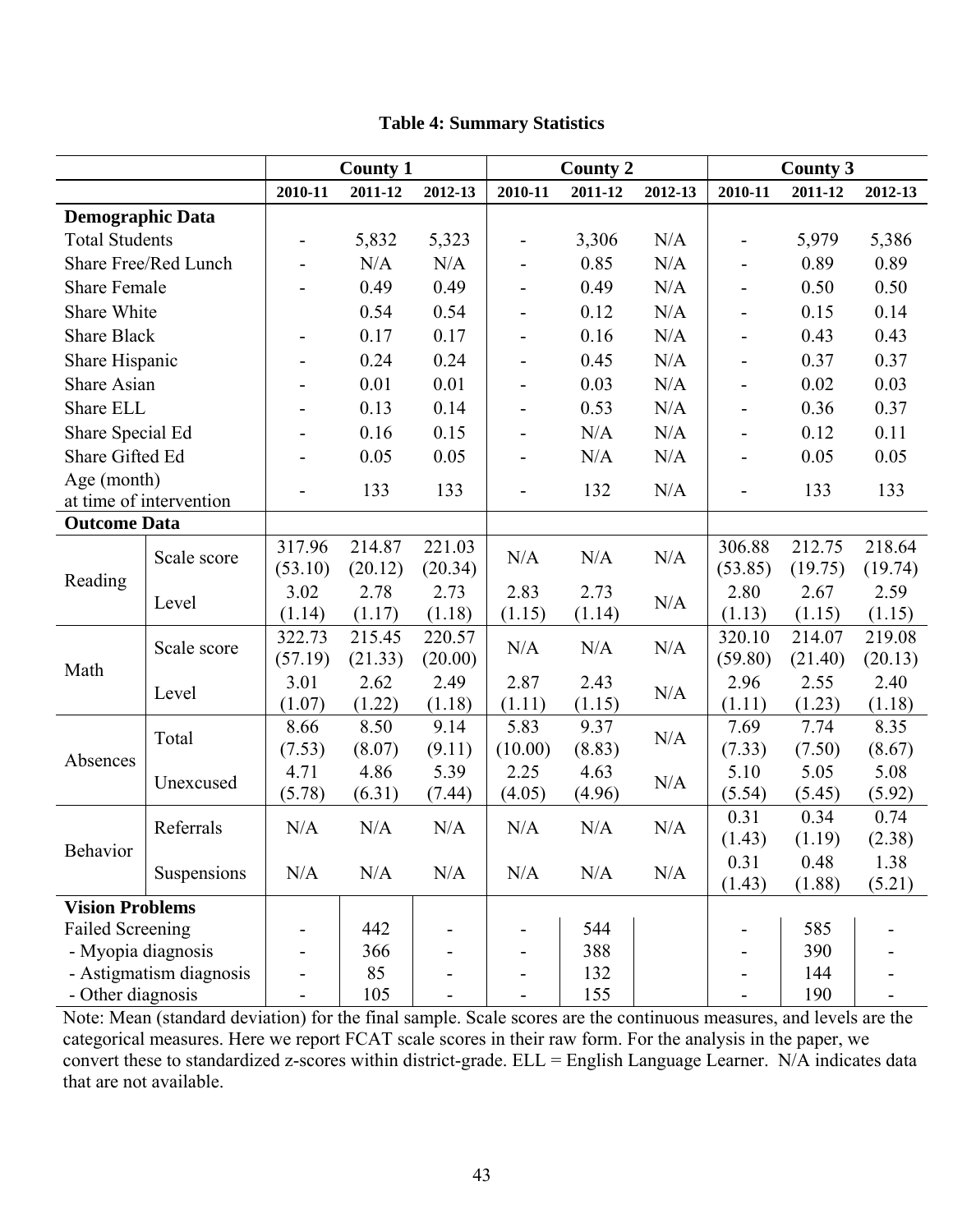|                    |       |              | Panel A         |              |                           |                         |
|--------------------|-------|--------------|-----------------|--------------|---------------------------|-------------------------|
|                    | White | <b>Black</b> | <b>Hispanic</b> | <b>Asian</b> | <b>Native</b><br>American | <b>Multiple</b><br>race |
| <b>Myopia</b>      | 22.1  | 21.7         | 22.7            | 33.6         | 21.5                      | 23.6                    |
| <b>Astigmatism</b> | 5.5   | 8.4          | 6.9             | 9.2          | 9.2                       | 4.2                     |
| Other diagnosis    | 8.1   | 11.3         | 8.1             | 10.7         | 6.5                       | 5.8                     |

# **Table 5: Screening and Exam Results by Group (percent)**

### **Panel B**

|                    | <b>FRL</b> | <b>Non-FRL</b> | <b>ELL</b> | Non-ELL | <b>Special</b><br>education | No special<br>education |
|--------------------|------------|----------------|------------|---------|-----------------------------|-------------------------|
| <b>Myopia</b>      | 20.5       | 19.0           | 23.6       | 21.9    | 21.1                        | 23.8                    |
| <b>Astigmatism</b> | 72         | 6.9            | 7.3        | 7.0     | 9.1                         | 6.9                     |
| Other diagnosis    | 9.1        | 8.4            | 8.2        | 9.3     | 75                          | 9.4                     |

Note: This table reports the "Spot preliminary diagnosis" by demographic groups. It includes all students in the final sample who were screened, combining both the full treatment schools and the screen-only schools for which we have data.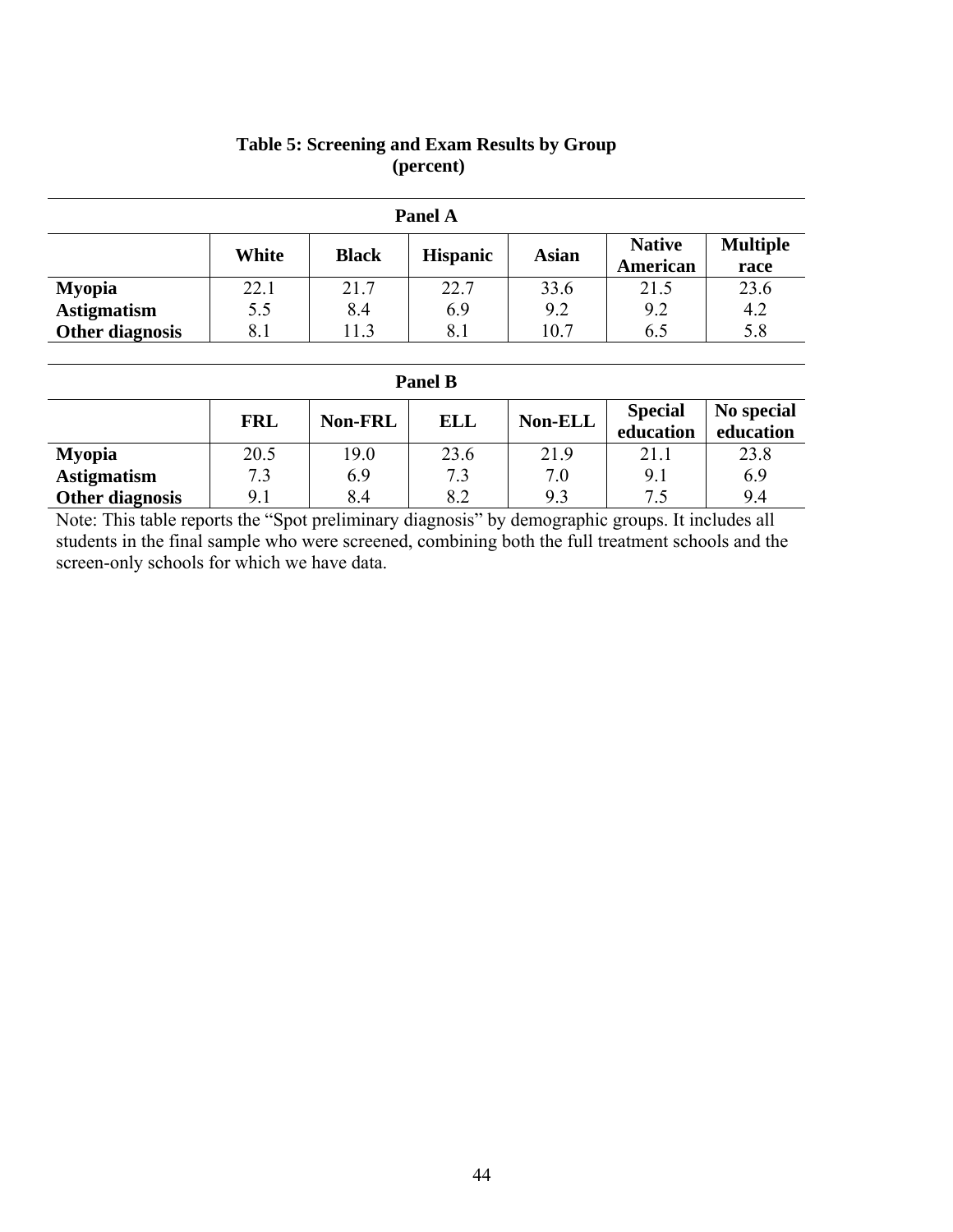|                            |             | <b>Reading</b>           |             |                          |                 |             |                 | <b>Math</b>              |                                     |                          |                 |             |
|----------------------------|-------------|--------------------------|-------------|--------------------------|-----------------|-------------|-----------------|--------------------------|-------------------------------------|--------------------------|-----------------|-------------|
|                            |             | <b>County 1</b>          |             | <b>County 2</b>          | <b>County 3</b> |             | <b>County 1</b> |                          | <b>County 2</b>                     |                          | <b>County 3</b> |             |
|                            | Grade 4     | Grade 5                  | Grade 4     | Grade 5                  | Grade 4         | Grade 5     | Grade 4         | Grade 5                  | Grade 4                             | Grade 5                  | Grade 4         | Grade 5     |
| Full treatment             | $-0.075**$  | $-0.002$                 | $-0.049$    | $0.126**$                | $0.082*$        | $0.084*$    | $-0.077$        | $-0.054$                 | $-0.083$                            | $0.168***$               | 0.005           | $0.197***$  |
|                            | (0.033)     | (0.034)                  | (0.029)     | (0.054)                  | (0.047)         | (0.045)     | (0.098)         | (0.062)                  | (0.066)                             | (0.044)                  | (0.103)         | (0.069)     |
| Screen only                | $-0.063**$  | $-0.061**$               | $-0.129***$ | 0.006                    | 0.039           | 0.029       | $-0.095$        | $-0.077*$                | $-0.031$                            | 0.050                    | $-0.073$        | $0.169***$  |
|                            | (0.027)     | (0.028)                  | (0.031)     | (0.058)                  | (0.037)         | (0.040)     | (0.082)         | (0.041)                  | (0.073)                             | (0.063)                  | (0.119)         | (0.058)     |
| Reading $2011^{\dagger}$   | $0.575***$  | $0.590***$               | $0.565***$  | $0.568***$               | $0.568***$      | $0.527***$  | $0.218***$      | $0.273***$               | $0.107***$                          | $0.192***$               | $0.156***$      | $0.216***$  |
|                            | (0.021)     | (0.018)                  | (0.024)     | (0.019)                  | (0.016)         | (0.018)     | (0.020)         | (0.017)                  | (0.027)                             | (0.014)                  | (0.024)         | (0.020)     |
| Math $2011^{\dagger}$      | $0.240***$  | $0.215***$               | $0.232***$  | $0.259***$               | $0.241***$      | $0.190***$  | $0.662***$      | $0.643***$               | $0.692***$                          | $0.669***$               | $0.651***$      | $0.632***$  |
|                            | (0.019)     | (0.023)                  | (0.022)     | (0.017)                  | (0.018)         | (0.020)     | (0.020)         | (0.018)                  | (0.027)                             | (0.015)                  | (0.023)         | (0.019)     |
| Age (months)               | $-0.010***$ | $-0.005***$              | $-0.006$    | $-0.008***$              | $-0.007***$     | $-0.009***$ | $-0.004*$       | $-0.007**$               | $-0.009**$                          | $-0.004**$               | $-0.007***$     | $-0.009***$ |
|                            | (0.002)     | (0.002)                  | (0.004)     | (0.002)                  | (0.002)         | (0.002)     | (0.002)         | (0.003)                  | (0.003)                             | (0.002)                  | (0.002)         | (0.003)     |
| Girl                       | $0.074**$   | $0.068**$                | 0.015       | $0.096***$               | $0.052*$        | $0.086***$  | $-0.029$        | $-0.111***$              | $-0.009$                            | $-0.024$                 | $-0.040$        | $-0.027$    |
|                            | (0.028)     | (0.030)                  | (0.039)     | (0.030)                  | (0.029)         | (0.025)     | (0.027)         | (0.022)                  | (0.031)                             | (0.023)                  | (0.038)         | (0.022)     |
| Asian                      | 0.184       | 0.015                    | $0.298***$  | 0.096                    | $-0.041$        | $0.143**$   | $0.415***$      | $0.330***$               | $0.242**$                           | $0.277***$               | 0.095           | $0.240***$  |
|                            | (0.120)     | (0.110)                  | (0.088)     | (0.080)                  | (0.109)         | (0.071)     | (0.139)         | (0.103)                  | (0.111)                             | (0.086)                  | (0.099)         | (0.085)     |
| <b>Black</b>               | $-0.069*$   | $-0.095**$               | 0.090       | 0.030                    | $-0.160***$     | $-0.082$    | $-0.001$        | $-0.156***$              | $-0.104$                            | $-0.002$                 | $-0.178**$      | $-0.103***$ |
|                            | (0.039)     | (0.037)                  | (0.083)     | (0.051)                  | (0.040)         | (0.050)     | (0.062)         | (0.040)                  | (0.079)                             | (0.060)                  | (0.077)         | (0.049)     |
| Hispanic                   | $-0.108***$ | 0.072                    | $0.088**$   | 0.027                    | $-0.145***$     | $-0.044$    | $-0.045$        | $-0.053$                 | 0.027                               | 0.010                    | $-0.146**$      | $-0.066*$   |
|                            | (0.036)     | (0.057)                  | (0.037)     | (0.033)                  | (0.035)         | (0.044)     | (0.040)         | (0.039)                  | (0.048)                             | (0.035)                  | (0.072)         | (0.039)     |
| Multiple race              | $-0.031$    | 0.011                    | $-0.058$    | $-0.038$                 | $-0.055$        | $-0.003$    | $-0.017$        | 0.089                    | $-0.033$                            | $-0.019$                 | $-0.192**$      | $-0.093$    |
|                            | (0.058)     | (0.071)                  | (0.094)     | (0.074)                  | (0.088)         | (0.089)     | (0.081)         | (0.066)                  | (0.076)                             | (0.066)                  | (0.094)         | (0.083)     |
| Special educ.              | $-0.110**$  | $-0.159***$              | --          | --                       | $-0.024$        | $-0.205***$ | $-0.018$        | 0.001                    | --                                  | $- -$                    | $-0.014$        | $-0.059$    |
|                            | (0.050)     | (0.035)                  |             |                          | (0.066)         | (0.042)     | (0.062)         | (0.050)                  |                                     |                          | (0.067)         | (0.045)     |
| Gifted                     | $0.264***$  | $0.388***$               | $-$         | $\overline{\phantom{m}}$ | $0.369***$      | $0.453***$  | $0.388***$      | $0.380***$               | $\hspace{0.05cm}$ $\hspace{0.05cm}$ | $\overline{\phantom{a}}$ | $0.405***$      | $0.496***$  |
|                            | (0.069)     | (0.040)                  |             |                          | (0.060)         | (0.063)     | (0.131)         | (0.096)                  |                                     |                          | (0.086)         | (0.065)     |
| Free lunch                 |             | $\overline{\phantom{a}}$ | $-0.099**$  | $-0.062$                 | $-0.159***$     | $-0.084***$ | $- -$           | $\overline{\phantom{a}}$ | $-0.084$                            | $-0.087**$               | $-0.107$        | $-0.109**$  |
|                            |             |                          | (0.042)     | (0.045)                  | (0.040)         | (0.029)     |                 |                          | (0.055)                             | (0.034)                  | (0.081)         | (0.051)     |
| <b>ELL</b>                 | $-0.049$    | $-0.102$                 | $-0.027$    | $-0.124**$               | $0.065*$        | $-0.011$    | $-0.101$        | 0.087                    | $0.108**$                           | $-0.034$                 | 0.026           | 0.007       |
|                            | (0.042)     | (0.061)                  | (0.045)     | (0.050)                  | (0.034)         | (0.051)     | (0.071)         | (0.056)                  | (0.039)                             | (0.050)                  | (0.039)         | (0.040)     |
| Obs.                       | 2,744       | 3,088                    | 1,668       | 1,638                    | 2,905           | 3,074       | 2,744           | 3,088                    | 1,668                               | 1,638                    | 2,905           | 3,074       |
| R-squared                  | 0.617       | 0.636                    | 0.582       | 0.615                    | 0.602           | 0.601       | 0.594           | 0.655                    | 0.546                               | 0.659                    | 0.563           | 0.679       |
| $F-test^{\dagger \dagger}$ | 0.15        | 2.84                     | 9.48***     | $3.52*$                  | 0.66            | 1.16        | 0.03            | 0.13                     | 0.71                                | 2.75                     | 0.35            | 0.14        |
| $(p-value)$                | (0.6976)    | (0.1008)                 | (0.0076)    | (0.0803)                 | (0.4216)        | (0.2888)    | (0.8540)        | (0.7164)                 | (0.4118)                            | (0.1181)                 | (0.5577)        | (0.7056)    |

**Table 6: The Impact of Vision Intervention on 2012 FCAT Levels**

Note: Final sample. Clustered standard errors at school level in parentheses. All regressions include controls for strata. †2011 FCAT level. †† F-test for the null hypothesis that full treatment and screen only have the same effect. \*\*\*  $p<0.01$ , \*\*  $p<0.05$ , \*  $p<0.1$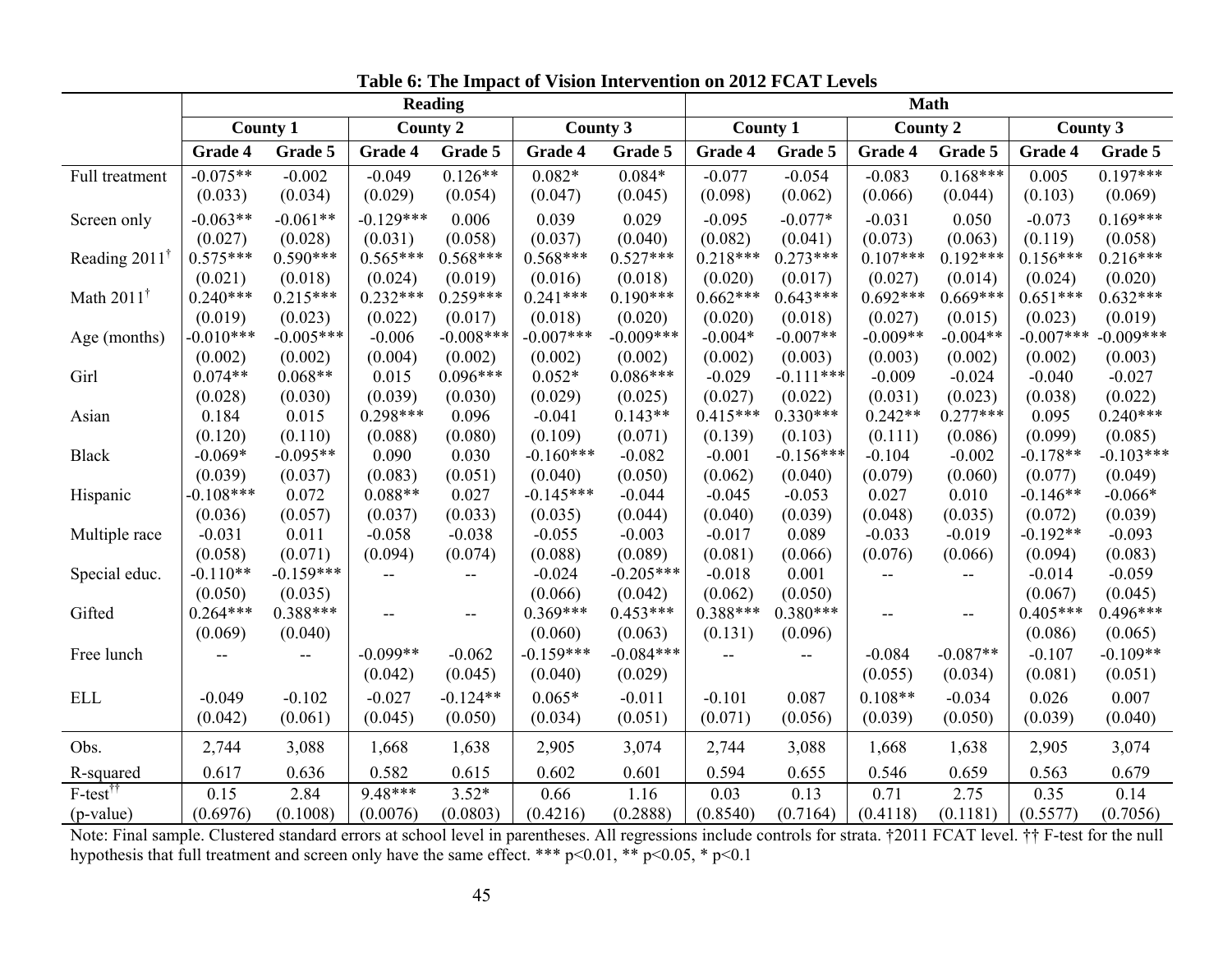|                         |                       |                     |                     | 2012                |                     |                     |                     |                       |
|-------------------------|-----------------------|---------------------|---------------------|---------------------|---------------------|---------------------|---------------------|-----------------------|
|                         |                       | Reading             |                     |                     |                     | <b>Math</b>         |                     |                       |
|                         | <b>County 1</b>       |                     | County 3            |                     | <b>County 1</b>     |                     | County 3            |                       |
|                         | Grade 4               | Grade 5             | Grade 4             | Grade 5             | <b>Grade 4</b>      | Grade 5             | <b>Grade 4</b>      | Grade 5               |
| Full treatment          | $-0.068**$<br>(0.029) | 0.029<br>(0.026)    | $0.082*$<br>(0.046) | $0.078*$<br>(0.040) | $-0.045$<br>(0.074) | $-0.056$<br>(0.049) | 0.018<br>(0.075)    | $0.149**$<br>(0.055)  |
| Screen only             | $-0.045*$<br>(0.025)  | $-0.006$<br>(0.023) | $-0.008$<br>(0.036) | 0.026<br>(0.032)    | $-0.065$<br>(0.056) | $-0.019$<br>(0.034) | $-0.081$<br>(0.088) | $0.161***$<br>(0.050) |
| Control variables       | Yes                   | Yes                 | Yes                 | Yes                 | Yes                 | Yes                 | Yes                 | Yes                   |
| <b>Observations</b>     | 2,744                 | 3,088               | 2,905               | 3,074               | 2,744               | 3,088               | 2,905               | 3,074                 |
| R-squared               | 0.694                 | 0.694               | 0.667               | 0.660               | 0.673               | 0.726               | 0.635               | 0.728                 |
| $F-test^T$<br>(p-value) | 0.61<br>(0.4382)      | 1.73<br>(0.1971)    | 2.67<br>(0.1110)    | 1.34<br>(0.2546)    | 0.07<br>(0.7875)    | 0.53<br>(0.4734)    | 1.01<br>(0.3226)    | 0.05<br>(0.8323)      |
|                         |                       |                     |                     | 2013                |                     |                     |                     |                       |

### **Table 7: The Impact of Vision Interventions on Standardized 2012 and 2013 FCAT Scale Scores**

|                         |                      |                       | <b>Reading</b>      |                     | <b>Math</b>      |                        |                     |                     |  |
|-------------------------|----------------------|-----------------------|---------------------|---------------------|------------------|------------------------|---------------------|---------------------|--|
|                         |                      | <b>County 1</b>       |                     | County 3            |                  | <b>County 1</b>        |                     | County 3            |  |
|                         | <b>Grade 4</b>       | Grade 5               | <b>Grade 4</b>      | Grade 5             | Grade 4          | Grade 5                | Grade 4             | Grade 5             |  |
| Full treatment          | $-0.002$<br>(0.039)  | 0.008<br>(0.035)      | $-0.021$<br>(0.036) | $-0.001$<br>(0.035) | 0.028<br>(0.044) | $-0.060$<br>(0.040)    | 0.062<br>(0.060)    | $-0.009$<br>(0.046) |  |
| Screen only             | $-0.065*$<br>(0.032) | $-0.076**$<br>(0.030) | $-0.004$<br>(0.028) | $-0.019$<br>(0.027) | 0.022<br>(0.041) | $-0.122***$<br>(0.042) | $-0.005$<br>(0.044) | 0.028<br>(0.040)    |  |
| Control variables       | Yes                  | Yes                   | Yes                 | Yes                 | Yes              | Yes                    | Yes                 | Yes                 |  |
| <b>Observations</b>     | 2,557                | 2,766                 | 2,665               | 2,721               | 2,554            | 2,762                  | 2,659               | 2,709               |  |
| R-squared               | 0.661                | 0.638                 | 0.628               | 0.633               | 0.676            | 0.667                  | 0.644               | 0.648               |  |
| $F-test^T$<br>(p-value) | 2.54<br>(0.1197)     | $5.44**$<br>(0.0255)  | 0.16<br>(0.6910)    | 0.24<br>(0.6262)    | 0.01<br>(0.9048) | 1.94<br>(0.1727)       | 1.24<br>(0.2722)    | 0.46<br>(0.5030)    |  |

Note: Final sample. Clustered standard errors at school level in parentheses. All regressions include controls for strata. Additional controls not shown, same as in Table 6. County 2 did not provide FCAT scale scores for either year. † F-test for the null hypothesis that full treatment and screen only have the same effect. \*\*\*  $p<0.01$ , \*\*  $p<0.05$ , \*  $p<0.1$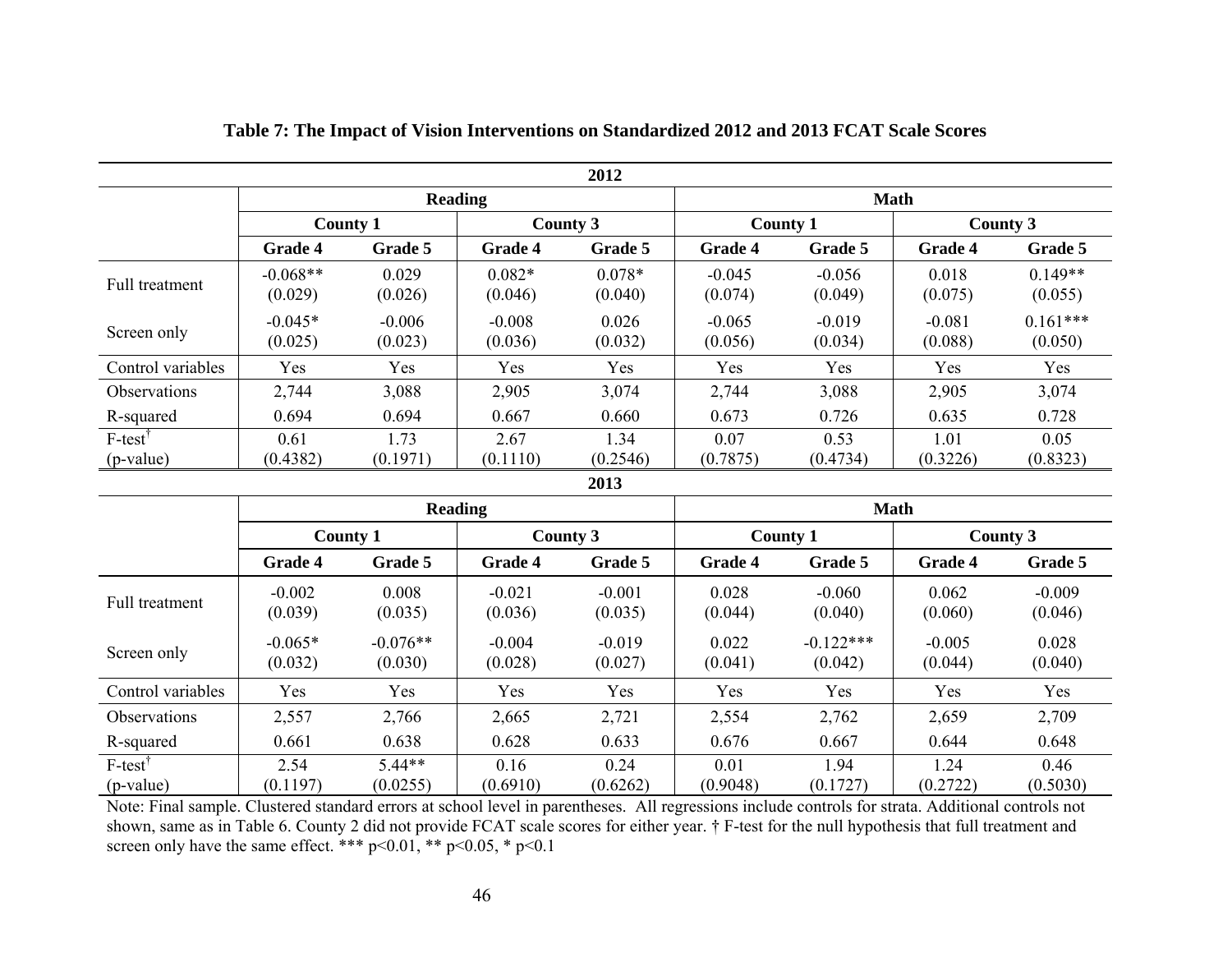|                             |                       | Panel A – By Free or Reduced Lunch (FRL) Status |                     |                      |
|-----------------------------|-----------------------|-------------------------------------------------|---------------------|----------------------|
|                             | 2012                  |                                                 | 2013                |                      |
|                             | <b>Reading</b>        | Math                                            | Reading             | <b>Math</b>          |
| Full treatment $\times$ FRL | $0.072*$<br>(0.036)   | $0.088*$<br>(0.046)                             | $-0.016$<br>(0.029) | 0.021<br>(0.032)     |
| Full treatment×No FRL       | $0.181***$<br>(0.050) | 0.093<br>(0.067)                                | 0.036<br>(0.086)    | 0.092<br>(0.110)     |
| Screen only×FRL             | 0.016<br>(0.023)      | 0.047<br>(0.044)                                | $-0.012$<br>(0.023) | 0.003<br>(0.029)     |
| Screen only×No FRL          | $-0.006$<br>(0.048)   | 0.045<br>(0.049)                                | 0.021<br>(0.056)    | $0.110**$<br>(0.050) |
| Control variables           | Yes                   | Yes                                             | Yes                 | Yes                  |
| Observations                | 5,979                 | 5,979                                           | 5,386               | 5,368                |
| R-squared                   | 0.661                 | 0.675                                           | 0.628               | 0.643                |

# **Table 8: Result by Demographic Groups, County 3 Only**

**Panel B – By English Language Learner (ELL) Status** 

|                        |                       | 2012                  |                     | 2013                 |
|------------------------|-----------------------|-----------------------|---------------------|----------------------|
|                        | <b>Reading</b>        | <b>Math</b>           | <b>Reading</b>      | <b>Math</b>          |
| Full treatment×ELL     | $0.145***$<br>(0.025) | $0.147***$<br>(0.047) | 0.006<br>(0.039)    | $0.079**$<br>(0.037) |
| Full treatment×Non-ELL | 0.044<br>(0.042)      | 0.055<br>(0.048)      | $-0.017$<br>(0.046) | $-0.002$<br>(0.045)  |
| Screen only×ELL        | 0.014<br>(0.042)      | 0.063<br>(0.047)      | 0.024<br>(0.030)    | $0.067**$<br>(0.030) |
| Screen only×Non-ELL    | 0.009<br>(0.025)      | 0.036<br>(0.045)      | $-0.030$<br>(0.027) | $-0.015$<br>(0.030)  |
| Control variables      | Yes                   | Yes                   | Yes                 | Yes                  |
| Observations           | 5,979                 | 5,979                 | 5,386               | 5,368                |
| R-squared              | 0.662                 | 0.676                 | 0.629               | 0.643                |

Note: Final sample. Clustered standard errors at school level in parentheses. All regressions include controls for strata. Additional controls not shown, same as in Table 6.

\*\*\* p<0.01, \*\* p<0.05, \* p<0.1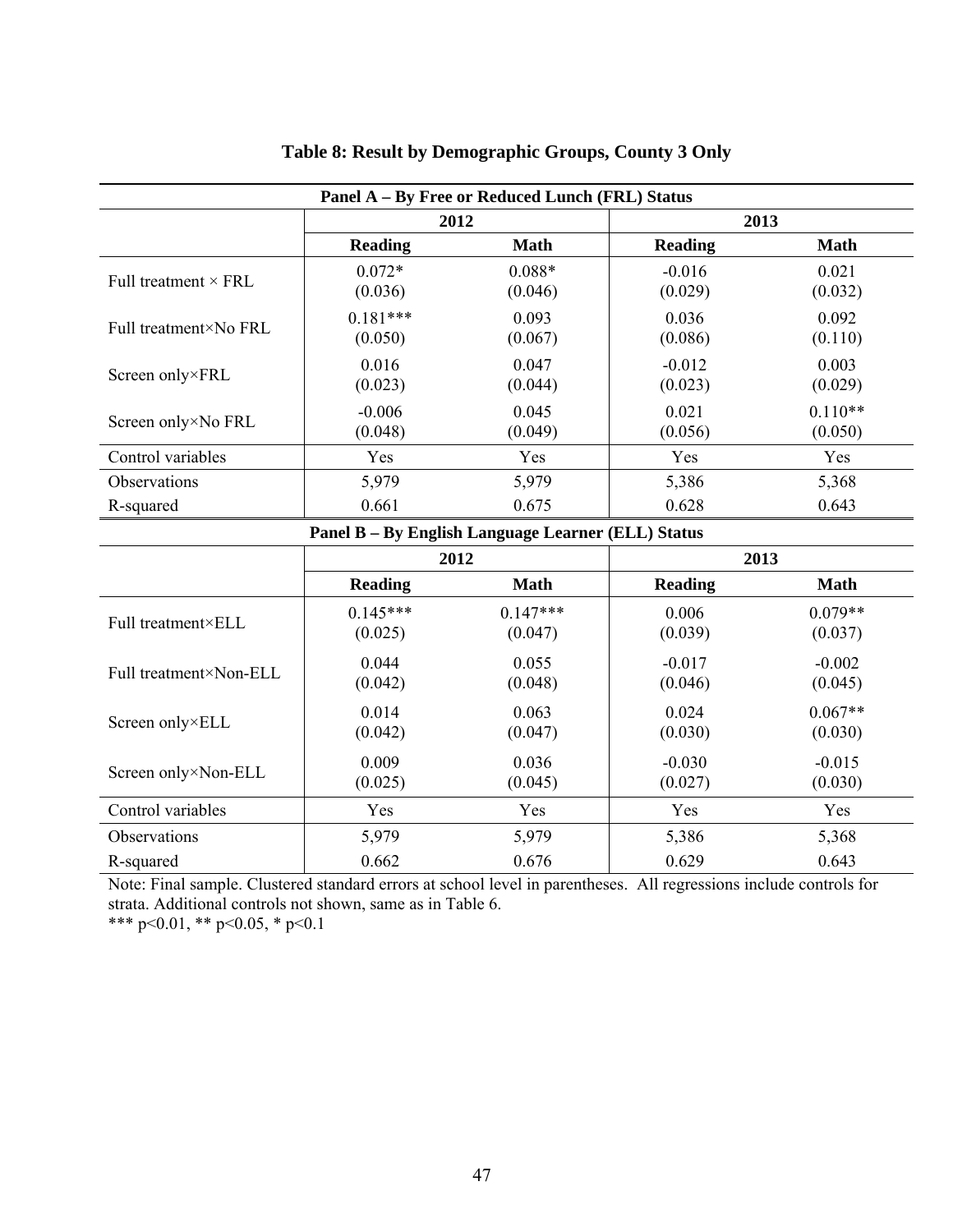|                |                                                                                                                                  | 2013                                                                                                                                      |                                                                                                                                   |  |
|----------------|----------------------------------------------------------------------------------------------------------------------------------|-------------------------------------------------------------------------------------------------------------------------------------------|-----------------------------------------------------------------------------------------------------------------------------------|--|
| <b>Reading</b> | <b>Math</b>                                                                                                                      | <b>Reading</b>                                                                                                                            | <b>Math</b>                                                                                                                       |  |
| 0.095          | 0.101                                                                                                                            | 0.004                                                                                                                                     | 0.025                                                                                                                             |  |
| (0.057)        | (0.060)                                                                                                                          | (0.029)                                                                                                                                   | (0.044)                                                                                                                           |  |
| $0.078**$      | $0.086*$                                                                                                                         | $-0.014$                                                                                                                                  | 0.030                                                                                                                             |  |
| (0.034)        | (0.048)                                                                                                                          |                                                                                                                                           | (0.038)                                                                                                                           |  |
| 0.064          | 0.097                                                                                                                            | $-0.013$                                                                                                                                  | 0.058                                                                                                                             |  |
|                |                                                                                                                                  |                                                                                                                                           | (0.044)                                                                                                                           |  |
| $-0.003$       | 0.030                                                                                                                            | $-0.009$                                                                                                                                  | 0.001                                                                                                                             |  |
|                |                                                                                                                                  |                                                                                                                                           | (0.033)                                                                                                                           |  |
|                |                                                                                                                                  |                                                                                                                                           | Yes                                                                                                                               |  |
|                |                                                                                                                                  |                                                                                                                                           | 5,368                                                                                                                             |  |
|                |                                                                                                                                  |                                                                                                                                           | 0.643                                                                                                                             |  |
|                |                                                                                                                                  | 2013                                                                                                                                      |                                                                                                                                   |  |
| <b>Reading</b> | <b>Math</b>                                                                                                                      | <b>Reading</b>                                                                                                                            | <b>Math</b>                                                                                                                       |  |
| 0.056          | 0.057                                                                                                                            | $-0.005$                                                                                                                                  | $-0.020$                                                                                                                          |  |
| (0.055)        | (0.056)                                                                                                                          | (0.041)                                                                                                                                   | (0.039)                                                                                                                           |  |
| $0.104**$      | 0.071                                                                                                                            | 0.005                                                                                                                                     | 0.031                                                                                                                             |  |
| (0.050)        | (0.056)                                                                                                                          | (0.049)                                                                                                                                   | (0.067)                                                                                                                           |  |
|                |                                                                                                                                  |                                                                                                                                           | 0.072                                                                                                                             |  |
| (0.069)        | (0.072)                                                                                                                          | (0.079)                                                                                                                                   | (0.073)                                                                                                                           |  |
| $-0.051$       | 0.090                                                                                                                            | $-0.091$                                                                                                                                  | $-0.051$                                                                                                                          |  |
| (0.054)        | (0.075)                                                                                                                          | (0.058)                                                                                                                                   | (0.075)                                                                                                                           |  |
|                |                                                                                                                                  |                                                                                                                                           | 0.039                                                                                                                             |  |
| (0.058)        | (0.054)                                                                                                                          | (0.054)                                                                                                                                   | (0.029)                                                                                                                           |  |
|                |                                                                                                                                  |                                                                                                                                           | $0.134**$                                                                                                                         |  |
| (0.063)        | (0.063)                                                                                                                          | (0.072)                                                                                                                                   | (0.059)                                                                                                                           |  |
|                |                                                                                                                                  |                                                                                                                                           | 0.029                                                                                                                             |  |
|                | (0.048)                                                                                                                          | (0.036)                                                                                                                                   | (0.038)                                                                                                                           |  |
|                |                                                                                                                                  |                                                                                                                                           | 0.000                                                                                                                             |  |
|                | (0.038)                                                                                                                          |                                                                                                                                           | (0.034)                                                                                                                           |  |
|                |                                                                                                                                  |                                                                                                                                           | Yes                                                                                                                               |  |
|                |                                                                                                                                  | 5,386                                                                                                                                     | 5,368                                                                                                                             |  |
|                |                                                                                                                                  |                                                                                                                                           |                                                                                                                                   |  |
|                | (0.041)<br>(0.019)<br>Yes<br>5,979<br>0.663<br>$0.152**$<br>0.008<br>0.007<br>$0.076**$<br>(0.034)<br>$-0.005$<br>(0.019)<br>Yes | 2012<br>(0.064)<br>(0.039)<br>Yes<br>5,979<br>0.677<br>2012<br>0.031<br>$0.158***$<br>0.048<br>$0.084*$<br>0.029<br>Yes<br>5,979<br>5,979 | (0.035)<br>(0.042)<br>(0.022)<br>Yes<br>5,386<br>0.629<br>0.117<br>$-0.054$<br>$-0.031$<br>$-0.015$<br>$-0.010$<br>(0.022)<br>Yes |  |

**Table 9: Results by Screening Status, County 3 Only** 

Note: Final sample. Clustered standard errors at school level in parentheses. All regressions include controls for strata. Additional controls not shown, same as in Table 6. \*\*\*  $p<0.01$ , \*\*  $p<0.05$ , \*  $p<0.1$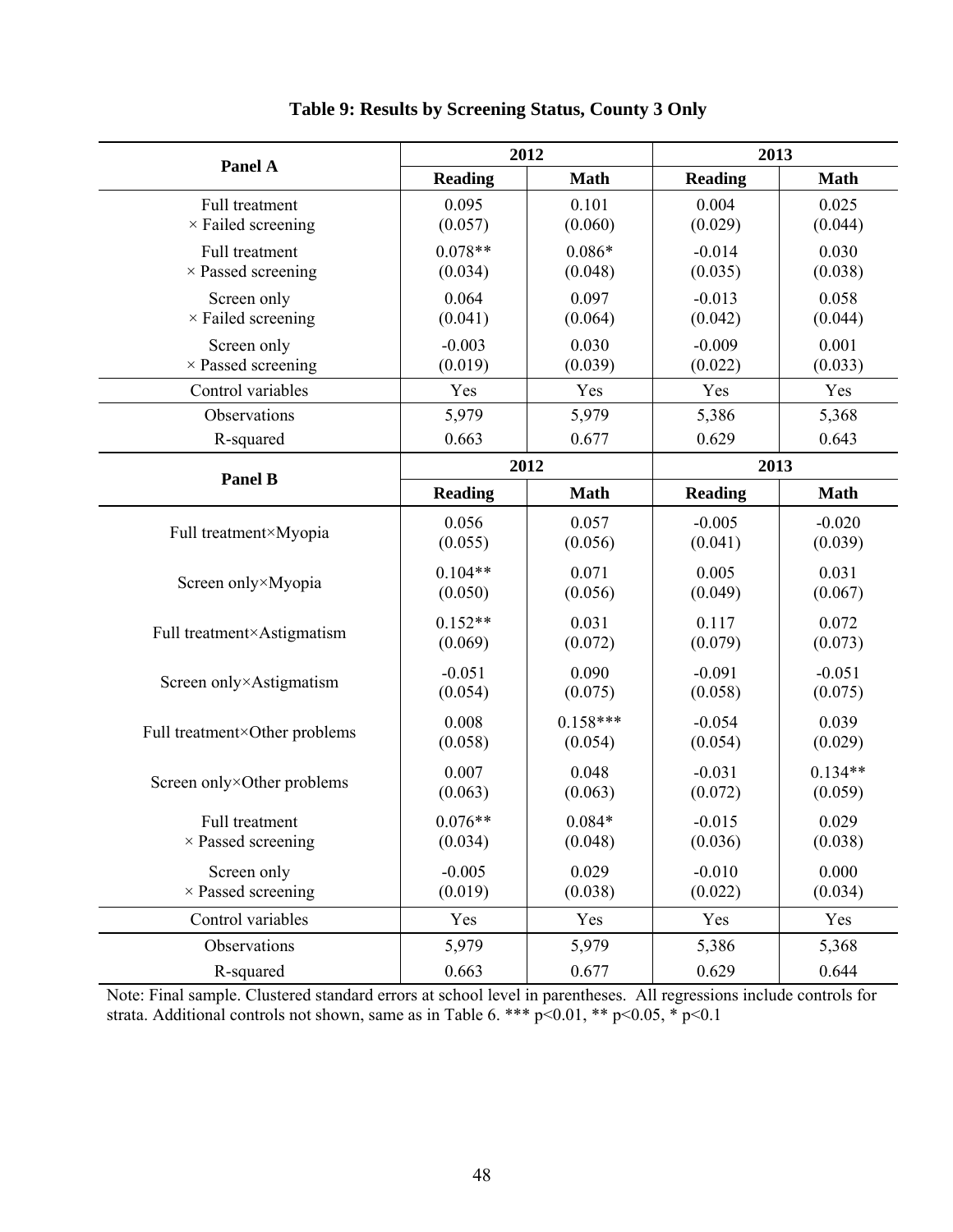|                               | <b>Total Absences</b> |                       | <b>Unexcused Absences</b> |                       | <b>Referrals</b>      | <b>Suspensions</b>    |
|-------------------------------|-----------------------|-----------------------|---------------------------|-----------------------|-----------------------|-----------------------|
|                               | 2012-13               |                       | 2012-13                   |                       | 2012-2013             | 2012-2013             |
|                               | <b>County 1</b>       | <b>County 3</b>       | <b>County 1</b>           | <b>County 3</b>       | <b>County 3</b>       | <b>County 3</b>       |
| Full treatment                | $0.072*$              | $-0.010$              | 0.044                     | $-0.027$              | 0.264                 | 0.042                 |
|                               | (0.040)               | (0.043)               | (0.053)                   | (0.060)               | (0.167)               | (0.150)               |
| Screen only                   | 0.006                 | 0.041                 | 0.023                     | $-0.042$              | $0.317***$            | $0.236***$            |
|                               | (0.030)               | (0.036)               | (0.050)                   | (0.062)               | (0.104)               | (0.100)               |
| FCAT reading 2011             | $0.036**$             | $-0.056***$           | 0.007                     | $-0.035$              | $-0.122***$           | $-0.108*$             |
|                               | (0.018)               | (0.018)               | (0.029)                   | (0.023)               | (0.046)               | (0.057)               |
| FCAT math 2011                | $-0.072***$           | $-0.045**$            | $-0.097***$               | $-0.073***$           | $-0.184***$           | $-0.217***$           |
|                               | (0.026)               | (0.021)               | (0.032)                   | (0.024)               | (0.058)               | (0.051)               |
| Grade                         | $-0.159***$           | $-0.000$              | $-0.237***$               | $-0.158***$           | $0.872***$            | $1.224***$            |
|                               | (0.043)               | (0.033)               | (0.069)                   | (0.055)               | (0.128)               | (0.118)               |
| Age (months)                  | $0.005**$             | $0.012***$            | $0.009***$                | $0.011***$            | $0.033***$            | $0.035***$            |
|                               | (0.002)               | (0.002)               | (0.003)                   | (0.003)               | (0.006)               | (0.006)               |
| Girl                          | $-0.112***$           | $-0.100***$           | $-0.090***$               | $-0.085***$           | $-0.518***$           | $-0.481***$           |
|                               | (0.023)               | (0.021)               | (0.032)                   | (0.026)               | (0.097)               | (0.100)               |
| Asian                         | $-0.237$              | $-0.342**$            | $-0.095$                  | $-0.493***$           | $-0.615*$             | $-0.804$              |
|                               | (0.158)               | (0.141)               | (0.235)                   | (0.187)               | (0.360)               | (0.535)               |
| <b>Black</b>                  | $-0.098**$            | $-0.127***$           | 0.063                     | $-0.077*$             | $1.024***$            | $1.196***$            |
|                               | (0.040)               | (0.034)               | (0.061)                   | (0.046)               | (0.123)               | (0.097)               |
| Hispanic                      | $-0.034$              | 0.017                 | 0.051                     | $0.118***$            | 0.204                 | $0.378***$            |
|                               | (0.039)               | (0.035)               | (0.055)                   | (0.041)               | (0.135)               | (0.126)               |
| Multiple race                 | 0.005                 | $-0.013$              | $0.179*$                  | 0.000                 | 0.171                 | 0.262                 |
|                               | (0.074)               | (0.070)               | (0.092)                   | (0.087)               | (0.357)               | (0.518)               |
| Special Education             | 0.021                 | $-0.215***$           | $-0.035$                  | $-0.169***$           | $-0.379***$           | $-0.799***$           |
|                               | (0.039)               | (0.042)               | (0.061)                   | (0.051)               | (0.122)               | (0.131)               |
| Gifted                        | $-0.091**$            | $-0.019$              | $-0.242***$               | $-0.126*$             | $-0.548*$             | $-0.171$              |
|                               | (0.042)               | (0.068)               | (0.090)                   | (0.072)               | (0.299)               | (0.411)               |
| Free lunch                    |                       | $0.149***$<br>(0.037) |                           | $0.257***$<br>(0.049) | $0.919***$<br>(0.151) | $1.013***$<br>(0.187) |
| <b>ELL</b>                    | $-0.090**$            | $-0.157***$           | $-0.105*$                 | $-0.203***$           | $-0.288***$           | $-0.214**$            |
|                               | (0.045)               | (0.033)               | (0.057)                   | (0.043)               | (0.086)               | (0.107)               |
| Total absences<br>2010-11     | $0.043***$<br>(0.002) | $0.047***$<br>(0.002) |                           |                       |                       |                       |
| Unexcused absences<br>2010-11 |                       |                       | $0.062***$<br>(0.004)     | $0.058***$<br>(0.004) |                       |                       |
| Referrals<br>2010-11          |                       |                       |                           |                       | $0.138***$<br>(0.026) |                       |
| Suspensions<br>2010-11        |                       |                       |                           |                       |                       | $0.121***$<br>(0.013) |
| Observations                  | 5,697                 | 5,506                 | 5,697                     | 5,506                 | 5,506                 | 5,979                 |

**Table 10: Impacts of Vision Interventions on Attendance and Behavior Outcomes** 

Note: Final sample. Clustered standard errors at school level in parentheses. All regressions include controls for strata. \*\*\* p<0.01, \*\* p<0.05, \* p<0.1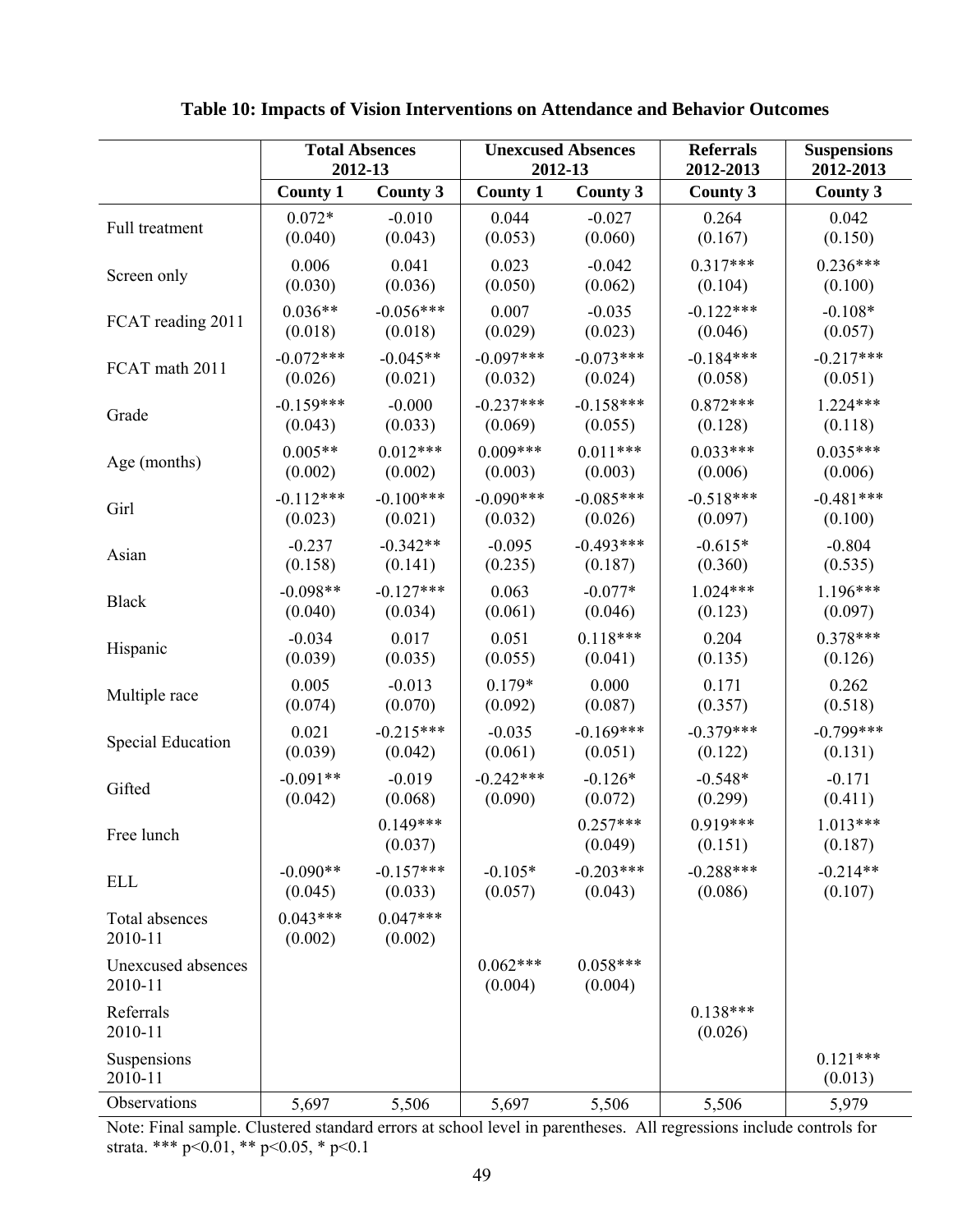

**Figure 1: Screening and Exam Results by Group** 

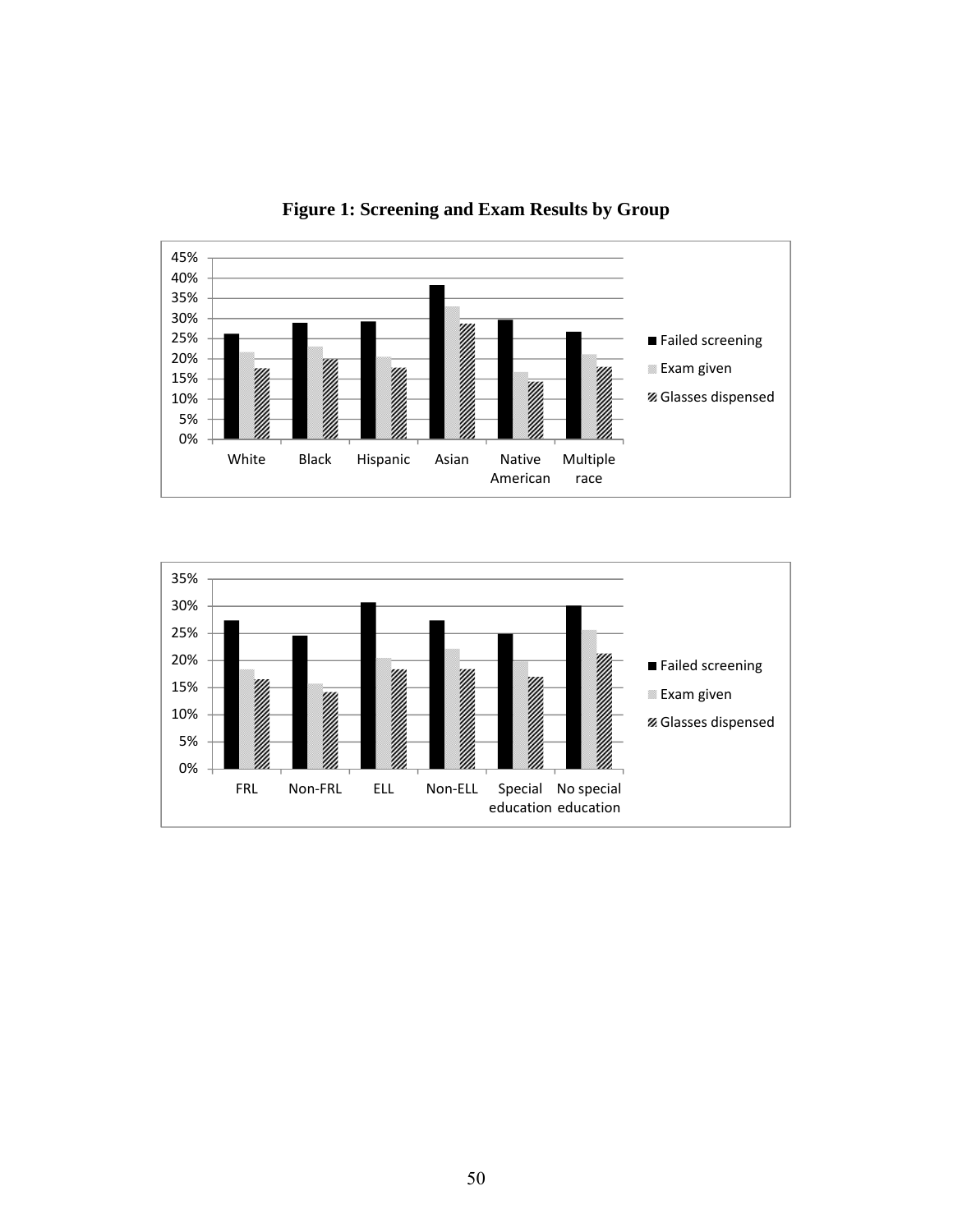